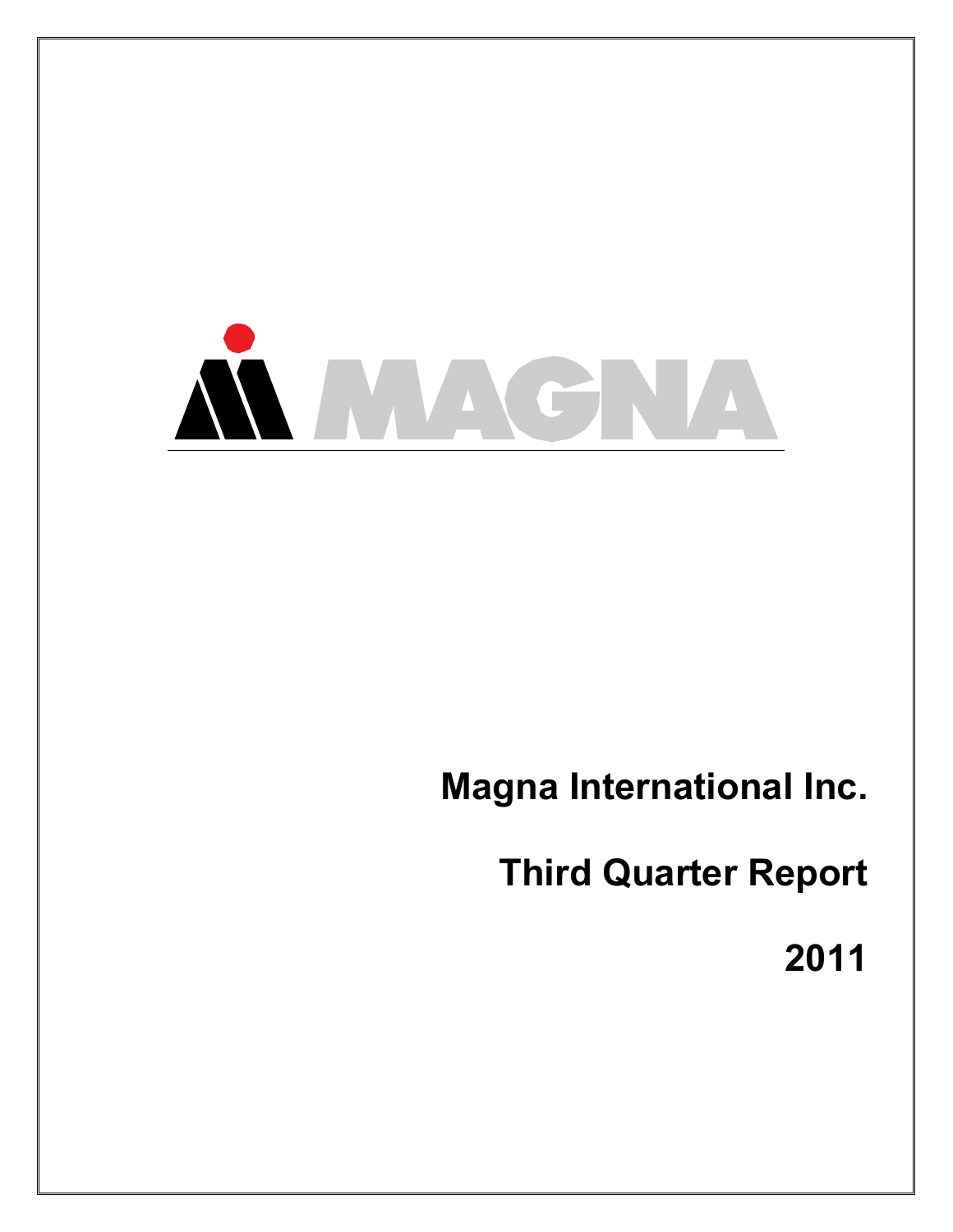# **MAGNA INTERNATIONAL INC. Management's Discussion and Analysis of Results of Operations and Financial Position**

All amounts in this Management's Discussion and Analysis of Results of Operations and Financial Position ("MD&A") are in U.S. dollars and all tabular amounts are in millions of U.S. dollars, except per share figures, which are in U.S. dollars, unless otherwise noted. When we use the terms "we", "us", "our" or "Magna", we are referring to Magna International Inc. and its subsidiaries and jointly controlled entities, unless the context otherwise requires.

This MD&A should be read in conjunction with the unaudited interim consolidated financial statements for the three months and nine months ended September 30, 2011 included in this Quarterly Report, and the audited consolidated financial statements and MD&A for the year ended December 31, 2010 included in our 2010 Annual Report to Shareholders.

On January 1, 2011, we adopted United States generally accepted accounting principles ("GAAP") as our primary basis of accounting, as further discussed in note 1[b] to the unaudited interim consolidated financial statements and the accounting policies as set out in notes 1 and 28 to the annual consolidated financial statements for the year ended December 31, 2010.

The adoption of U.S. GAAP did not have a material change on our accounting policies or financial results, except for the reporting differences disclosed in note 28 to the annual consolidated financial statements for the year ended December 31, 2010. All comparative financial information contained in this MD&A and the unaudited interim consolidated financial statements has been revised to reflect our results as if they had been historically reported in accordance with U.S. GAAP.

This MD&A has been prepared as at November 3, 2011.

### **OVERVIEW**

We are the most diversified global automotive supplier. We design, develop and manufacture technologically advanced automotive systems, assemblies, modules and components, and engineer and assemble complete vehicles, primarily for sale to original equipment manufacturers ("OEMs") of cars and light trucks. Our capabilities include the design, engineering, testing and manufacture of automotive interior systems; seating systems; closure systems; body and chassis systems; vision systems; electronic systems; exterior systems; powertrain systems; roof systems; hybrid and electric vehicles/systems; as well as complete vehicle engineering and assembly. We follow a corporate policy of functional and operational decentralization, pursuant to which we conduct our operations through divisions, each of which is an autonomous business unit operating within pre-determined guidelines. As at September 30, 2011, we had 275 manufacturing operations and 85 product development, engineering and sales centres in 26 countries.

#### **HIGHLIGHTS**

Our third quarter 2011 total sales increased 21% over the third quarter of 2010, a period in which North American and Western European light vehicle production increased 8% and 4%, respectively. Our North American, European and Rest of World production sales, as well as complete vehicle assembly sales, and tooling, engineering and other sales all increased relative to the third quarter of 2010. In particular, production sales in Rest of World, our fastest growing segment, increased 73% compared to the third quarter of 2010, reflecting our significant ongoing activity in a number of fast-growing regions around the world.

Despite the increase in total sales, our operating income decreased \$164 million to \$164 million for the third quarter of 2011. Some of the factors for the decrease included: a \$113 million charge associated with our disposal of a non-strategic interior systems operation; operating inefficiencies and other costs, in particular at our interiors and exteriors systems business in Europe; higher commodity costs; higher warranty costs; and new facility costs incurred to support our growth around the world. These factors more than offset the operating income earned on increased sales in the third quarter of 2011.

Our top priority continues to be the improvement of our underperforming operations in Europe. Based on our current plans, we expect to see an improvement in operating results, excluding other expense (income), for both our exteriors and interiors business and our Europe segment in general, for the fourth quarter of this year, along with further improvement beyond 2011.

We are making substantial investments in new facilities to support business awards around the world that are expected to result in future growth in sales and earnings. Those investments, however, negatively impact our earnings in the short term. In addition, we recently announced the following:

- the formation of a joint venture in Wuhu, China to purchase an existing molding and painting facility to supply front and rear fascias;
- construction of a new greenfield manufacturing facility in Tianjin, China to supply rear axle drives and power take-off units for Volkswagen and Audi; and
- the opening of a new complete vehicle engineering centre in Shanghai, China, expanding our presence and capabilities in the country.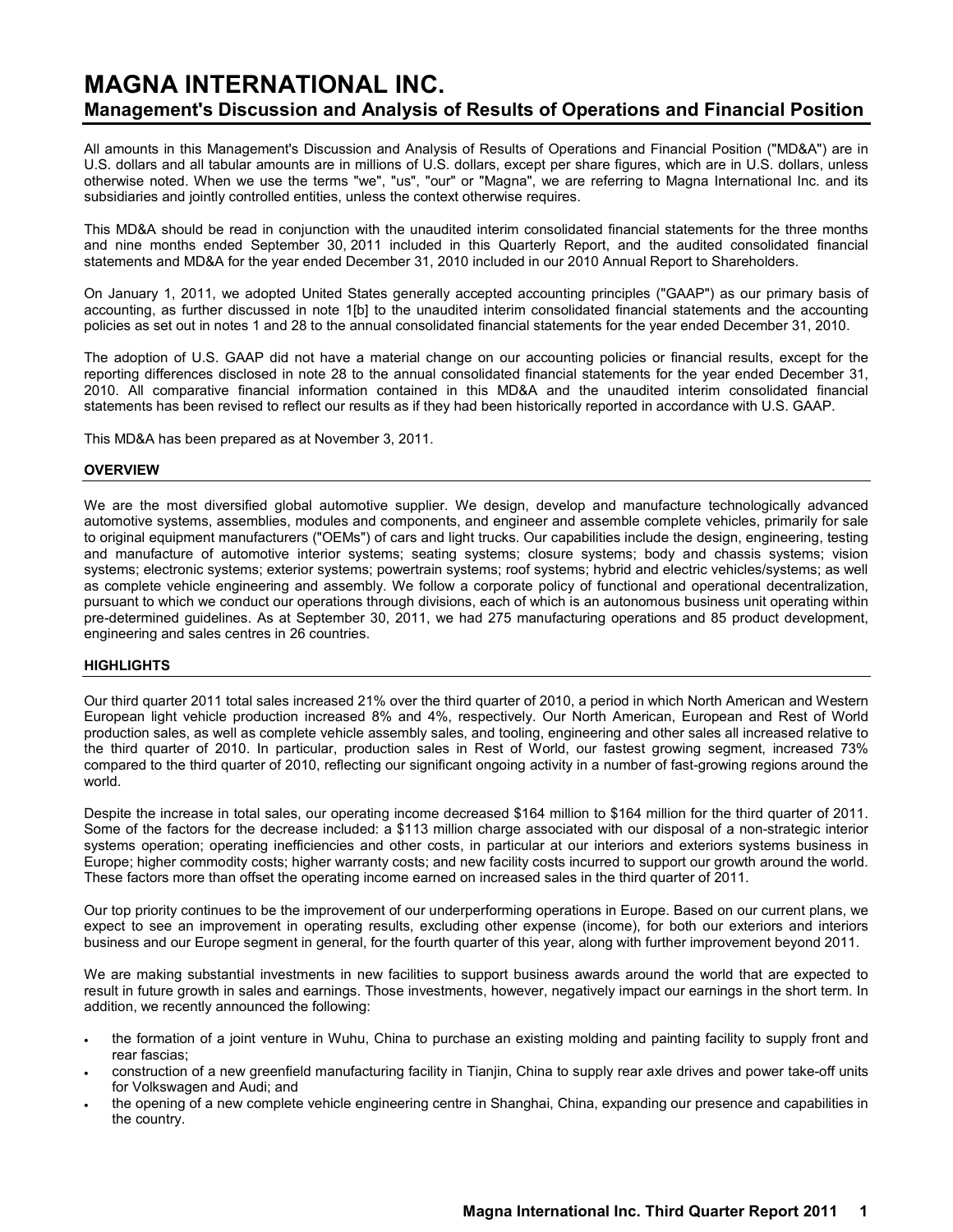During the third quarter of 2011, we repurchased and cancelled 5.5 million Common Shares under our existing normal course issuer bid. In addition, subject to approval by the Toronto Stock Exchange ("TSX") and the New York Stock Exchange ("NYSE"), our Board of Directors approved a normal course issuer bid to purchase up to 12.0 million of our Common Shares. This new normal course issuer bid is expected to commence on or about November 11, 2011 and will terminate one year later.

In October 2011, we announced that we are cooperating with the United States Department of Justice ("DOJ") with respect to an ongoing antitrust investigation of the automotive tooling industry, as discussed in the "Industry Trends and Risks" and "Subsequent Events" sections.

# **FINANCIAL RESULTS SUMMARY**

During the third quarter of 2011 we posted sales of \$7.0 billion, an increase of 21% from the third quarter of 2010. This higher sales level was a result of increases in our North American, European and Rest of World production sales and Complete vehicle assembly sales. Comparing the third quarters of 2011 to 2010:

- North American vehicle production increased 8% and our North American production sales increased 15%;
- Western European vehicle production increased 4% and our European production sales increased 28%;
- Complete vehicle assembly sales increased 28% to \$663 million, as complete vehicle assembly volumes increased 55%;
- Rest of World production sales increased 73% to \$365 million; and
- Tooling, engineering and other sales increased 1% to \$516 million.

During the third quarter of 2011, we earned operating income of \$164 million compared to \$328 million for the third quarter of 2010. Excluding other expense (income) recorded in the third quarters of 2011 and 2010, as discussed in the "Other Expense" section, the \$24 million decrease in operating income was primarily as a result of:

- operational inefficiencies and other costs at certain facilities, in particular at certain exteriors and interiors systems facilities in Europe;
- pre-operating costs incurred at new facilities;
- the \$33 million benefit related to the recovery of previously expensed engineering and design costs in the third quarter of 2010;
- increased commodity costs;
- higher warranty costs of \$19 million;
- higher costs related to launches in our components business;
- higher restructuring and downsizing costs; and
- net customer price concessions subsequent to the third quarter of 2010.

These factors were partially offset by:

- increased margins earned on significantly higher production sales;
- incremental margin earned on new programs that launched during or subsequent to the third quarter of 2010;
- lower incentive compensation;
- a \$16 million stock-based compensation charge in the third quarter of 2010 as a result of modifying option agreements with two departing employees;
- lower costs incurred related to launches at our complete vehicle assembly operations;
- the disposition of a non-strategic interior systems operation during the third quarter of 2011;
- lower employee profit sharing;
- productivity and efficiency improvements at certain facilities; and
- lower stock-based compensation.

During the third quarter of 2011, net income decreased \$166 million to \$100 million compared to \$266 million for the third quarter of 2010. Excluding other expense (income) recorded in the third quarters of 2011 and 2010, as discussed in the "Other Expense" section, net income for the third quarter of 2011 decreased \$26 million. The decrease in net income was a result of the decrease in operating income and higher income taxes primarily as a result of an increase in losses not benefitted in Europe.

During the third quarter of 2011, our diluted earnings per share decreased by \$0.72 to \$0.42 compared to \$1.14 for the third quarter of 2010. Diluted earnings per share was impacted by other expense (income), as discussed in the "Other Expense" section. Other expense (income) negatively impacted our diluted earnings per share for the third quarter of 2011 by \$0.52 and positively impacted diluted earnings per share for the third quarter of 2010 by \$0.07. Excluding other expense (income), the \$0.13 decrease in diluted earnings per share is a result of the decrease in net income and an increase in the weighted average number of diluted shares outstanding. The increase in the weighted average number of diluted shares outstanding was due to the net issue of shares during 2010 related primarily to the court-approved plan of arrangement completed August 31, 2010 ("the Arrangement") that eliminated our dual-class share structure and an increase in the number of diluted shares associated with stock options partially offset by the effect of the repurchase and cancellation of Common Shares pursuant to our normal course issuer bid.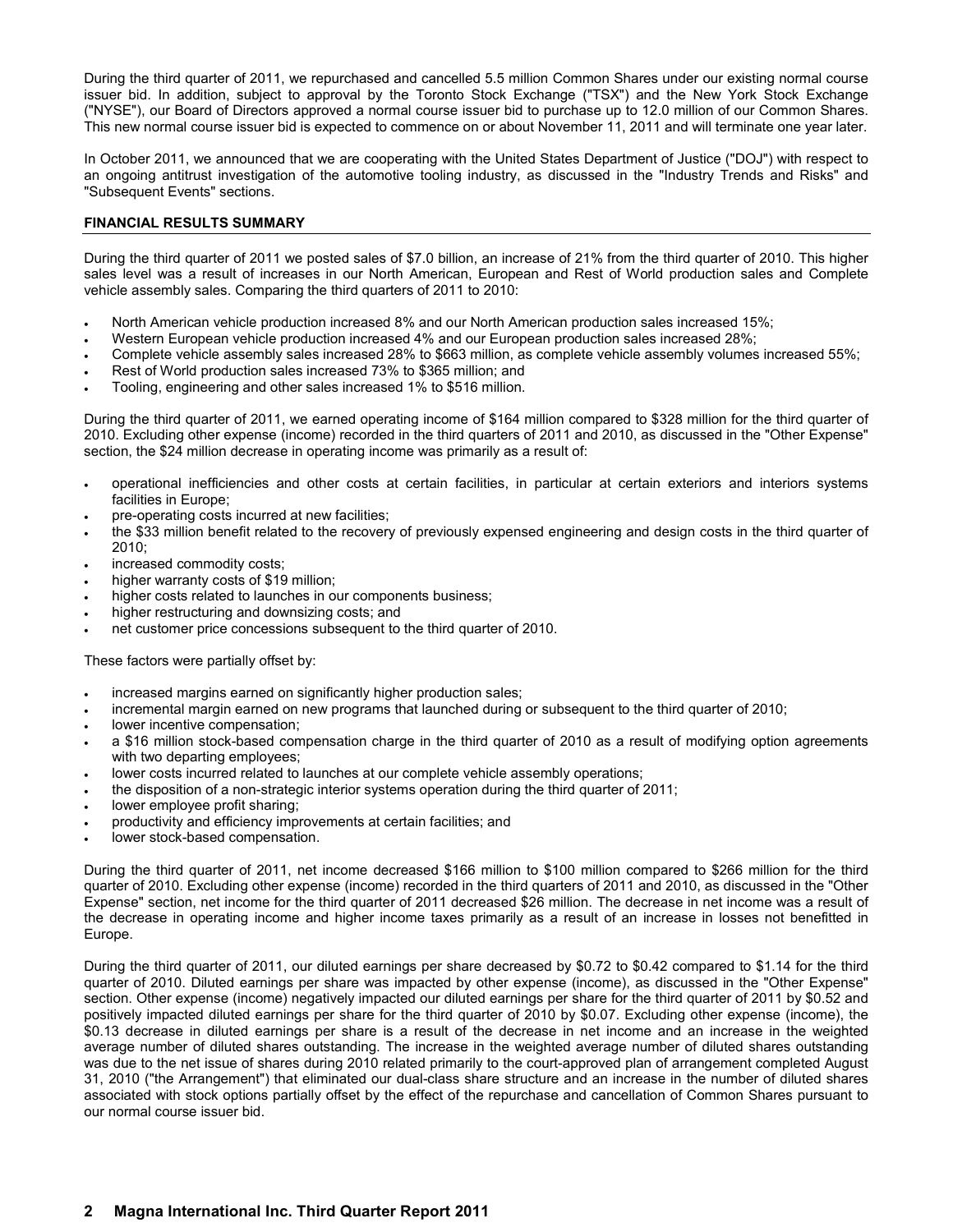### **INDUSTRY TRENDS AND RISKS**

Our success is primarily dependent upon the levels of North American and European car and light truck production by our customers and the relative amount of content we have on various programs. OEM production volumes in different regions may be impacted by factors which may vary from one region to the next, including but not limited to general economic and political conditions, interest rates, credit availability, energy and fuel prices, international conflicts, labour relations issues, regulatory requirements, trade agreements, infrastructure, legislative changes, and environmental emissions and safety issues. These factors and a number of other economic, industry and risk factors which also affect our success, including such things as relative currency values, commodities prices, price reduction pressures from our customers, the financial condition of our supply base and competition from manufacturers with operations in low cost countries, are discussed in our Annual Information Form and Annual Report on Form 40-F, each in respect of the year ended December 31, 2010, and remain substantially unchanged in respect of the third quarter ended September 30, 2011. With respect to the risk of legal claims and/or regulatory actions referred to in our Annual Information Form and Annual Report on 40-F, readers should note that in recent years, governments around the world have increased their regulation of antitrust, anti-bribery, securities and other laws, and have significantly increased their enforcement activities relating to such laws. In the case of antitrust laws, U.S. and European regulators have been particularly active in enforcement activities against automotive suppliers, including for such offences as bid rigging and price fixing in respect of automotive wire harness systems and occupant restraint systems. We are currently cooperating with the DOJ in respect of an antitrust investigation of the automotive tooling industry. In connection with such investigation, the DOJ has requested documents related to various tooling bids, including a tooling program for which a subsidiary unit of ours acted as a Tier 1 supplier. Government enforcement of antitrust and other laws is expected to continue to intensify. Suppliers which are the targets of such enforcement activities could face criminal charges, penalties and fines, with culpable employees facing jail terms. Such suppliers may also face an increased likelihood of civil lawsuits from third parties adversely affected by antitrust violations.

### **RESULTS OF OPERATIONS**

### **Average Foreign Exchange**

|                                       | For the three months<br>ended September 30, |       |           | For the nine months<br>ended September 30. |       |                 |
|---------------------------------------|---------------------------------------------|-------|-----------|--------------------------------------------|-------|-----------------|
|                                       | 2011                                        | 2010  | Change    | 2011                                       | 2010  | Change          |
| 1 Canadian dollar equals U.S. dollars | 1.021                                       | 0.963 | 6%        | 1.023                                      | 0.966 | 6%<br>$\ddot{}$ |
| 1 euro equals U.S. dollars            | 1.411                                       | 1.295 | 9%<br>$+$ | 1.406                                      | 1.317 | 7%<br>$\ddot{}$ |
| 1 British pound equals U.S. dollars   | 1.609                                       | 1.552 | 4%        | 1.614                                      | 1.536 | 5%              |

The preceding table reflects the average foreign exchange rates between the most common currencies in which we conduct business and our U.S. dollar reporting currency. The significant changes in these foreign exchange rates for the three months and nine months ended September 30, 2011 impacted the reported U.S. dollar amounts of our sales, expenses and income.

The results of operations whose functional currency is not the U.S. dollar are translated into U.S. dollars using the average exchange rates in the table above for the relevant period. Throughout this MD&A, reference is made to the impact of translation of foreign operations on reported U.S. dollar amounts where relevant.

Our results can also be affected by the impact of movements in exchange rates on foreign currency transactions (such as raw material purchases or sales denominated in foreign currencies). However, as a result of hedging programs employed by us, foreign currency transactions in the current period have not been fully impacted by movements in exchange rates. We record foreign currency transactions at the hedged rate where applicable.

Finally, holding gains and losses on foreign currency denominated monetary items, which are recorded in selling, general and administrative expenses, impact reported results.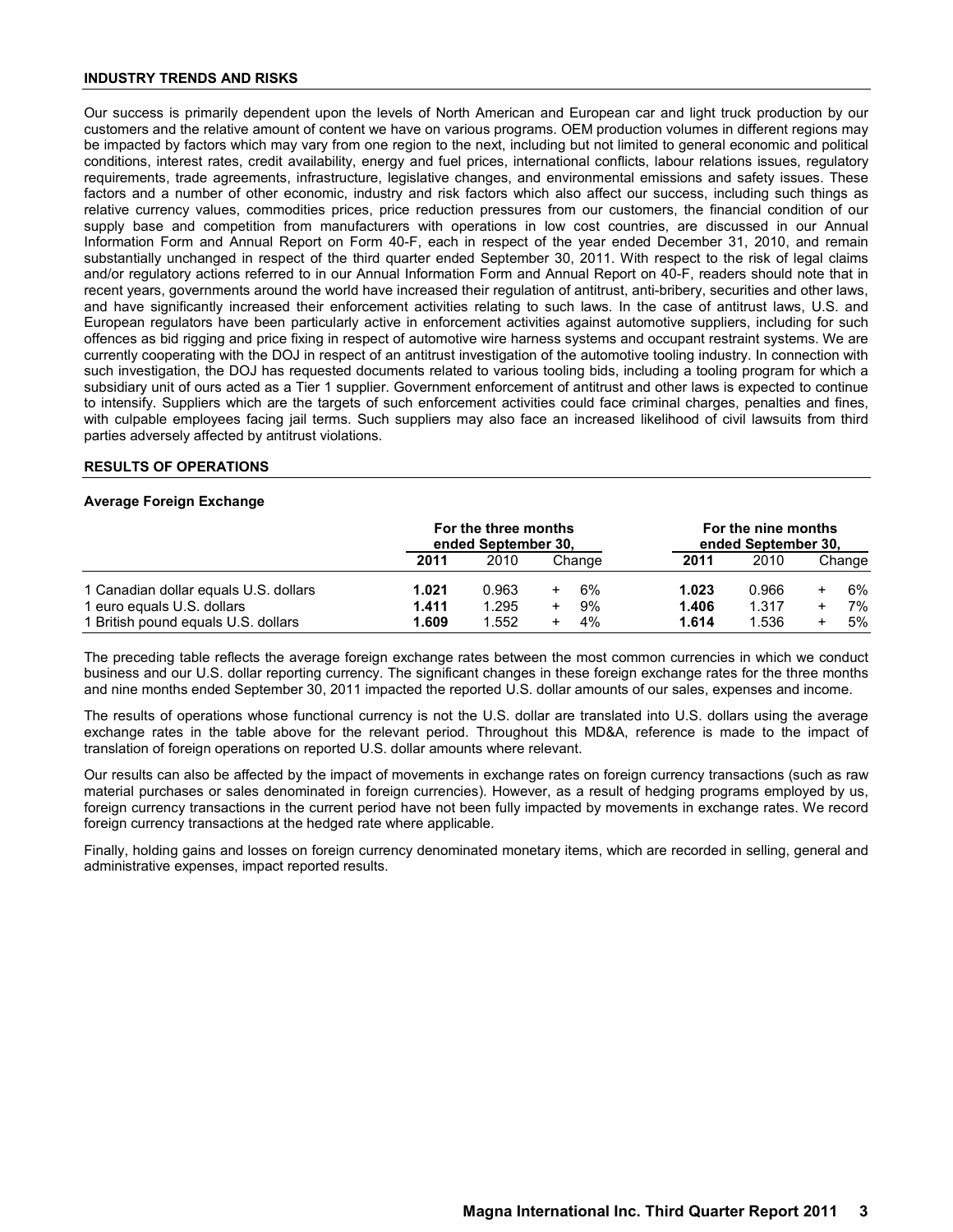# **RESULTS OF OPERATIONS – FOR THE THREE MONTHS ENDED SEPTEMBER 30, 2011**

*Sales*

|                                                | For the three months<br>ended September 30, |       |     |       |           |        |
|------------------------------------------------|---------------------------------------------|-------|-----|-------|-----------|--------|
|                                                |                                             | 2011  |     | 2010  |           | Change |
| Vehicle Production Volumes (millions of units) |                                             |       |     |       |           |        |
| North America                                  |                                             | 3.222 |     | 2.989 | $\ddot{}$ | 8%     |
| <b>Western Europe</b>                          |                                             | 3.027 |     | 2.898 | $\ddot{}$ | 4%     |
| <b>Sales</b>                                   |                                             |       |     |       |           |        |
| <b>External Production</b>                     |                                             |       |     |       |           |        |
| North America                                  | \$                                          | 3,382 | \$. | 2.945 | $\ddot{}$ | 15%    |
| Europe                                         |                                             | 2,044 |     | 1,592 | $\pm$     | 28%    |
| Rest of World                                  |                                             | 365   |     | 211   | $\ddot{}$ | 73%    |
| Complete Vehicle Assembly                      |                                             | 663   |     | 519   | $\ddot{}$ | 28%    |
| Tooling, Engineering and Other                 |                                             | 516   |     | 511   | $\ddot{}$ | $1\%$  |
| <b>Total Sales</b>                             | \$                                          | 6,970 | \$  | 5,778 | $\ddot{}$ | 21%    |

# **External Production Sales - North America**

External production sales in North America increased 15% or \$437 million to \$3.38 billion for the third quarter of 2011 compared to \$2.95 billion for the third quarter of 2010. The increase in external production sales is primarily as a result of:

- the launch of new programs during or subsequent to the third quarter of 2010, including the:
	- Chevrolet Cruze;
	- BMW X3;
	- Ford Explorer cross utility vehicle ("CUV");
	- Dodge Durango;
	- Chevrolet Equinox;
	- Volkswagen Passat; and
	- Chevrolet Volt;
- an increase in reported U.S. dollar sales due to the strengthening of the Canadian dollar against the U.S. dollar;
- an increase in production volumes on certain existing programs;
- an increase in content on certain programs, including the Dodge Grand Caravan, Chrysler Town & Country and Volkswagen Routan;
- acquisitions completed during or subsequent to the third quarter of 2010; and
- an increase in sales for non-traditional markets.

These factors were partially offset by:

- programs that ended production during or subsequent to the third quarter of 2010, including the:
	- Chevrolet HHR;
	- Mercury brand vehicles;
	- Ford Explorer sports utility vehicle ("SUV"); and
	- Buick Lucerne;
- a decrease in content on certain programs, including the Jeep Wrangler; and
- net customer price concessions subsequent to the third quarter of 2010.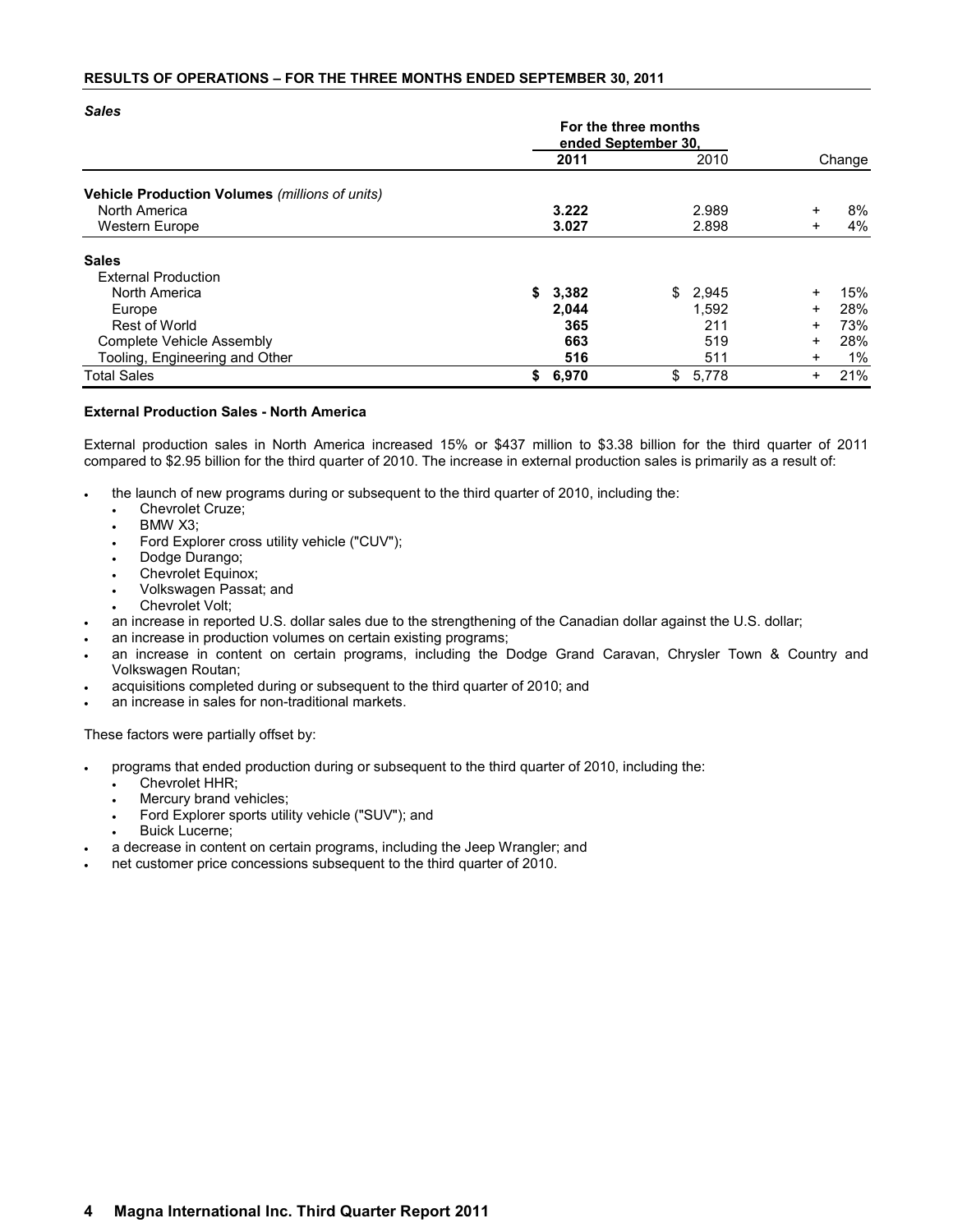# **External Production Sales - Europe**

External production sales in Europe increased 28% or \$452 million to \$2.04 billion for the third quarter of 2011 compared to \$1.59 billion for the third quarter of 2010. The increase in external production sales is primarily as a result of:

- the launch of new programs during or subsequent to the third quarter of 2010, including the:
	- MINI Countryman;
	- Range Rover Evoque; and
	- Mercedes-Benz C-Class Coupe;
- an increase in reported U.S. dollar sales as a result of the strengthening of the euro against the U.S. dollar;
- an increase in production volumes on certain existing programs;
- acquisitions completed subsequent to the third quarter of 2010, including Erhard & Söhne GmbH ("Erhard & Söhne"); and
- an increase in sales for non-traditional markets.

These factors were partially offset by:

- programs that ended production during or subsequent to the third quarter of 2010, including the BMW X3;
- the disposition of a non-strategic interior systems operation during the third quarter of 2011; and
- net customer price concessions subsequent to the third quarter of 2010.

# **External Production Sales – Rest of World**

External production sales in Rest of World increased 73% or \$154 million to \$365 million for the third quarter of 2011 compared to \$211 million for the third quarter of 2010. The increase in production sales is primarily as a result of:

- acquisitions completed during or subsequent to the third quarter of 2010, including Resil Minas ("Resil") and Pabsa S.A. ("Pabsa"), which positively impacted sales by \$88 million;
- an increase in production volumes on certain existing programs;
- the launch of new programs during or subsequent to the third quarter of 2010 in China and Brazil; and
- a \$17 million increase in reported U.S. dollar sales as a result of the strengthening of foreign currencies, including the Chinese Renminbi, Brazilian real and Korean Won, against the U.S. dollar.

### **Complete Vehicle Assembly Sales**

|                                                                                                          | For the three months<br>ended September 30, |      |  |      |  |        |
|----------------------------------------------------------------------------------------------------------|---------------------------------------------|------|--|------|--|--------|
|                                                                                                          |                                             | 2011 |  | 2010 |  | Change |
| <b>Complete Vehicle Assembly Sales</b>                                                                   |                                             | 663  |  | 519  |  | 28%    |
| <b>Complete Vehicle Assembly Volumes (Units)</b><br>MINI Countryman, Peugeot PCZ, Mercedes Benz C. Class |                                             |      |  |      |  |        |

| Aston Martin Rapide and BMW X3                       | 31.939 | 20.664 | 55% |
|------------------------------------------------------|--------|--------|-----|
| MINI Countryman, Peugeot RCZ, Mercedes-Benz G-Class, |        |        |     |

Complete vehicle assembly sales increased 28% or \$144 million to \$663 million for the third quarter of 2011 compared to \$519 million for the third quarter of 2010 while assembly volumes increased 55% or 11,275 units.

The increase in complete vehicle assembly sales is primarily as a result of:

- the launch of new assembly programs during the third quarter of 2010, including the MINI Countryman;
- an increase in reported U.S. dollar sales as a result of the strengthening of the euro against the U.S. dollar; and
- an increase in assembly volumes for the Mercedes-Benz G-Class.

These factors were partially offset by:

- the end of production on certain assembly programs at our Magna Steyr facility, including the BMW X3 in the third quarter of 2010; and
- a decrease in assembly volumes for the Aston Martin Rapide.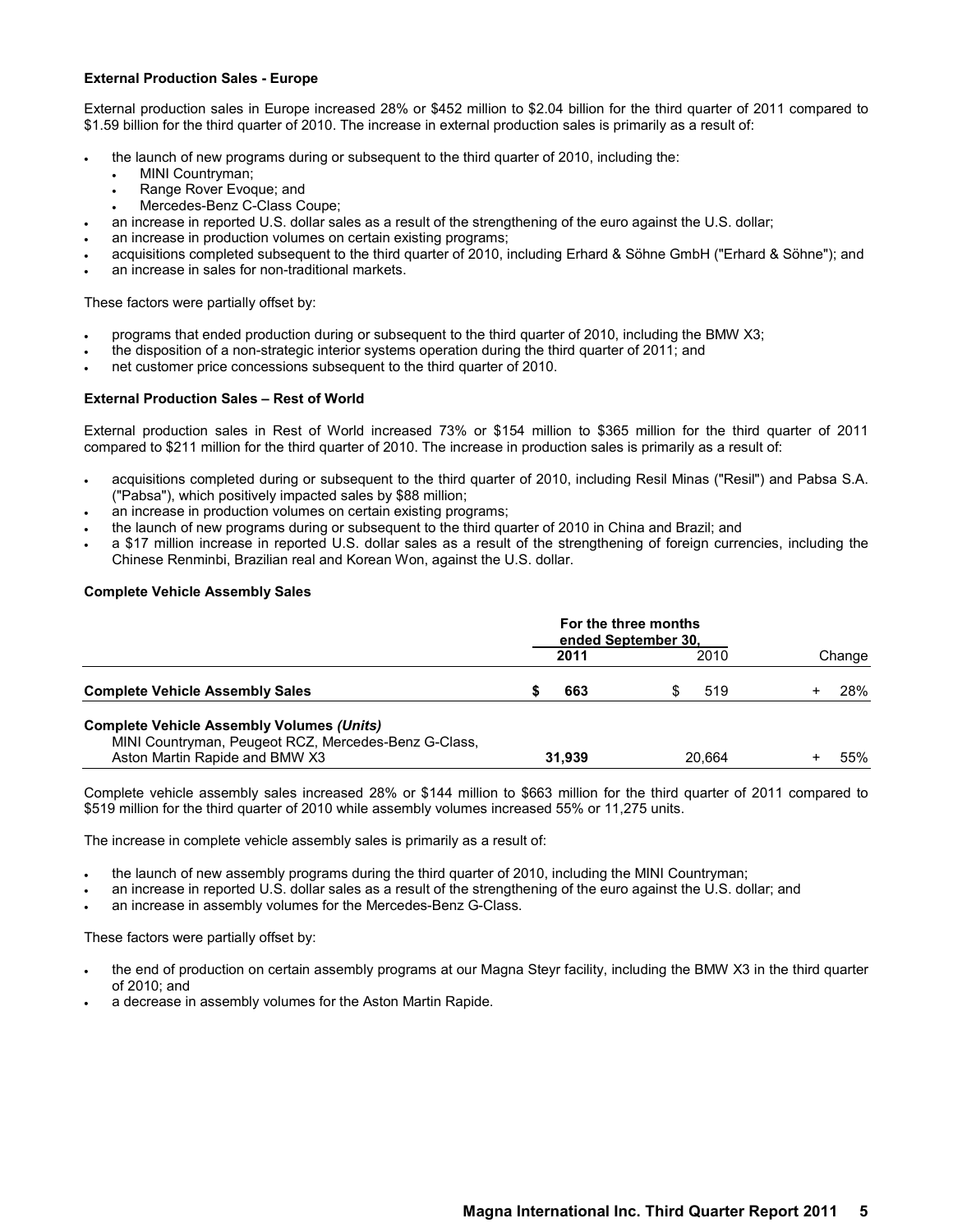# **Tooling, Engineering and Other Sales**

Tooling, engineering and other sales increased 1% or \$5 million to \$516 million for the third quarter of 2011 compared to \$511 million for the third quarter of 2010.

In the third quarter of 2011 the major programs for which we recorded tooling, engineering and other sales were the:

- Mercedes-Benz M-Class;
- MINI Cooper and Countryman;
- Ford Fusion;
- Opel Calibra;
- Chery A6 Coupe;
- Jaguar XJ;
- Ford Ranger;
- Chevrolet Sonic;
- Peugeot RCZ; and
- BMW X3.

In the third quarter of 2010 the major programs for which we recorded tooling, engineering and other sales were the:

- MINI Cooper and Countryman;
- Jeep Grand Cherokee;
- BMW X3:
- Mercedes-Benz M-Class;
- Porsche Cayenne;
- Chevrolet Silverado and GMC Sierra; and
- Chevrolet Volt.

In addition, tooling, engineering and other sales increased as a result of the strengthening of the euro and Canadian dollar, each against the U.S. dollar.

# *Cost of Goods Sold and Gross Margin*

|                                       |         | For the three months<br>ended September 30, |         |  |  |
|---------------------------------------|---------|---------------------------------------------|---------|--|--|
|                                       | 2011    |                                             | 2010    |  |  |
| <b>Sales</b>                          | \$6,970 |                                             | \$5,778 |  |  |
| Cost of goods sold                    |         |                                             |         |  |  |
| Material                              | 4,507   |                                             | 3,592   |  |  |
| Direct labour                         |         | 467                                         | 396     |  |  |
| Overhead                              | 1,227   |                                             | 1,034   |  |  |
|                                       | 6,201   |                                             | 5,022   |  |  |
| Gross margin                          | S       | 769<br>\$                                   | 756     |  |  |
| Gross margin as a percentage of sales | 11.0%   |                                             | 13.1%   |  |  |

Cost of goods sold increased \$1.2 billion to \$6.2 billion for the third quarter of 2011 compared to \$5.0 billion for the third quarter of 2010 primarily as a result of:

- increased material, overhead and labour costs associated with the increase in sales;
- an increase in reported U.S. dollar cost of goods sold primarily due to the strengthening of the euro and Canadian dollar, each against the U.S. dollar;
- \$132 million related to acquisitions completed subsequent to the third quarter of 2010, including Resil, Pabsa and Erhard & Söhne; and
- increased commodity costs.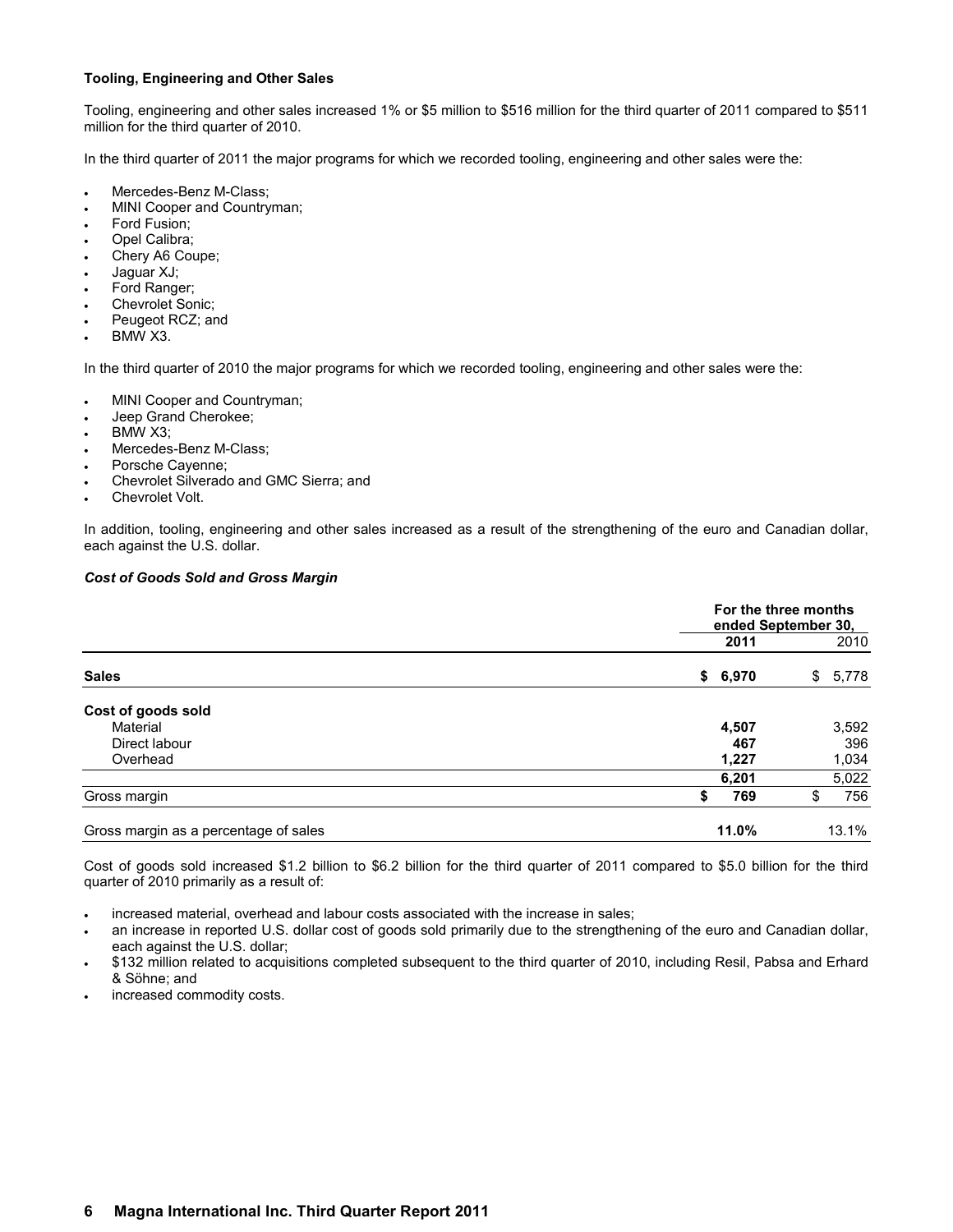These factors were partially offset by the disposition of a non-strategic interior systems operation during the third quarter of 2011.

Gross margin increased \$13 million to \$769 million for the third quarter of 2011 compared to \$756 million for the third quarter of 2010 and gross margin as a percentage of total sales decreased to 11.0% for the third quarter of 2011 compared to 13.1% for the third quarter of 2010. The decrease in gross margin as a percentage of total sales was substantially due to:

- operational inefficiencies and other costs at certain facilities, in particular at certain exteriors and interiors systems facilities in Europe;
- the \$33 million benefit related to the recovery of previously expensed engineering and design costs in the third quarter of 2010;
- pre-operating costs incurred at new facilities;
- increased commodity costs;
- an increase in complete vehicle assembly sales which have a higher material content than our consolidated average;
- higher warranty costs:
- higher costs related to launches in our components business; and
- net customer price concessions subsequent to the third quarter of 2010.

These factors were partially offset by:

- the disposition of a non-strategic interior systems operation during the third quarter of 2011;
- the elimination of launch costs at our complete vehicle assembly operations;
- productivity and efficiency improvements at certain facilities; and
- lower employee profit sharing.

# *Depreciation and Amortization*

Depreciation and amortization costs increased \$7 million to \$170 million for the third quarter of 2011 compared to \$163 million for the third quarter of 2010. The increase in depreciation and amortization was primarily as a result of:

- an increase in reported U.S. dollar depreciation and amortization due to the strengthening of the euro and Canadian dollar, each against the U.S. dollar; and
- costs related to the integration of acquisitions completed subsequent to the third quarter of 2010, including Resil and Erhard & Söhne.

# *Selling, General and Administrative ("SG&A")*

SG&A expense as a percentage of sales was 4.9% for the third quarter of 2011 compared to 5.7% for the third quarter of 2010.

SG&A expense increased \$13 million to \$341 million for the third quarter of 2011 compared to \$328 million for the third quarter of 2010 primarily as a result of:

- an increase in reported U.S. dollar SG&A due to the strengthening of the euro and Canadian dollar, each against the U.S. dollar;
- higher wages and other costs to support the growth in sales;
- \$6 million related to acquisitions completed subsequent to the third quarter of 2010, including Resil, Pabsa and Erhard & Söhne; and
- due diligence costs related to completed and/or potential acquisitions.

These factors were partially offset by:

- lower incentive compensation;
- lower stock-based compensation; and
- the disposition of a non-strategic interior systems operation during the third quarter of 2011.

# *Equity Income*

Equity income decreased \$15 million to \$28 million for the third quarter of 2011 compared to \$43 million for the third quarter of 2010 primarily as a result of:

- including our share of the loss in our E-Car Systems partnership in equity loss for the entire third quarter of 2011 compared to only part of the third quarter of 2010 due to the change to equity accounting during the third quarter of 2010; and
- the disposal of an equity accounted investment in the second quarter of 2011.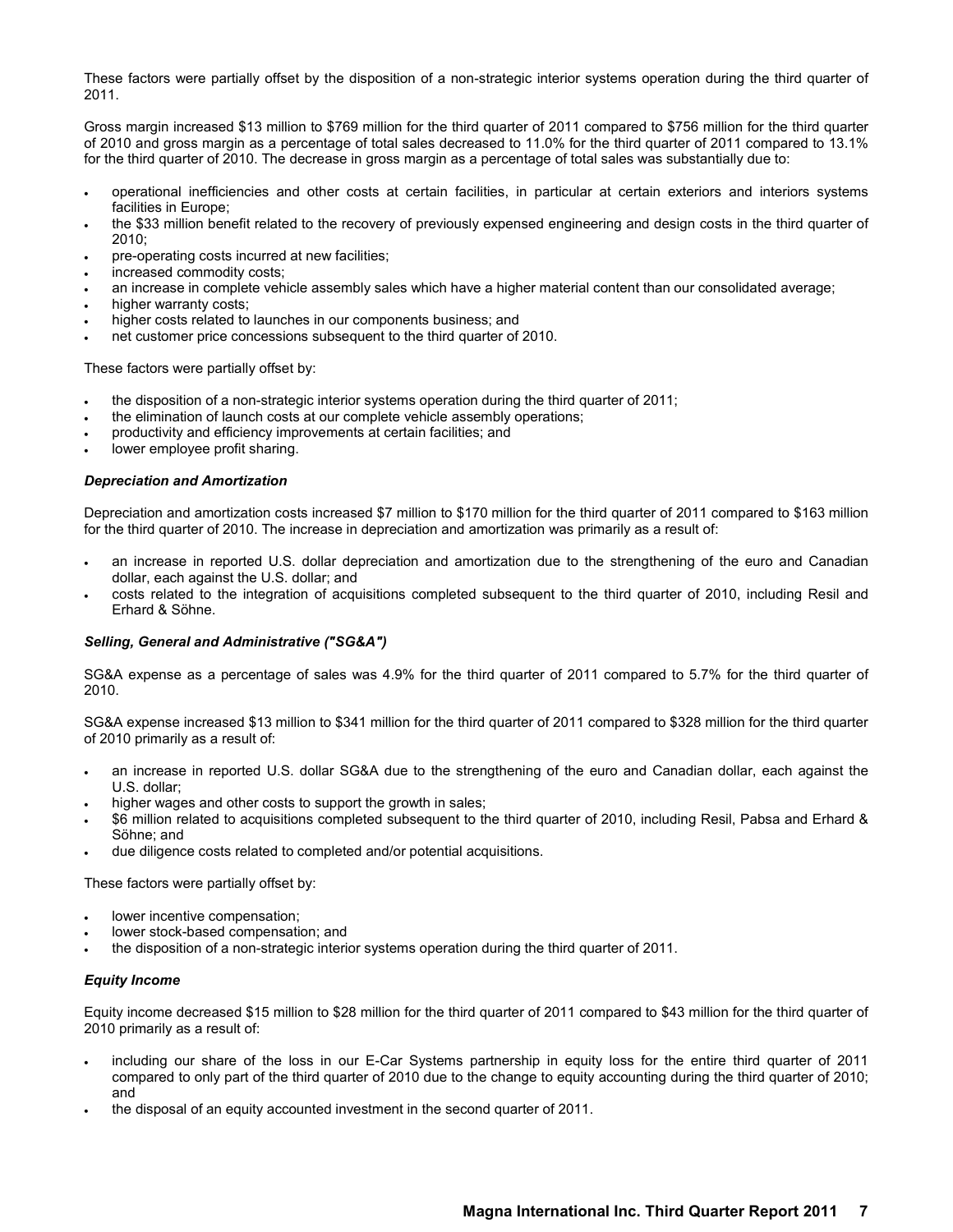# *Other Expense (Income)*

Other expense (income) consist of significant non-operational items such as: restructuring charges generally related to plant closures; impairment charges; gains or losses on disposal of facilities; and other items not reflective of on-going operating profit or loss.

During the three and nine months ended September 30, 2011, we recorded other expense (income) as follows:

|                                                 |                     | 2011                        |                                                |                     | 2010          |                                  |
|-------------------------------------------------|---------------------|-----------------------------|------------------------------------------------|---------------------|---------------|----------------------------------|
|                                                 | Operating<br>Income | <b>Net</b><br><b>Income</b> | <b>Diluted</b><br><b>Earnings</b><br>per Share | Operating<br>Income | Net<br>Income | Diluted<br>Earnings<br>per Share |
| <b>Third Quarter</b>                            |                     |                             |                                                |                     |               |                                  |
| Loss on disposal of facility (1)                | \$113               | \$113                       | 0.47<br>S                                      | \$                  |               | \$                               |
| Settlement agreement <sup>(2)</sup>             | 11                  | 11                          | 0.05                                           |                     |               |                                  |
| Gain on deconsolidation of E-Car <sup>(5)</sup> |                     |                             |                                                | (16)                | (16)          | (0.07)                           |
| Total third quarter other expense               | 124                 | 124                         | 0.52                                           | (16)                | (16)          | (0.07)                           |
| <b>Second Quarter</b>                           |                     |                             |                                                |                     |               |                                  |
| Gain on disposal of investment (3)              | (10)                | (10)                        | (0.04)                                         |                     |               |                                  |
| Restructuring charges <sup>(6)</sup>            |                     |                             |                                                | 24                  | 21            | 0.09                             |
| Total second quarter other expense              | (10)                | (10)                        | (0.04)                                         | 24                  | 21            | 0.09                             |
| <b>First Quarter</b>                            |                     |                             |                                                |                     |               |                                  |
| Write down of real estate (4)                   | 9                   | 9                           | 0.04                                           |                     |               |                                  |
| Gain on disposal of facility <sup>(7)</sup>     |                     |                             |                                                | (14)                | (14)          | (0.06)                           |
| Total first quarter other expense               | 9                   | 9                           | 0.04                                           | (14)                | (14)          | (0.06)                           |
| Total year to date other expense                | 123                 | 123                         | 0.50                                           | (6)<br>S            | (9)           | (0.04)<br>\$                     |

### **(1) Loss on disposal of facility**

During the third quarter of 2011, we sold a non-strategic interior systems operation located in Germany and recorded a loss on disposal of \$113 million. This operation, which was substantially impaired in 2010, had a history of losses which were projected to continue throughout the business planning period. Under the terms of the arrangement we agreed to fund the buyer \$67 million, to be satisfied with working capital, cash and the assumption of certain liabilities. Simultaneously, we reached a commercial settlement with one of the facility's customers regarding the cancellation of certain production orders whereby we will reimburse the customer costs of \$20 million.

# **(2) Settlement agreement**

On October 31, 2011, a settlement agreement was finalized in connection with the settlement of certain patent infringement and other claims. We recorded an \$11 million expense in the third quarter of 2011 in relation to these arrangements.

# **(3) Gain on disposal of investment**

During the second quarter of 2011, we sold our 40% non-controlling interest in an equity accounted investment for proceeds of \$151 million and recognized a \$10 million gain on the disposal.

# **(4) Write down of real estate**

As previously disclosed, during the first quarter of 2011, we determined that a group of five corporate real estate assets were non-core and should be held for disposal. Our founder, Mr. Stronach, subsequently expressed an interest in acquiring the properties and independent appraisals were obtained for each property under the oversight of the Board's Corporate Governance and Compensation Committee. We subsequently reached a verbal agreement with Mr. Stronach on the terms of sale for three of the properties in this asset group within the appraised fair value range and on other terms negotiated and recommended by the Committee and approved by all the independent directors of the Board. Such sales to Mr. Stronach are expected to close in the fourth quarter of 2011. We also reached an agreement to sell the remaining two properties in this asset group to our former Co-Chief Executive Officer, Siegfried Wolf, at the prices and on the terms previously approved by the independent directors. Such sales to Mr. Wolf closed in the third quarter of 2011, but registration of the transfer of legal title remains subject to regulatory approvals which are expected in the fourth quarter of 2011.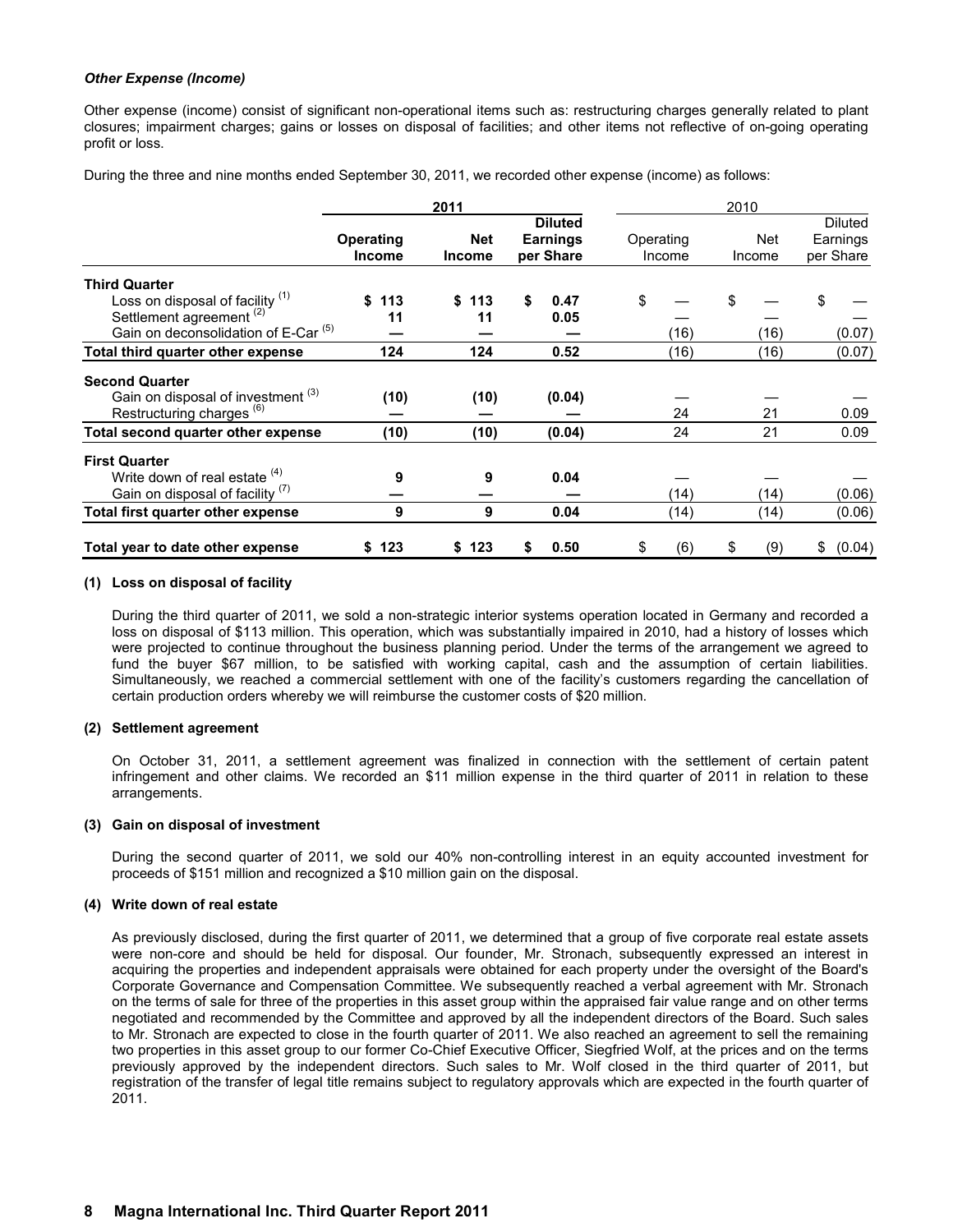#### **(5) Gain on deconsolidation of E-Car**

During the third quarter of 2010, as a result of deconsolidating the E-Car partnership, we recorded an investment in the E-Car partnership at its fair value and recognized a \$16 million gain.

As more fully described in note 4 of our 2010 audited consolidated financial statements, on August 31, 2010 we completed a court-approved plan of arrangement (the "Arrangement") in which our dual-class share structure was collapsed. As part of the Arrangement, we purchased for cancellation all outstanding Class B Shares, which were held indirectly by the Stronach group, for \$300 million in cash and 18.0 million newly issued Class A Subordinate Voting Shares.

Under the terms of the Arrangement, we established the E-Car Systems partnership with the Stronach group, the controlling partner. Accordingly, on September 1, 2010, we no longer controls the partnership, and therefore, our interest in the partnership is accounted for using the equity method. As a result of deconsolidating the E-Car Systems partnership, we showed a reduction of cash of \$91 million representing the cash in the partnership at August 31, 2010. In addition, we recorded its investment in the E-Car partnership at its fair value on August 31, 2010 and recognized a \$16 million gain in income.

### **(6) Restructuring charges**

During the second quarter of 2010, we recorded restructuring and rationalization costs of \$24 million related to the planned closure of a powertrain systems facility and two body & chassis systems facilities in North America.

### **(7) Gain on disposal of facility**

During the first quarter of 2010, we sold our interest in an electronics systems joint venture in China for proceeds of \$30 million and recognized a \$14 million gain on the disposal.

### *Segment Analysis*

Given the differences between the regions in which we operate, our operations are segmented on a geographic basis between North America, Europe and Rest of World. Consistent with the above, our internal financial reporting segments key internal operating performance measures between North America, Europe and Rest of World for purposes of presentation to the chief operating decision maker to assist in the assessment of operating performance, the allocation of resources, and our long-term strategic direction and future global growth.

Our chief operating decision maker uses Adjusted EBIT as the measure of segment profit or loss, since we believe Adjusted EBIT is the most appropriate measure of operational profitability or loss for our reporting segments. Adjusted EBIT represents income from operations before income taxes; interest income, net; and other expense (income).

|                              |       |    |                       |   | For the three months ended September 30. |      |   |                      |            |
|------------------------------|-------|----|-----------------------|---|------------------------------------------|------|---|----------------------|------------|
|                              |       |    | <b>External Sales</b> |   |                                          |      |   | <b>Adjusted EBIT</b> |            |
|                              | 2011  |    | 2010                  |   | Change                                   | 2011 |   | 2010                 | Change     |
| North America                | 3,616 | S. | 3,159                 | S | 457                                      | 300  |   | 275                  | 25         |
| Europe                       | 2,950 |    | 2,359                 |   | 591                                      | (35) |   | 12                   | (47)       |
| Rest of World                | 392   |    | 215                   |   | 177                                      | 14   |   | 18                   | (4)        |
| Corporate and Other          | 12    |    | 45                    |   | (33)                                     |      |   |                      | 4          |
| Total reportable<br>segments | 6.970 | S. | 5.778                 | S | 1.192                                    | 286  | S | 308                  | \$<br>(22) |

Excluded from Adjusted EBIT for the third quarters of 2011 and 2010 were the following other expense (income) items, which have been discussed in the "Other Expense" section.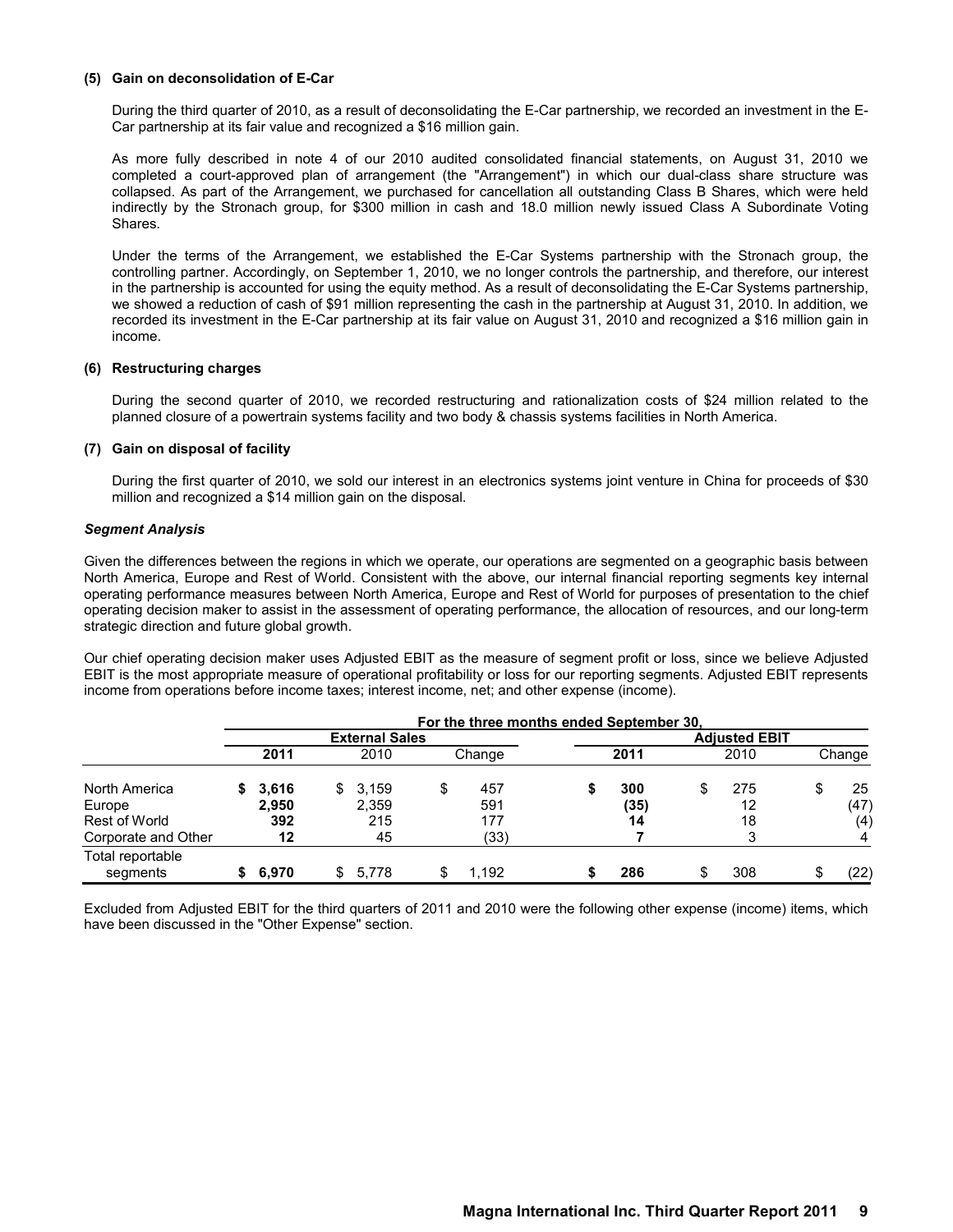|                                                                |          | For the three months<br>ended September 30, |  |  |  |  |
|----------------------------------------------------------------|----------|---------------------------------------------|--|--|--|--|
|                                                                | 2011     | 2010                                        |  |  |  |  |
| <b>North America</b><br>Settlement agreement                   | 11       | S                                           |  |  |  |  |
| <b>Europe</b><br>Loss on disposal of facility                  | 113      |                                             |  |  |  |  |
| <b>Corporate and Other</b><br>Gain on deconsolidation of E-Car |          | (16)                                        |  |  |  |  |
|                                                                | 124<br>S | (16)                                        |  |  |  |  |

# **North America**

Adjusted EBIT in North America increased \$25 million to \$300 million for the third quarter of 2011 compared to \$275 million for the third quarter of 2010 primarily as a result of:

- increased margins earned on higher production sales including margins earned on the launch of new facilities;
- an increase in reported U.S. dollar EBIT due to the strengthening of the Canadian dollar against the U.S. dollar;
- higher equity income;
- lower restructuring and downsizing costs;
- productivity and efficiency improvements at certain facilities;
- lower affiliation fees paid to Corporate; and
- lower employee profit sharing.

These factors were partially offset by:

- higher costs incurred in preparation for upcoming launches;
- operational inefficiencies and other costs at certain facilities;
- increased commodity costs;
- higher warranty costs of \$4 million;
- costs related to acquisitions completed subsequent to the third quarter of 2010;
- pre-operating costs incurred at new facilities; and
- net customer price concessions subsequent to the third quarter of 2010.

#### **Europe**

Adjusted EBIT in Europe decreased \$47 million to a loss of \$35 million for the third quarter of 2011 compared to earnings of \$12 million for the third quarter of 2010 primarily as a result of:

- operational inefficiencies and other costs at certain facilities, in particular at certain exteriors and interiors systems facilities;
- higher commodity costs;
- higher warranty costs of \$15 million;
- pre-operating costs incurred at new facilities;
- higher restructuring and downsizing costs;
- lower equity income; and
- net customer price concessions subsequent to the third quarter of 2010.

These factors were partially offset by:

- the disposition of a non-strategic interior systems operation during the third quarter of 2011;
- lower costs incurred related to launches at our complete vehicle assembly operations;
- increased margins earned on higher production sales; and
- productivity and efficiency improvements at certain facilities.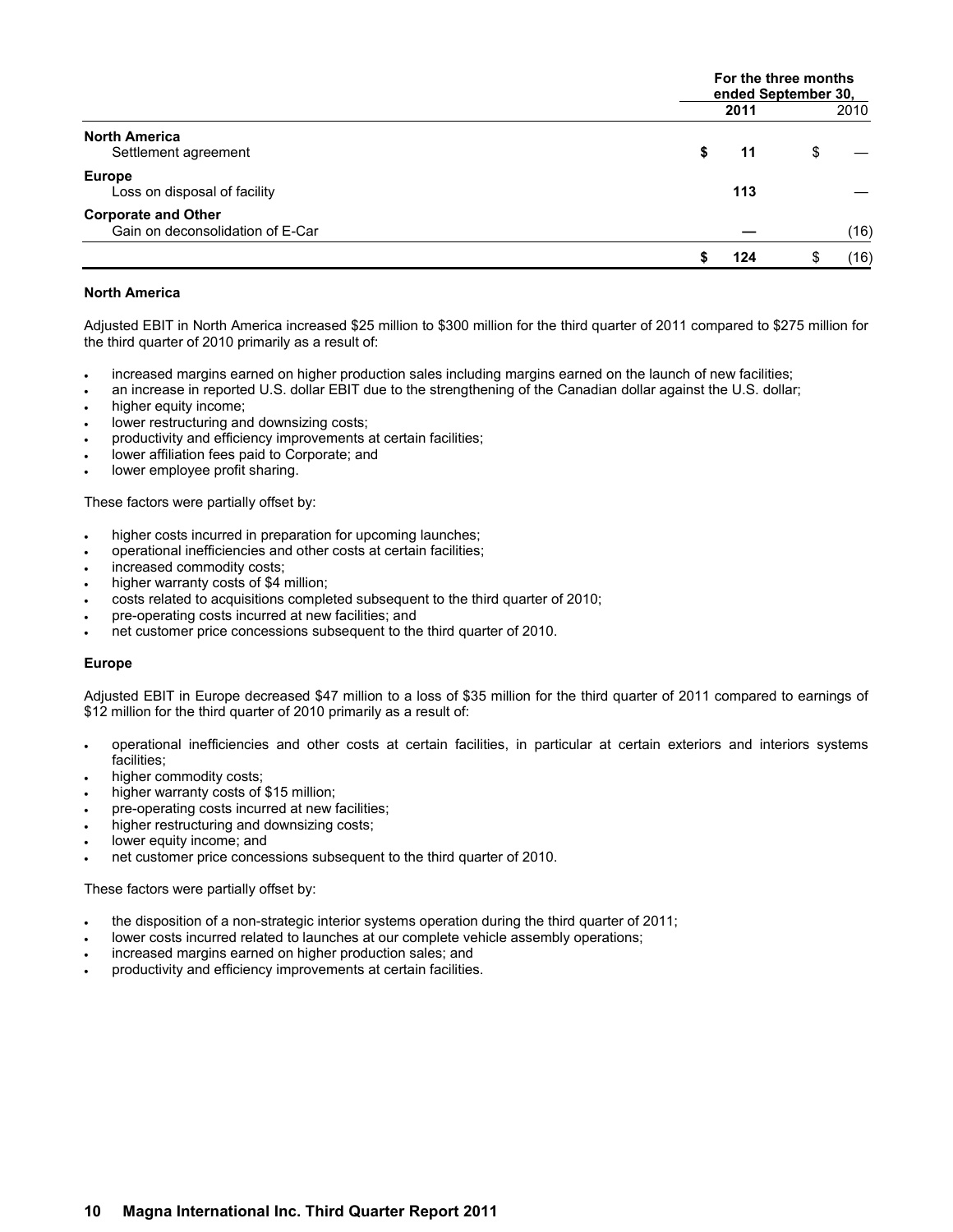### **Rest of World**

Rest of World Adjusted EBIT decreased \$4 million to \$14 million for the third quarter of 2011 compared to \$18 million for the third quarter of 2010 primarily as a result of:

- costs related to new facilities, in particular in South America and China;
- losses incurred in acquisitions completed subsequent to the third quarter of 2010; and
- net customer price concessions subsequent to the third quarter of 2010.

These factors were partially offset by:

- increased margins earned on significantly higher production sales;
- an increase in equity income earned; and
- incremental margin earned on new programs that launched during or subsequent to the third quarter of 2010.

### **Corporate and Other**

Corporate and Other Adjusted EBIT increased \$4 million to \$7 million for the third quarter of 2011 compared to \$3 million for the third quarter of 2010 primarily as a result of:

- lower incentive compensation;
- a \$16 million stock-based compensation charge in the third quarter of 2010 as a result of modifying option agreements with two departing employees; and
- lower stock-based compensation.

These factors were partially offset by:

- the \$33 million benefit related to the recovery of previously expensed engineering and design costs in the third quarter of 2010; and
- lower equity income.

### *Interest Income, net*

During the third quarter of 2011, we recorded net interest income of \$2 million, compared to \$4 million for the third quarter of 2010.

#### *Operating Income*

Operating income decreased \$164 million to \$164 million for the third quarter of 2011 compared to \$328 million for the third quarter of 2010. Excluding other expense (income), discussed in the "Other Expense" section, operating income for the third quarter of 2011 decreased \$24 million. The decrease in operating income, excluding other expense (income), is the result of the decrease in EBIT, as discussed above.

#### *Income Taxes*

The effective income tax rate on operating income was 39.0% for the third quarter of 2011 compared to 18.9% for the third quarter of 2010. In the third quarters of 2011 and 2010, income tax rates were impacted by the items discussed in the "Other Expense" section. Excluding other expense (income), the effective income tax rate increased to 22.2% for the third quarter of 2011 compared to 19.9% for the third quarter of 2010 primarily as a result of an increase in losses not benefitted in Europe.

#### *Net Income*

Net income decreased \$166 million to \$100 million for the third quarter of 2011 compared to \$266 million for the third quarter of 2010. Excluding other expense (income), discussed in the "Other Expense" section, net income decreased \$26 million. The decrease in net income is the result of the decrease in operating income and higher income taxes, both as discussed above.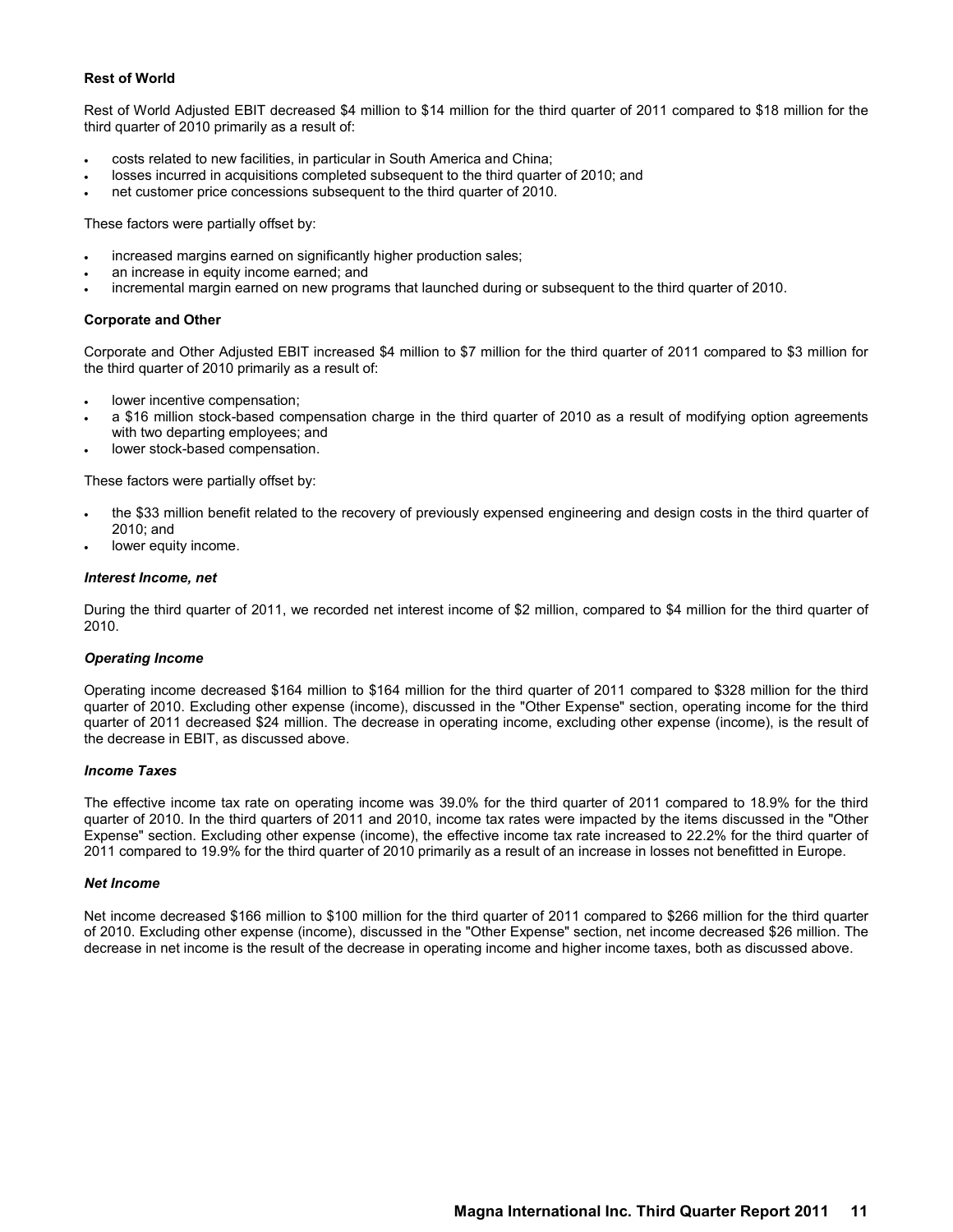# *Earnings per Share*

|                                                    | For the three months<br>ended September 30, |   |       |                          |        |
|----------------------------------------------------|---------------------------------------------|---|-------|--------------------------|--------|
|                                                    | 2011                                        |   | 2010  |                          | Change |
| Earnings per Common Share or Class B Share         |                                             |   |       |                          |        |
| Basic                                              | 0.43                                        | S | 1.15  | $\overline{\phantom{0}}$ | 63%    |
| <b>Diluted</b>                                     | 0.42                                        | S | 1.14  |                          | 63%    |
| Average number of Common Shares and Class B Shares |                                             |   |       |                          |        |
| outstanding (millions)                             |                                             |   |       |                          |        |
| Basic                                              | 239.7                                       |   | 230.4 | $\ddot{}$                | 4%     |
| <b>Diluted</b>                                     | 242.5                                       |   | 233.6 | $\div$                   | 4%     |

Diluted earnings per share decreased \$0.72 to \$0.42 for the third quarter of 2011 compared to \$1.14 for the third quarter of 2010. Diluted earnings per share was impacted by other expense (income), as discussed in the "Other Expense" section. Other expense (income) negatively impacted our diluted earnings per share for the third quarter of 2011 by \$0.52 and positively impacted diluted earnings per share for the third quarter of 2010 by \$0.07. Excluding other expense (income), the \$0.13 decrease in diluted earnings per share is a result of the decrease in net income, excluding other expense (income) described above, and by an increase in the weighted average number of diluted shares outstanding during the quarter.

The increase in the weighted average number of diluted shares outstanding was primarily due to the net issue of Common Shares during 2010 related to the Arrangement and an increase in the number of diluted shares associated with stock options partially offset by the effect of the repurchase and cancellation of Common Shares pursuant to our normal course issuer bid.

### **FINANCIAL CONDITION, LIQUIDITY AND CAPITAL RESOURCES**

#### *Cash Flow from Operations*

|                                                      | For the three months<br>ended September 30, |              |  |             |        |
|------------------------------------------------------|---------------------------------------------|--------------|--|-------------|--------|
|                                                      |                                             | 2011         |  | 2010        | Change |
| Net income<br>Items not involving current cash flows |                                             | 100<br>293   |  | 266<br>146  |        |
| Changes in non-cash operating assets and liabilities |                                             | 393<br>(148) |  | 412<br>(24) | (19)   |
| Cash provided from operating activities              |                                             | 245          |  | 388         | (143)  |

Cash flow from operations before changes in non-cash operating assets and liabilities decreased \$19 million to \$393 million for the third quarter of 2011 compared to \$412 million for the third quarter of 2010. The decrease in cash flow from operations was due to a \$166 million decrease in net income, as discussed above, partially offset by a \$147 million increase in items not involving current cash flows. Items not involving current cash flows are comprised of the following:

|                                                             | For the three months<br>ended September 30. |  |      |  |  |  |
|-------------------------------------------------------------|---------------------------------------------|--|------|--|--|--|
|                                                             | 2011                                        |  | 2010 |  |  |  |
| Depreciation and amortization                               | 170                                         |  | 163  |  |  |  |
| Other non-cash charges                                      | 143                                         |  | 11   |  |  |  |
| Amortization of other assets included in cost of goods sold | 19                                          |  | 25   |  |  |  |
| Amortization of employee wage buydown                       |                                             |  | 5    |  |  |  |
| Deferred income taxes                                       | (11)                                        |  |      |  |  |  |
| Fair value gain on deconsolidation                          |                                             |  | (16) |  |  |  |
| Equity income                                               | (28)                                        |  | (42) |  |  |  |
| Items not involving current cash flows                      | 293                                         |  | 146  |  |  |  |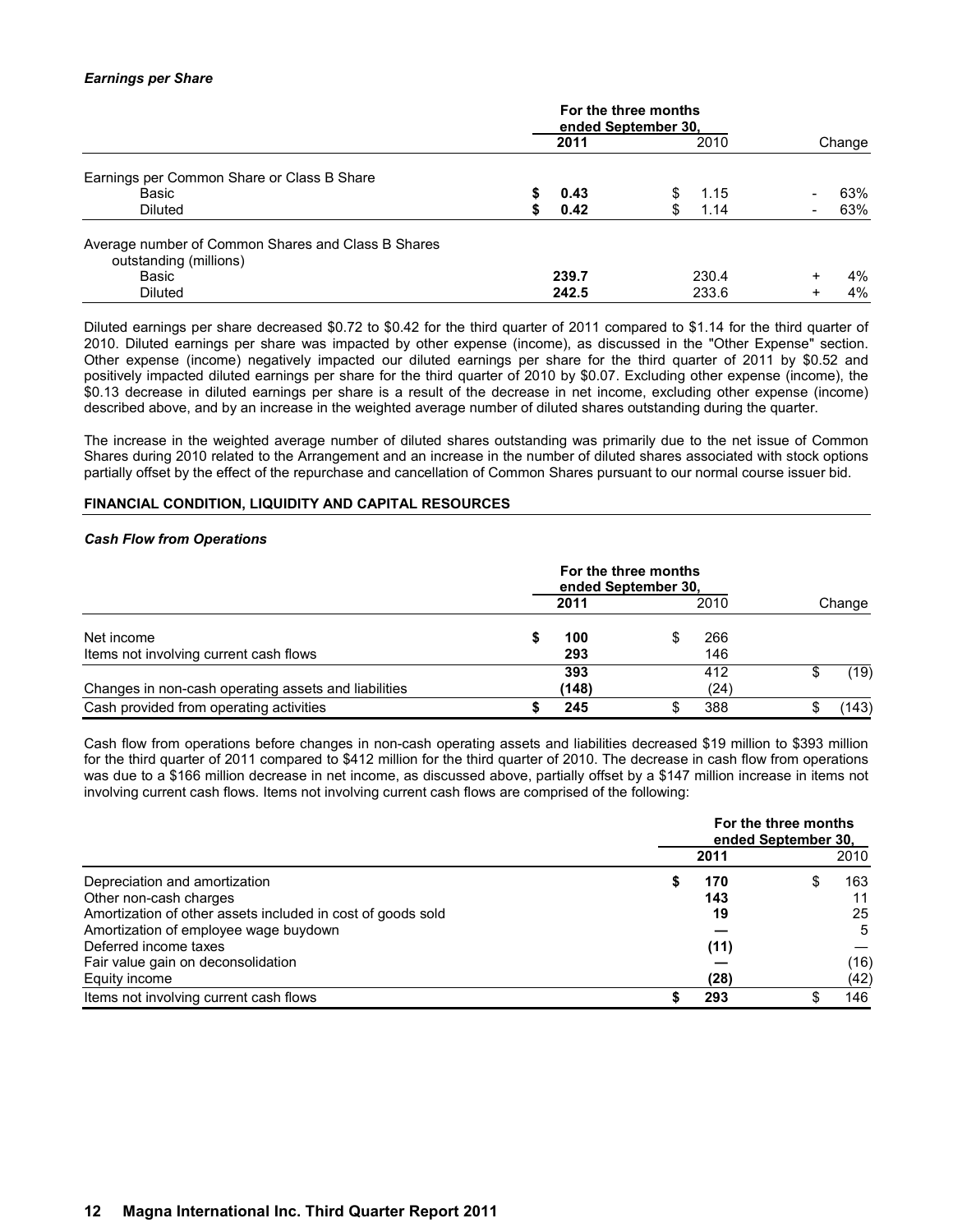Cash invested in non-cash operating assets and liabilities amounted to \$148 million for the third quarter of 2011 compared to \$24 million for the third quarter of 2010. The change in non-cash operating assets and liabilities is comprised of the following sources (and uses) of cash:

|                                                      | For the three months<br>ended September 30, |       |    |       |  |  |  |
|------------------------------------------------------|---------------------------------------------|-------|----|-------|--|--|--|
|                                                      |                                             | 2011  |    | 2010  |  |  |  |
| Accounts receivable                                  | \$                                          | (227) | \$ | (110) |  |  |  |
| Inventories                                          |                                             | (135) |    | (126) |  |  |  |
| Income taxes payable                                 |                                             | (15)  |    | 74    |  |  |  |
| Prepaid expenses and other                           |                                             | (14)  |    | (6)   |  |  |  |
| Accounts payable                                     |                                             | 241   |    | 183   |  |  |  |
| Accrued salaries and wages                           |                                             | 18    |    | 30    |  |  |  |
| Other accrued liabilities                            |                                             | (16)  |    | (68)  |  |  |  |
| Deferred revenue                                     |                                             |       |    |       |  |  |  |
| Changes in non-cash operating assets and liabilities |                                             | (148) |    | (24)  |  |  |  |

The increase in accounts receivable and accounts payable in the third quarter of 2011 was primarily due to an increase in production activities at the end of the third quarter of 2011 compared to the second quarter of 2011. The increase in inventories was primarily due to higher raw material inventory, tooling inventory and increased production inventory to support launch activities.

# *Capital and Investment Spending*

|                                                                                                                                                                   |   | 2011                       |                     | 2010                       | Change |
|-------------------------------------------------------------------------------------------------------------------------------------------------------------------|---|----------------------------|---------------------|----------------------------|--------|
| Fixed asset additions<br>Investments and other assets                                                                                                             | Ъ | (338)<br>(40)              | (175)<br>\$<br>(26) |                            |        |
| Fixed assets, investments and other assets additions<br>Purchase of subsidiaries<br>Deconsolidation of E-Car<br>Disposal of facility<br>Proceeds from disposition |   | (378)<br>(5)<br>(39)<br>34 |                     | (201)<br>(6)<br>(91)<br>52 |        |
| Cash used for investment activities                                                                                                                               |   | (388)                      | \$                  | (246)                      | (142)  |

#### **Fixed assets, investments and other assets additions**

In the third quarter of 2011, we invested \$338 million in fixed assets. While investments were made to refurbish or replace assets consumed in the normal course of business and for productivity improvements, a large portion of the investment in the third quarter of 2011 was for manufacturing equipment for programs that will be launching subsequent to the third quarter of 2011. Consistent with our strategy to expand in developing markets, approximately 24% (2010 - 14%) of this investment was in Russia, China, Brazil and India.

In the third quarter of 2011, we invested \$43 million in other assets related primarily to fully reimbursable tooling, engineering and capital costs for programs that will be launching subsequent to the third quarter of 2011.

# **Disposal of facility**

During the third quarter of 2011, we sold a non-strategic interior systems operation which used \$39 million of cash and recognized a \$113 million loss on the disposition.

# **Proceeds from disposition**

The \$34 million of proceeds include:

- the normal course reimbursement received in respect of planning and engineering costs that were capitalized in prior periods; and
- normal course fixed and other asset disposals.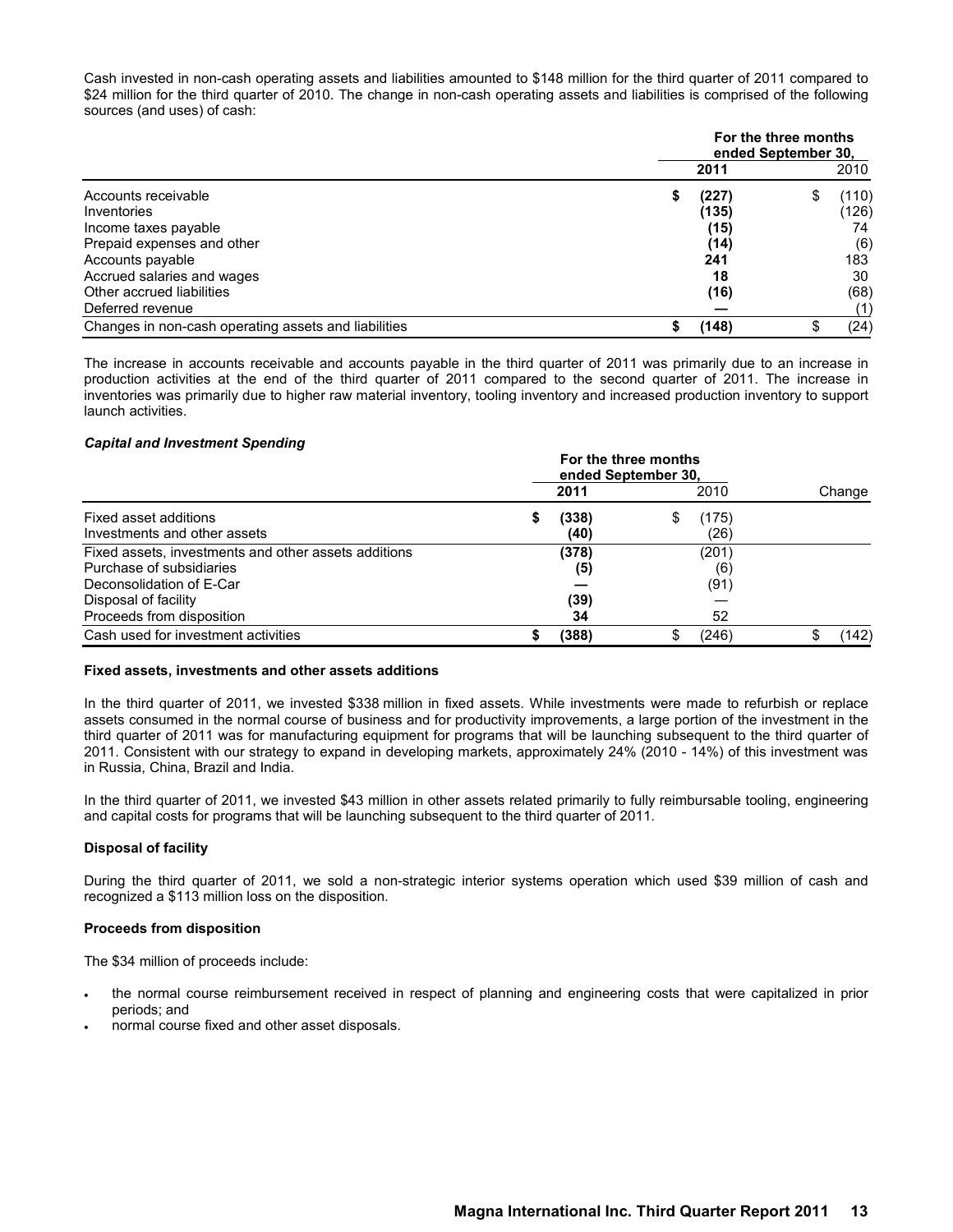# *Financing*

|                                                           |  | 2011  | 2010        | Change |
|-----------------------------------------------------------|--|-------|-------------|--------|
| Increase (decrease) in bank indebtedness                  |  | 73    | \$<br>(14)  |        |
| Settlement of stock options                               |  | (5)   | (4)         |        |
| Repayments of debt                                        |  | (10)  | (28)        |        |
| Issues of debt                                            |  |       |             |        |
| <b>Issues of Common Shares</b>                            |  |       |             |        |
| Repurchase of Class B Shares                              |  |       | (300)       |        |
| Contribution to subsidiaries by non-controlling interests |  |       |             |        |
| Repurchase of Common Shares                               |  | (197) |             |        |
| Cash dividends paid                                       |  | (58)  | (37'        |        |
| Cash used for financing activities                        |  | (188) | \$<br>(381) | 193    |

During the third quarter of 2011, we repurchased 5.5 million Common Shares for an aggregate purchase price of \$197 million under our normal course issuer bid.

Cash dividends paid per Common Share were \$0.25 for the third quarter of 2011, for a total of \$58 million.

### *Financing Resources*

|                                                      | September 30, | As at<br>2011 | December 31. | As at<br>2010 | Change |
|------------------------------------------------------|---------------|---------------|--------------|---------------|--------|
| Liabilities<br><b>Bank indebtedness</b>              | S             | 128           | \$           | 20            |        |
| Long-term debt due within one year<br>Long-term debt |               | 17<br>52      |              | 19<br>47      |        |
|                                                      |               | 197           |              | 86            |        |
| Non-controlling interest                             |               | 14            |              | 3             |        |
| Shareholders' equity                                 |               | 8,146         |              | 8,023         |        |
| Total capitalization                                 | S.            | 8,357         | \$           | 8,112         | 245    |

Total capitalization increased by \$245 million to \$8.4 billion at September 30, 2011 compared to \$8.1 billion at December 31, 2010, primarily as a result of a \$123 million increase in shareholders' equity and a \$111 million increase in liabilities.

The increase in shareholders' equity was primarily as a result of:

- net income earned during the first nine months of 2011; and
- Common Shares issued on the exercise of stock options.

These factors were partially offset by:

- the purchase for cancellation of Common Shares in connection with our normal course issuer bid;
- the \$184 million other comprehensive loss incurred during the first nine months of 2011; and
- dividends paid during the first nine months of 2011.

#### *Cash Resources*

During the third quarter of 2011, our cash resources decreased by \$0.4 billion to \$1.3 billion as a result of the cash used for investing and financing activities partially offset by cash provided from operating activities, as discussed above. In addition to our cash resources, we had term and operating lines of credit totalling \$2.3 billion of which \$2.1 billion was unused and available.

On July 8, 2011, we entered into a new four-year revolving credit facility in the amount of \$2.25 billion. The facility, which matures on July 8, 2015, replaced a \$2.0 billion revolving credit facility that was set to expire on July 31, 2012. The facility includes a \$100 million Asian tranche and a tranche for Canada, U.S., and Europe, which is fully transferable between jurisdictions and can be drawn in U.S. dollars, Canadian dollars or euros.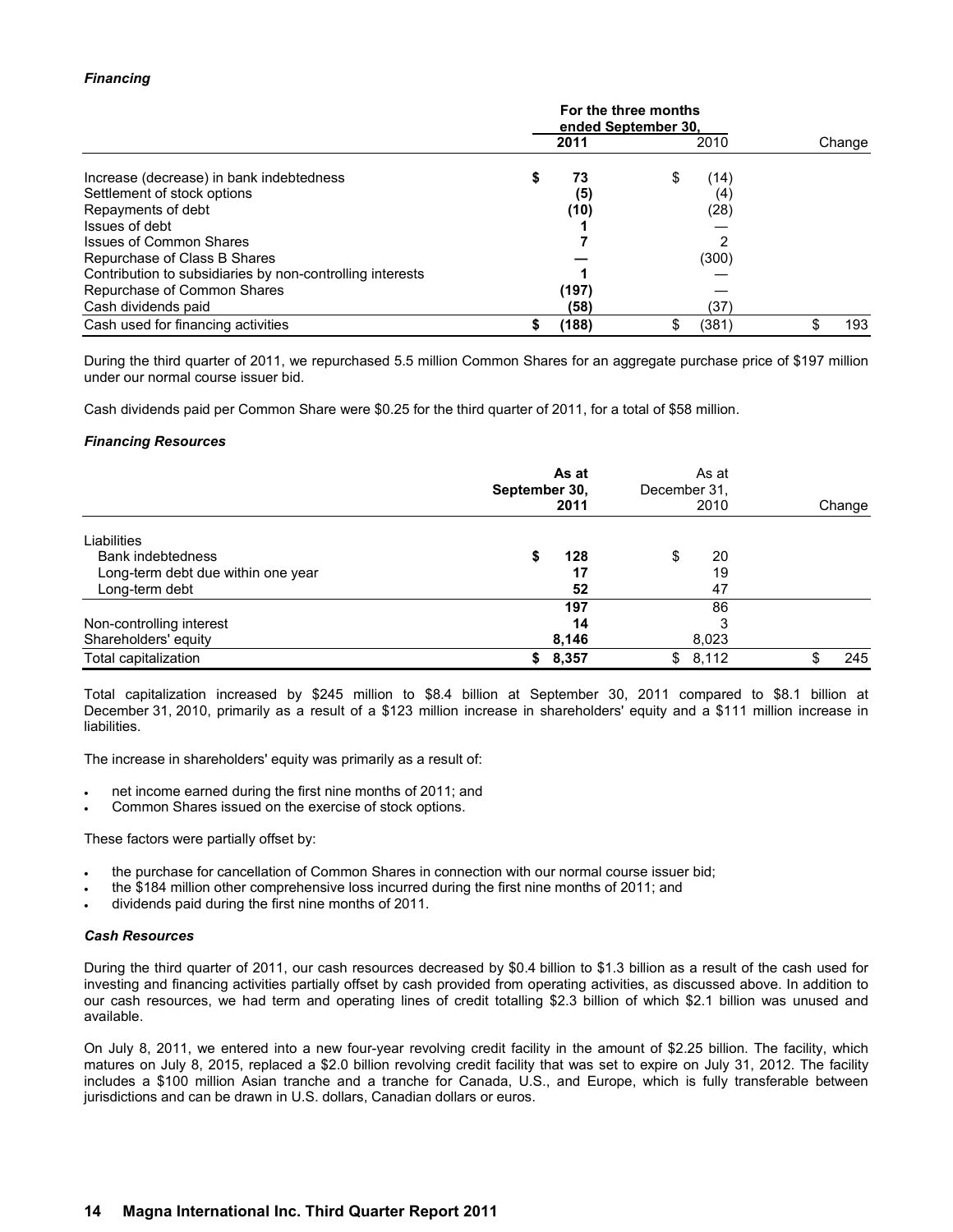#### *Maximum Number of Shares Issuable*

The following table presents the maximum number of shares that would be outstanding if all of the outstanding options at November 2, 2011 were exercised:

| <b>Common Shares</b>         | 236,821,674 |
|------------------------------|-------------|
| Stock options <sup>(i)</sup> | 8.344.331   |
|                              | 245,166,005 |

*(i) Options to purchase Common Shares are exercisable by the holder in accordance with the vesting provisions and upon payment of the exercise price as may be determined from time to time pursuant to our stock option plans.*

### *Contractual Obligations and Off-Balance Sheet Financing*

There have been no material changes with respect to the contractual obligations requiring annual payments during the third quarter of 2011 that are outside the ordinary course of our business. Refer to our MD&A included in our 2010 Annual Report.

### **RESULTS OF OPERATIONS – FOR THE NINE MONTHS ENDED SEPTEMBER 30, 2011**

#### *Sales*

| vaics                                                 | For the nine months<br>ended September 30, |             |           |        |
|-------------------------------------------------------|--------------------------------------------|-------------|-----------|--------|
|                                                       | 2011                                       | 2010        |           | Change |
| <b>Vehicle Production Volumes (millions of units)</b> |                                            |             |           |        |
| North America                                         | 9.699                                      | 8.967       | $+$       | 8%     |
| <b>Western Europe</b>                                 | 10.280                                     | 9.767       | $\ddot{}$ | 5%     |
| <b>Sales</b>                                          |                                            |             |           |        |
| <b>External Production</b>                            |                                            |             |           |        |
| North America                                         | \$10,478                                   | 8,562<br>S. | $\ddot{}$ | 22%    |
| Europe                                                | 6,484                                      | 5.005       | $\ddot{}$ | 30%    |
| Rest of World                                         | 1,016                                      | 624         | $\ddot{}$ | 63%    |
| Complete Vehicle Assembly                             | 2,065                                      | 1,555       | +         | 33%    |
| Tooling, Engineering and Other                        | 1,454                                      | 1.280       | $\ddot{}$ | 14%    |
| <b>Total Sales</b>                                    | \$21,497                                   | \$17,026    | $\ddot{}$ | 26%    |

# **External Production Sales - North America**

External production sales in North America increased 22% or \$1.9 billion to \$10.5 billion for the nine months ended September 30, 2011 compared to \$8.6 billion for the nine months ended September 30, 2010. The increase in external production sales is primarily as a result of:

- the launch of new programs during or subsequent to the nine months ended September 30, 2010, including the:
	- Chevrolet Cruze;
	- BMW X3;
	- Jeep Grand Cherokee;
	- Dodge Durango;
	- Ford Explorer CUV;
	- Chevrolet Equinox; and
	- Ford Fiesta;
- an increase in production volumes on certain existing programs;
- an increase in reported U.S. dollar sales due to the strengthening of the Canadian dollar against the U.S. dollar;
- an increase in content on certain programs, including the Dodge Grand Caravan, Chrysler Town & Country and Volkswagen Routan; and
- acquisitions completed during or subsequent to the nine months ended September 30, 2010; and
- an increase in sales for non-traditional markets.

These factors were partially offset by:

- programs that ended production during or subsequent to the nine months ended September 30, 2010, including the:
	- Mercury brand vehicles; and
	- Ford Explorer SUV;
- a decrease in content on certain programs, including the Jeep Wrangler; and
- net customer price concessions subsequent to the nine months ended September 30, 2010.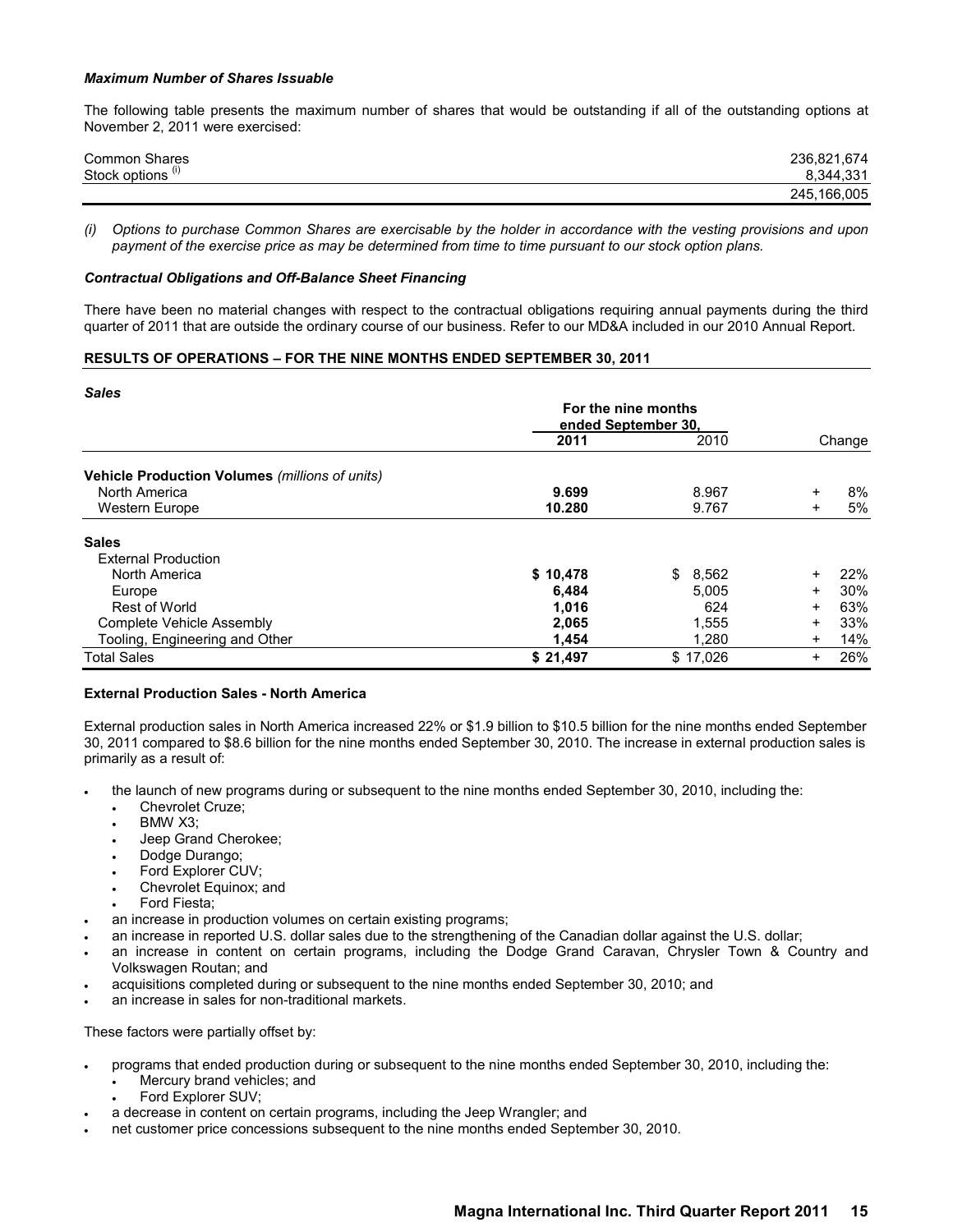# **External Production Sales - Europe**

External production sales in Europe increased 30% or \$1.5 billion to \$6.5 billion for the nine months ended September 30, 2011 compared to \$5.0 billion for the nine months ended September 30, 2010. The increase in external production sales is primarily as a result of:

- the launch of new programs during or subsequent to the nine months ended September 30, 2010, including the:
	- MINI Countryman;
	- Porsche Cayenne and Volkswagen Touareg; and
	- Audi A1;
- an increase in reported U.S. dollar sales as a result of the strengthening of the euro against the U.S. dollar;
- an increase in production volumes on certain existing programs;
- acquisitions completed subsequent to the nine months ended September 30, 2010, including Erhard & Söhne; and
- an increase in sales for non-traditional markets.

These factors were partially offset by:

- programs that ended production during or subsequent to the nine months ended September 30, 2010, including the BMW X3;
- the disposition of a non-strategic interior systems operation during the nine months ended September 30, 2011; and
- net customer price concessions subsequent to the nine months ended September 30, 2010.

### **External Production Sales – Rest of World**

External production sales in Rest of World increased 63% or \$0.4 billion to \$1.0 billion for the nine months ended September 30, 2011 compared to \$0.6 billion for the nine months ended September 30, 2010, primarily as a result of:

- acquisitions completed during or subsequent to the nine months ended September 30, 2010, including Resil and Pabsa, which positively impacted sales by \$108 million;
- the launch of new programs during or subsequent to the nine months ended September 30, 2010 in China and Brazil;
- a \$49 million increase in reported U.S. dollar sales as a result of the strengthening of foreign currencies, including the Chinese Renminbi, Brazilian real and Korean Won against the U.S. dollar; and
- an increase in production volumes on certain existing programs.

### **Complete Vehicle Assembly Sales**

|                                                      | For the nine months<br>ended September 30. |             |        |
|------------------------------------------------------|--------------------------------------------|-------------|--------|
|                                                      | 2011                                       | 2010        | Change |
| <b>Complete Vehicle Assembly Sales</b>               | 2,065<br>S.                                | 1.555<br>S. | 33%    |
| <b>Complete Vehicle Assembly Volumes (Units)</b>     |                                            |             |        |
| Full-Costed:                                         |                                            |             |        |
| MINI Countryman, Peugeot RCZ, Mercedes-Benz G-Class, |                                            |             |        |
| Aston Martin Rapide and BMW X3                       | 100.465                                    | 55.519      |        |
| Value-Added:                                         |                                            |             |        |
| Chrysler 300 and Jeep Grand Cherokee                 |                                            | 5,497       |        |
|                                                      | 100,465                                    | 61,016      | 65%    |

Complete vehicle assembly sales increased 33% or \$0.5 billion to \$2.1 billion for the nine months ended September 30, 2011 compared to \$1.6 billion for the nine months ended September 30, 2010 while assembly volumes increased 65% or 39,449 units.

The increase in complete vehicle assembly sales is primarily as a result of:

- the launch of new assembly programs during or subsequent to the nine months ended September 30, 2010, including the MINI Countryman;
- an increase in assembly volumes for the Mercedes-Benz G-Class and Peugeot RCZ; and
- an increase in reported U.S. dollar sales as a result of the strengthening of the euro against the U.S. dollar.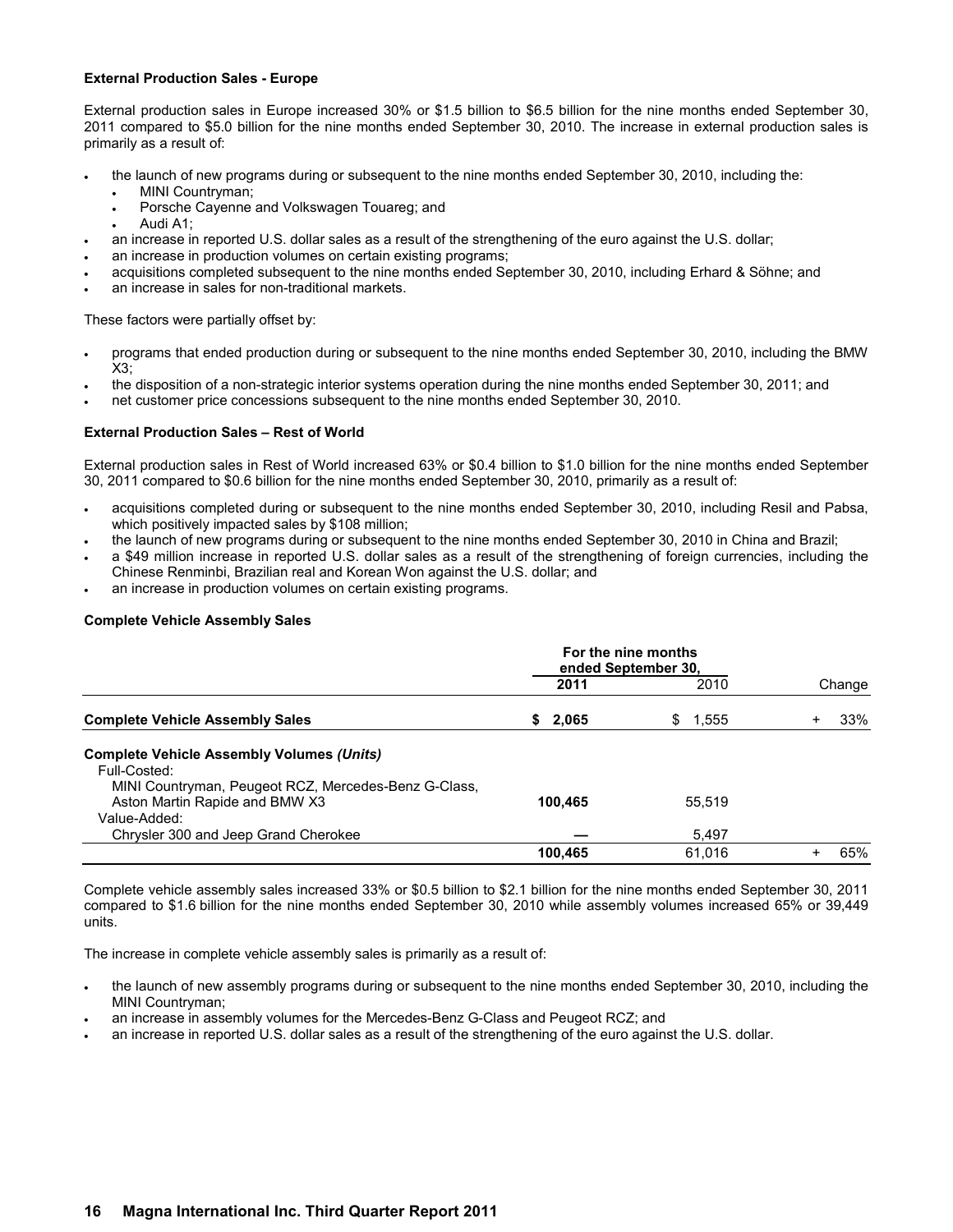These factors were partially offset by:

- the end of production on certain assembly programs at our Magna Steyr facility, including the:
	- BMW X3 in the third quarter of 2010; and
	- Chrysler 300 and Jeep Grand Cherokee in the second quarter of 2010; and
- a decrease in assembly volumes for the Aston Martin Rapide.

### **Tooling, Engineering and Other**

Tooling, engineering and other sales increased 14% or \$0.2 billion to \$1.5 billion for the nine months ended September 30, 2011 compared to \$1.3 billion for the nine months ended September 30, 2010.

In the nine months ended September 30, 2011, the major programs for which we recorded tooling, engineering and other sales were the:

- MINI Cooper and Countryman;
- Mercedes-Benz M-Class;
- Chrysler 300C, Dodge Charger and Challenger;
- Opel Calibra;
- BMW X3;
- Chery A6 Coupe;
- Peugeot RCZ;
- Dodge Journey;
- Chevrolet Camaro; and
- Skoda Fabia.

In the nine months ended September 30, 2010, the major programs for which we recorded tooling, engineering and other sales were the:

- MINI Cooper and Countryman;
- Ford Fiesta;
- Jeep Grand Cherokee;
- BMW X3;
- Mercedes-Benz M-Class;
- Chevrolet Silverado and GMC Sierra;
- Porsche Cayenne
- Audi A8; and
- Peugeot RCZ.

In addition, tooling, engineering and other sales increased as a result of the strengthening of the euro and Canadian dollar, each against the U.S. dollar.

#### *Segment Analysis*

|                              | For the nine months ended September 30. |                       |            |       |                      |         |  |  |  |
|------------------------------|-----------------------------------------|-----------------------|------------|-------|----------------------|---------|--|--|--|
|                              |                                         | <b>External Sales</b> |            |       | <b>Adjusted EBIT</b> |         |  |  |  |
|                              | 2011                                    | 2010                  | Change     | 2011  | 2010                 | Change  |  |  |  |
| North America                | \$11,115                                | 9,100<br>\$.          | 2.015<br>S | 1,038 | 842                  | 196     |  |  |  |
| Europe                       | 9,266                                   | 7,226                 | 2,040      | (19)  | 97                   | (116)   |  |  |  |
| Rest of World                | 1.081                                   | 656                   | 425        | 42    | 58                   | (16)    |  |  |  |
| Corporate and Other          | 35                                      | 44                    | (9)        | (15)  | (37)                 | 22      |  |  |  |
| Total reportable<br>segments | \$21.497                                | \$17.026              | 4.471<br>S | 1.046 | 960                  | 86<br>S |  |  |  |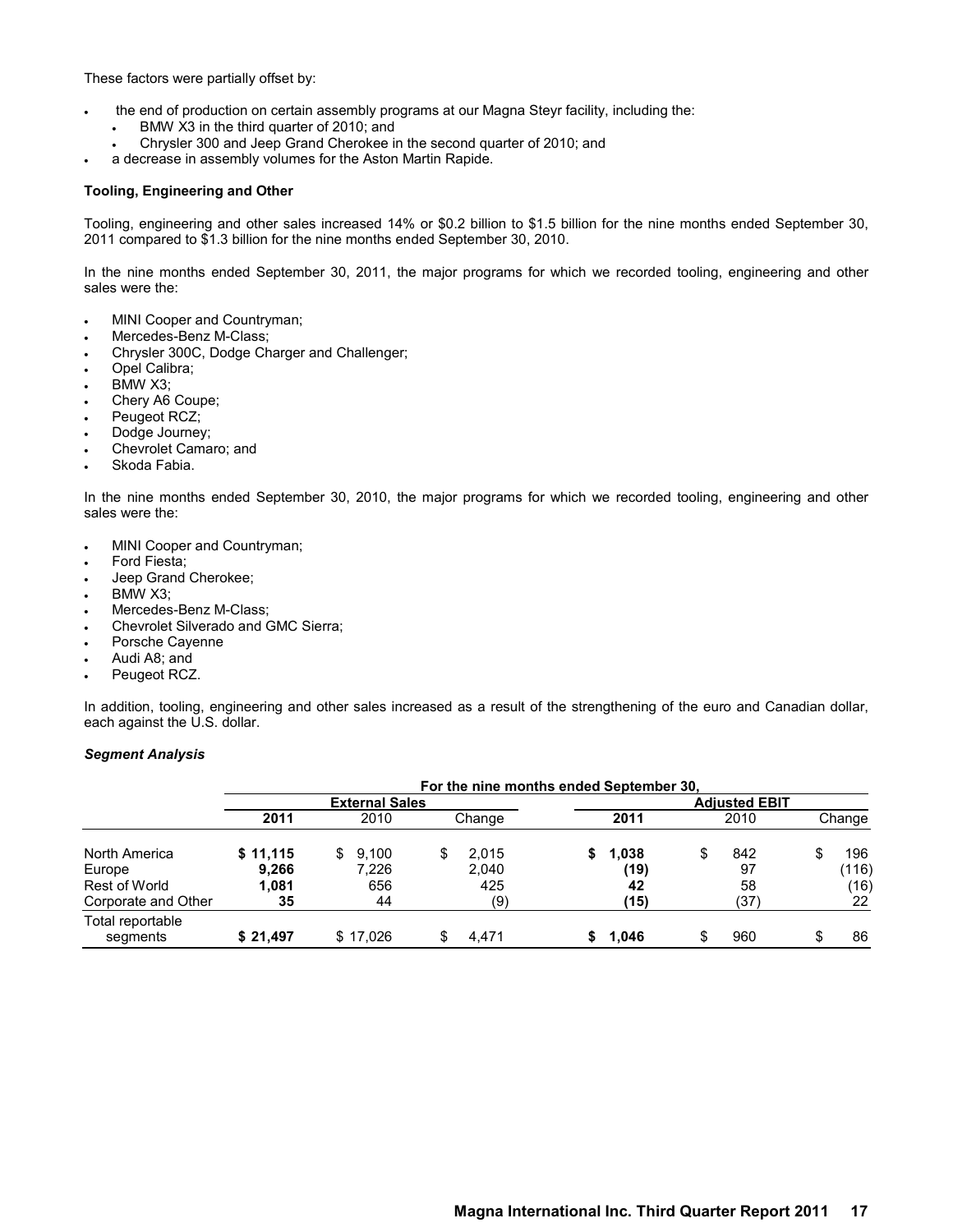Excluded from Adjusted EBIT for the nine months periods ended 2011 and 2010 were the following other expenses (income) items, which have been discussed in the "Other Expense" section.

|                                  |          | For the nine months<br>ended September 30, |
|----------------------------------|----------|--------------------------------------------|
|                                  | 2011     | 2010                                       |
| <b>North America</b>             |          |                                            |
| Settlement agreement             | \$<br>11 | \$                                         |
| Restructuring charges            |          | 24                                         |
|                                  | 11       | 24                                         |
| <b>Europe</b>                    |          |                                            |
| Loss on disposal of facility     | 113      |                                            |
| <b>Rest of World</b>             |          |                                            |
| Gain on disposal of facility     |          | (14)                                       |
| <b>Corporate and Other</b>       |          |                                            |
| Gain on disposal of investment   | (10)     |                                            |
| Write down of real estate        |          |                                            |
| Gain on deconsolidation of E-Car |          | (16)                                       |
|                                  | (1)      | (16)                                       |
|                                  | 123      | (6)<br>\$                                  |

### **North America**

Adjusted EBIT in North America increased \$0.2 billion to \$1.0 billion for the nine months ended September 30, 2011 compared to \$0.8 billion for the nine months ended September 30, 2010 primarily as a result of:

- increased margins earned on higher production sales including margin earned on the launch of new facilities and new programs;
- an increase in reported U.S. dollar EBIT due to the strengthening of the Canadian dollar against the U.S. dollar;
- higher equity income:
- productivity and efficiency improvements at certain facilities; and
- lower restructuring and downsizing costs.

These factors were partially offset by:

- higher costs incurred in preparation for upcoming launches;
- higher employee profit sharing;
- increased commodity costs;
- operational inefficiencies and other costs at certain facilities;
- pre-operating costs incurred at new facilities;
- higher warranty costs of \$9 million;
- costs related to the integration of acquisitions completed subsequent to the nine months ended September 30, 2010;
- higher affiliation fees paid to corporate; and
- net customer price concessions subsequent to the nine months ended September 30, 2010.

# **Europe**

Adjusted EBIT in Europe decreased \$116 million to a loss of \$19 million for the nine months ended September 30, 2011 compared to earnings \$97 million for the nine months ended September 30, 2010 primarily as a result of:

- operational inefficiencies and other costs at certain facilities, in particular at certain exteriors and interiors systems facilities;
- favourable settlement of certain commercial items in the nine months ended September 30, 2010;
- higher commodity costs;
- pre-operating costs incurred at new facilities;
- higher warranty costs of \$13 million;
- higher restructuring and downsizing costs;
- recovery, in the nine months ended September 30, 2010, of receivables previously provided for; and
- net customer price concessions subsequent to the nine months ended September 30, 2010.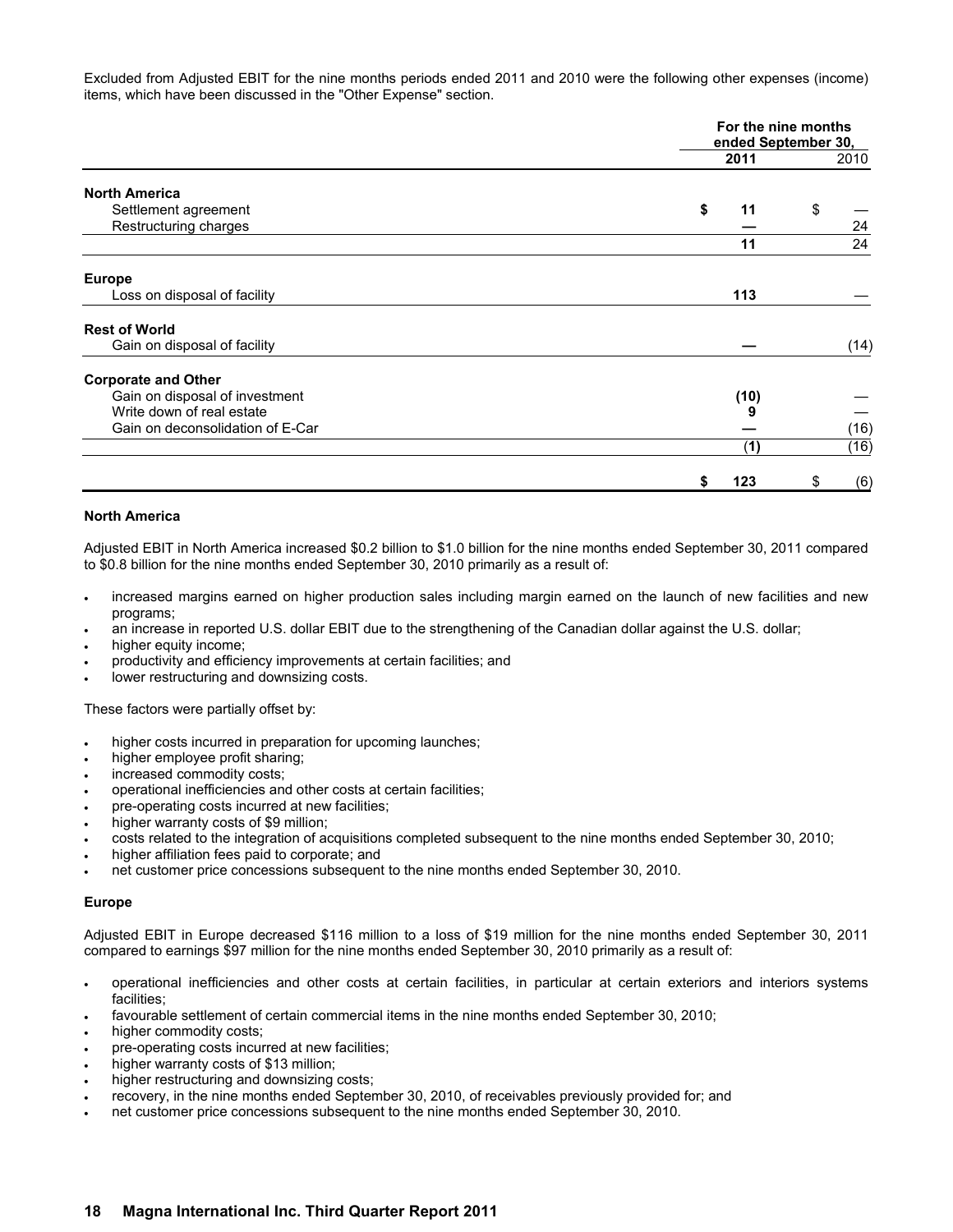These factors were partially offset by:

- lower costs incurred related to launches at our complete vehicle assembly operations;
- increased margins earned on higher production sales;
- lower employee profit sharing;
- productivity and efficiency improvements at certain facilities; and
- the disposition of a non-strategic interior systems operation during the nine months ended September 30, 2011.

#### **Rest of World**

Rest of World adjusted EBIT decreased \$16 million to \$42 million for the nine months ended September 30, 2011 compared to \$58 million for the nine months ended September 30, 2010 primarily as a result :

- costs related to new facilities, in particular in South America, China and India;
- losses incurred in acquisitions completed subsequent to the third quarter of 2010;
- higher commodity costs; and
- net customer price concessions subsequent to the nine months ended September 30, 2010.

These factors were partially offset by:

- increased margins earned on higher production sales;
- an increase in equity income earned; and
- incremental margin earned on new programs that launched during or subsequent to the nine months ended September 30, 2010.

### **Corporate and Other**

Corporate and Other adjusted EBIT increased \$22 million to a loss of \$15 million for the nine months ended September 30, 2011 compared to a loss of \$37 million for the nine months ended September 30, 2010, primarily as a result of:

- lower incentive compensation;
- a \$16 million stock-based compensation charge in the third quarter of 2010 as a result of modifying option agreements with two departing employees; and
- an increase in affiliation fees earned from our divisions.

The factors were partially offset by:

- the \$33 million benefit related to the recovery of previously expensed engineering and design costs in the third quarter of 2010; and
- lower equity income.

#### **SUBSEQUENT EVENTS**

#### **[a] Cooperation Regarding Regulatory Investigation**

On October 13, 2011, we announced that we are cooperating with the United States Department of Justice ("DOJ") with respect to an ongoing antitrust investigation of the automobile tooling industry. In connection with such investigation, the DOJ has requested documents related to various tooling bids, including a tooling program for which a subsidiary unit of ours acted as a Tier 1 tooling supplier.

#### **[b] Normal Course Issuer Bid**

Subject to approval by the TSX and the NYSE, our Board of Directors approved a normal course issuer bid to purchase up to 12 million of our Common Shares, representing approximately 5% of our public float of Common Shares. The primary purposes of the normal course issuer bid are purchases for cancellation as well as purchases to fund our stockbased compensation awards or programs and/or our obligations to our deferred profit sharing plans. The normal course issuer bid is expected to commence on or about November 11, 2011 and will terminate one year later. All purchases of Common Shares will be made at the market price at the time of purchase in accordance with the rules and policies of the TSX. Purchases may also be made on the NYSE in compliance with Rule 10b-18 under the U.S. Securities Exchange Act of 1934.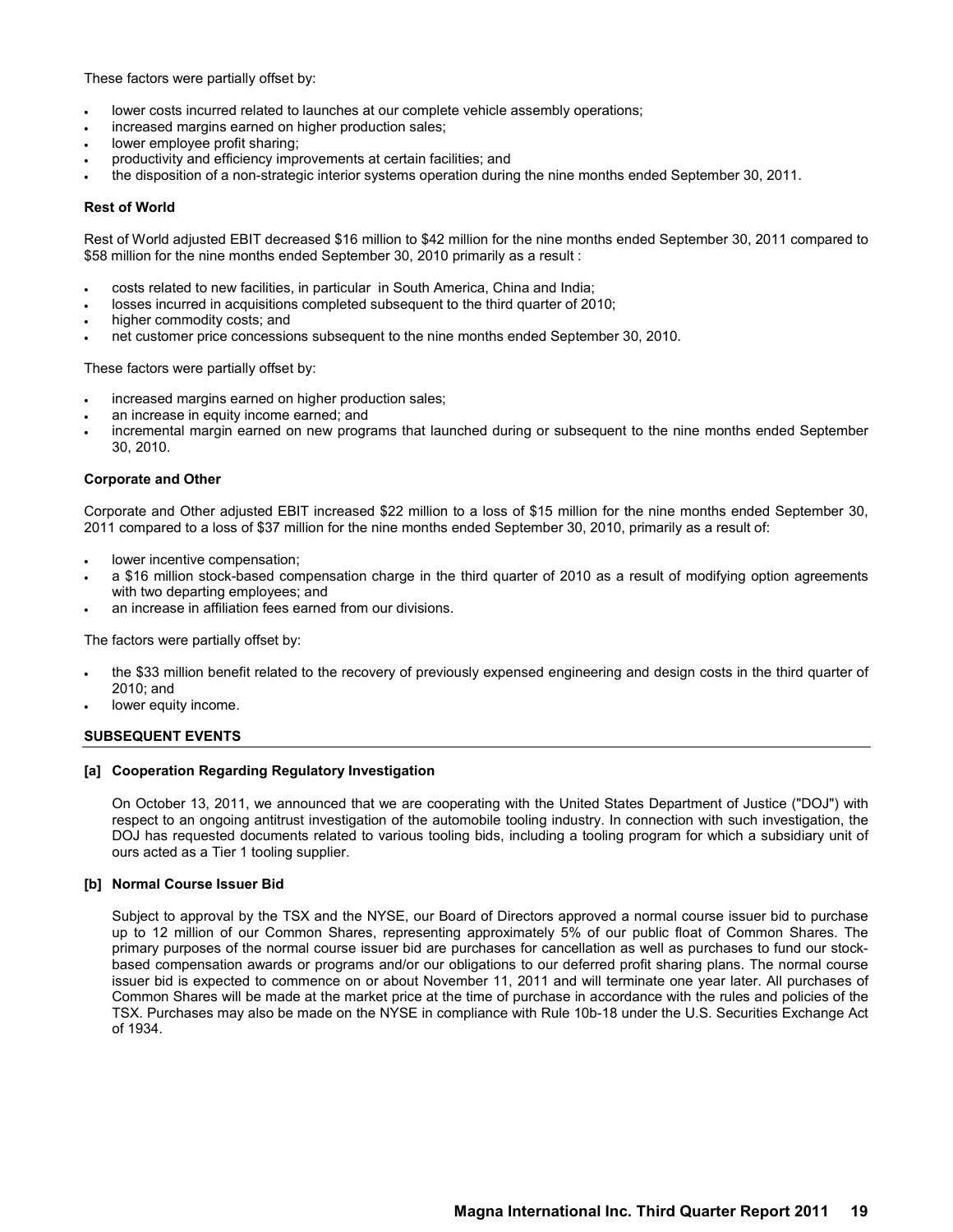### **COMMITMENTS AND CONTINGENCIES**

From time to time, we may be contingently liable for litigation, legal and/or regulatory actions and proceedings and other claims.

Refer to note 26 of our 2010 audited consolidated financial statements, which describes these claims.

For a discussion of risk factors relating to legal and other claims against us, refer to "Item 3. Description of the Business – Risk Factors" in our Annual Information Form and Annual Report on Form 40-F, each in respect of the year ended December 31, 2010.

### **CONTROLS AND PROCEDURES**

There have been no changes in our internal controls over financial reporting that occurred during the three months ended September 30, 2011 that have materially affected, or are reasonably likely to materially affect, our internal control over financial reporting.

### **FORWARD-LOOKING STATEMENTS**

The previous discussion contains statements that constitute "forward-looking statements" within the meaning of applicable securities legislation, including, but not limited to, statements relating to: global expansion and future sales and earnings growth; implementation of improvement plans and operating results improvement in Europe; and future purchases of our Common Shares under the Normal Course Issuer Bid. The forward-looking information in this MD&A is presented for the purpose of providing information about management's current expectations and plans and such information may not be appropriate for other purposes. Forward-looking statements may include financial and other projections, as well as statements regarding our future plans, objectives or economic performance, or the assumptions underlying any of the foregoing, and other statements that are not recitations of historical fact. We use words such as "may", "would", "could", "should", "will", "likely", "expect", "anticipate", "believe", "intend", "plan", "forecast", "outlook", "project", "estimate" and similar expressions suggesting future outcomes or events to identify forward-looking statements. Any such forward-looking statements are based on information currently available to us, and are based on assumptions and analyses made by us in light of our experience and our perception of historical trends, current conditions and expected future developments, as well as other factors we believe are appropriate in the circumstances. However, whether actual results and developments will conform with our expectations and predictions is subject to a number of risks, assumptions and uncertainties, many of which are beyond our control, and the effects of which can be difficult to predict, including, without limitation: the potential for a slower than anticipated economic growth or a deterioration of economic conditions; the impact of potential disruptions in the capital and credit markets; uncertainty with respect to the financial condition of a number of governments, particularly in Europe; production volume levels; the impact of the insolvency or bankruptcy of a critical supplier; the highly competitive nature of the automotive parts supply business; a reduction in outsourcing by our customers or the loss of a material production or assembly program; the termination or non-renewal by our customers of any material production purchase order; the inability of sub-suppliers to timely accommodate demand for their parts; a shift away from technologies in which we are investing; restructuring, downsizing and/or other significant non-recurring costs; impairment charges related to goodwill, long-lived assets and deferred tax assets; our ability to diversify our sales; shifts in market shares among vehicles or vehicle segments, or shifts away from vehicles on which we have significant content; our ability to shift our manufacturing footprint to take advantage of opportunities in growing markets; risks of conducting business in foreign countries, including China, India, Brazil, Russia and other growing markets; exposure to elevated commodities prices; fluctuations in relative currency values; our ability to successfully identify, complete and integrate acquisitions; pricing pressures, including our ability to offset price concessions demanded by our customers; warranty and recall costs; our ability to compete successfully in non-automotive businesses in which we pursue opportunities; changes in our mix of earnings between jurisdictions with lower tax rates and those with higher tax rates, as well as our ability to fully benefit tax losses; other potential tax exposures; legal claims and/or regulatory actions against us; work stoppages and labour relations disputes; changes in credit ratings assigned to us; changes in laws and governmental regulations; costs associated with compliance with environmental laws and regulations; the potential bankruptcy of a major automotive customer; our non-controlling interest in Magna E-Car Systems; our ability to recover our initial or any potential subsequent investment(s) in Magna E-Car Systems; risks related to the electric vehicle industry itself; and other factors set out in our Annual Information Form filed with securities commissions in Canada and our annual report on Form 40-F filed with the United States Securities and Exchange Commission, and subsequent filings. In evaluating forward-looking statements, we caution readers not to place undue reliance on any forward-looking statements and readers should specifically consider the various factors which could cause actual events or results to differ materially from those indicated by such forward-looking statements. Unless otherwise required by applicable securities laws, we do not intend, nor do we undertake any obligation, to update or revise any forwardlooking statements to reflect subsequent information, events, results or circumstances or otherwise.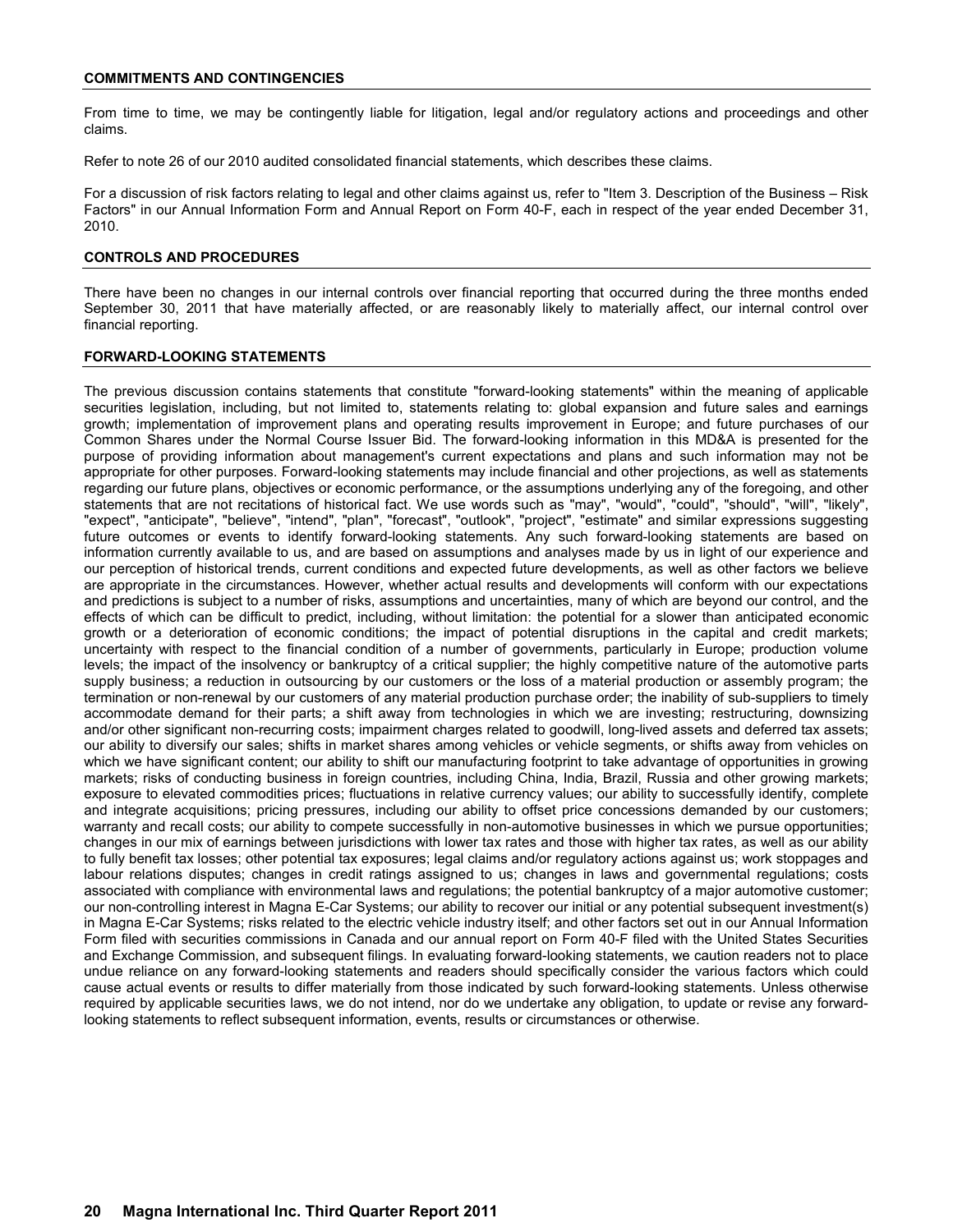# **MAGNA INTERNATIONAL INC. CONSOLIDATED STATEMENTS OF INCOME**

*[Unaudited]*

*[U.S. dollars in millions, except per share figures]*

|                                                                                 |                | Three months ended<br>September 30, |            | Nine months ended<br>September 30, |            |
|---------------------------------------------------------------------------------|----------------|-------------------------------------|------------|------------------------------------|------------|
|                                                                                 | Note           | 2011                                | 2010       | 2011                               | 2010       |
| <b>Sales</b>                                                                    |                | \$<br>6,970                         | \$5,778    | \$21,497                           | \$17,026   |
| <b>Costs and expenses</b>                                                       |                |                                     |            |                                    |            |
| Cost of goods sold                                                              |                | 6,201                               | 5,022      | 18,993                             | 14,762     |
| Depreciation and amortization                                                   |                | 170                                 | 163        | 507                                | 489        |
| Selling, general and administrative                                             | 10             | 341                                 | 328        | 1,044                              | 937        |
| Other expense (income)                                                          | $\overline{2}$ | 124                                 | (16)       | 123                                | (6)        |
| Interest income, net                                                            |                | (2)                                 | (4)        | (3)                                | (7)        |
| Equity income, net                                                              |                | (28)                                | (43)       | (93)                               | (122)      |
| Income from operations before income taxes                                      |                | 164                                 | 328        | 926                                | 973        |
| Income taxes                                                                    |                | 64                                  | 62         | 222                                | 189        |
| <b>Net income</b>                                                               |                | 100                                 | 266        | 704                                | 784        |
| Net loss attributable to non-controlling interests                              |                | 2                                   |            | 2                                  |            |
| Net income attributable to Magna International Inc.                             |                | \$<br>102                           | \$<br>266  | \$<br>706                          | \$<br>784  |
| Earnings per Common Share:                                                      |                |                                     |            |                                    |            |
| <b>Basic</b>                                                                    | 3              | \$<br>0.43                          | \$<br>1.15 | \$<br>2.93                         | \$<br>3.47 |
| <b>Diluted</b>                                                                  | 3              | \$<br>0.42                          | \$<br>1.14 | \$<br>2.89                         | \$<br>3.43 |
| Cash dividends paid per Common Share                                            |                | \$<br>0.25                          | \$<br>0.15 | \$<br>0.75                         | \$<br>0.24 |
| Average number of Common Shares outstanding during<br>the period [in millions]: |                |                                     |            |                                    |            |
| Basic                                                                           |                | 239.7                               | 230.4      | 240.9                              | 226.2      |
| <b>Diluted</b>                                                                  |                | 242.5                               | 233.6      | 244.7                              | 228.9      |

*See accompanying notes*

# **CONSOLIDATED STATEMENTS OF COMPREHENSIVE (LOSS) INCOME**

# *[Unaudited]*

*[U.S. dollars in millions]*

|                                                              |      | Three months ended<br>September 30, |           |   | Nine months ended<br>September 30, |   |      |
|--------------------------------------------------------------|------|-------------------------------------|-----------|---|------------------------------------|---|------|
|                                                              | Note | 2011                                | 2010      |   | 2011                               |   | 2010 |
| Net income                                                   |      | \$<br>100                           | \$<br>266 | S | 704                                | S | 784  |
| Other comprehensive (loss) income:                           | 11   |                                     |           |   |                                    |   |      |
| Net unrealized (loss) gain on translation of net investment  |      |                                     |           |   |                                    |   |      |
| in foreign operations                                        |      | (415)                               | 288       |   | (110)                              |   | 10   |
| Net unrealized (loss) gain on available-for-sale investments |      | (6)                                 | 8         |   | (9)                                |   | 8    |
| Net unrealized (loss) gain on cash flow hedges               |      | (69)                                | 30        |   | (39)                               |   | 65   |
| Reclassifications of net gain on cash flow                   |      |                                     |           |   |                                    |   |      |
| hedges to net income                                         |      | (10)                                | (4)       |   | (28)                               |   | (20) |
| Pension and post retirement benefits                         |      |                                     |           |   |                                    |   |      |
| Other comprehensive (loss) income                            |      | (500)                               | 323       |   | (185)                              |   | 64   |
| <b>Comprehensive (loss) income</b>                           |      | (400)                               | 589       |   | 519                                |   | 848  |
| Comprehensive income attributable to                         |      |                                     |           |   |                                    |   |      |
| non-controlling interests                                    |      | 2                                   |           |   | 3                                  |   |      |
| Comprehensive (loss) income attributable                     |      |                                     |           |   |                                    |   |      |
| to Magna International Inc.                                  |      | \$<br>(398)                         | \$<br>589 | S | 522                                | S | 848  |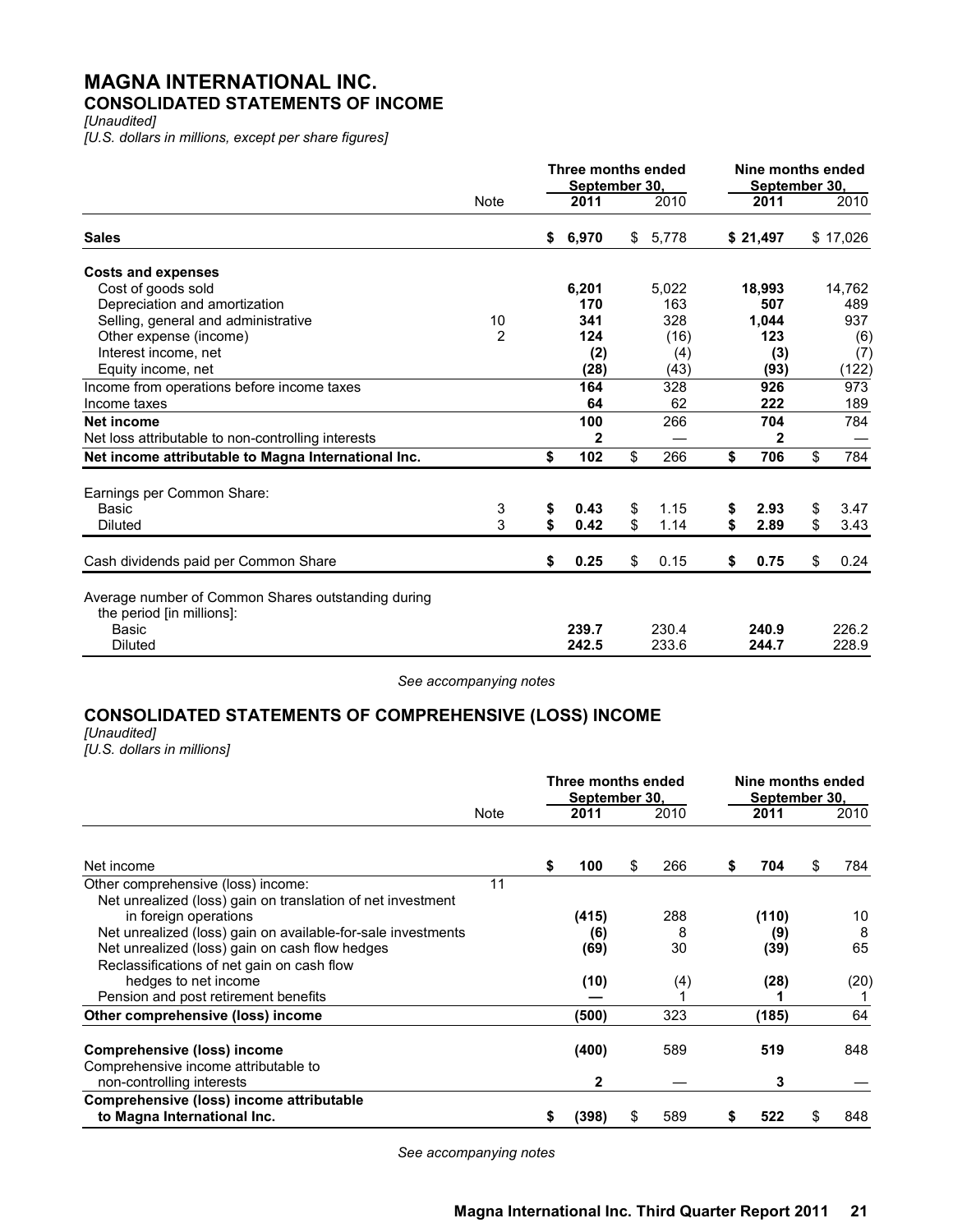# **MAGNA INTERNATIONAL INC. CONSOLIDATED STATEMENTS OF CASH FLOWS**

*[Unaudited] [U.S. dollars in millions]*

|                                                              |                  | Three months ended<br>September 30. |       |    |       | Nine months ended<br>September 30. |       |    |       |
|--------------------------------------------------------------|------------------|-------------------------------------|-------|----|-------|------------------------------------|-------|----|-------|
|                                                              | <b>Note</b>      |                                     | 2011  |    | 2010  |                                    | 2011  |    | 2010  |
| Cash provided from (used for):                               |                  |                                     |       |    |       |                                    |       |    |       |
| <b>OPERATING ACTIVITIES</b>                                  |                  |                                     |       |    |       |                                    |       |    |       |
| Net income                                                   |                  | \$                                  | 100   | \$ | 266   | \$                                 | 704   | \$ | 784   |
| Items not involving current cash flows                       | 4                |                                     | 293   |    | 146   |                                    | 670   |    | 464   |
|                                                              |                  |                                     | 393   |    | 412   |                                    | 1,374 |    | 1,248 |
| Changes in non-cash operating assets and liabilities         | 4                |                                     | (148) |    | (24)  |                                    | (926) |    | (272) |
| Cash provided from operating activities                      |                  |                                     | 245   |    | 388   |                                    | 448   |    | 976   |
| <b>INVESTMENT ACTIVITIES</b>                                 |                  |                                     |       |    |       |                                    |       |    |       |
| <b>Fixed asset additions</b>                                 |                  |                                     | (338) |    | (175) |                                    | (708) |    | (464) |
| Purchase of subsidiaries                                     |                  |                                     | (5)   |    | (6)   |                                    | (19)  |    | (8)   |
| Increase in investments and other assets                     |                  |                                     | (40)  |    | (26)  |                                    | (140) |    | (93)  |
| Deconsolidation of E-Car                                     | $\boldsymbol{2}$ |                                     |       |    | (91)  |                                    |       |    | (91)  |
| Disposal of facilities                                       | $\overline{2}$   |                                     | (39)  |    |       |                                    | 112   |    | 30    |
| Proceeds from disposition                                    |                  |                                     | 34    |    | 52    |                                    | 110   |    | 222   |
| <b>Cash used for investment activities</b>                   |                  |                                     | (388) |    | (246) |                                    | (645) |    | (404) |
| <b>FINANCING ACTIVITIES</b>                                  |                  |                                     |       |    |       |                                    |       |    |       |
| Increase (decrease) in bank indebtedness                     |                  |                                     | 73    |    | (14)  |                                    | 106   |    | 17    |
| Issues of debt                                               |                  |                                     | 1     |    |       |                                    | 10    |    | 5     |
| Repayments of debt                                           |                  |                                     | (10)  |    | (28)  |                                    | (22)  |    | (66)  |
| Settlement of stock options                                  |                  |                                     | (5)   |    | (4)   |                                    | (30)  |    | (4)   |
| <b>Issue of Common Shares</b>                                |                  |                                     | 7     |    | 2     |                                    | 58    |    | 11    |
| Repurchase of Common Shares                                  |                  |                                     | (197) |    |       |                                    | (285) |    |       |
| Repurchase of Class B Shares                                 | $\overline{2}$   |                                     |       |    | (300) |                                    |       |    | (300) |
| Contribution to subsidiaries by non-controlling interests    |                  |                                     | 1     |    |       |                                    | 9     |    |       |
| Dividends paid                                               |                  |                                     | (58)  |    | (37)  |                                    | (177) |    | (57)  |
| Cash used for financing activities                           |                  |                                     | (188) |    | (381) |                                    | (331) |    | (394) |
| Effect of exchange rate changes on cash and cash equivalents |                  |                                     | (86)  |    | 59    |                                    | (26)  |    | (4)   |
| Net (decrease) increase in cash and cash equivalents         |                  |                                     |       |    |       |                                    |       |    |       |
| during the period                                            |                  |                                     | (417) |    | (180) |                                    | (554) |    | 174   |
| Cash and cash equivalents, beginning of period               |                  |                                     | 1,744 |    | 1,624 |                                    | 1,881 |    | 1,270 |
| Cash and cash equivalents, end of period                     |                  | \$                                  | 1,327 | \$ | 1,444 | \$                                 | 1,327 | \$ | 1.444 |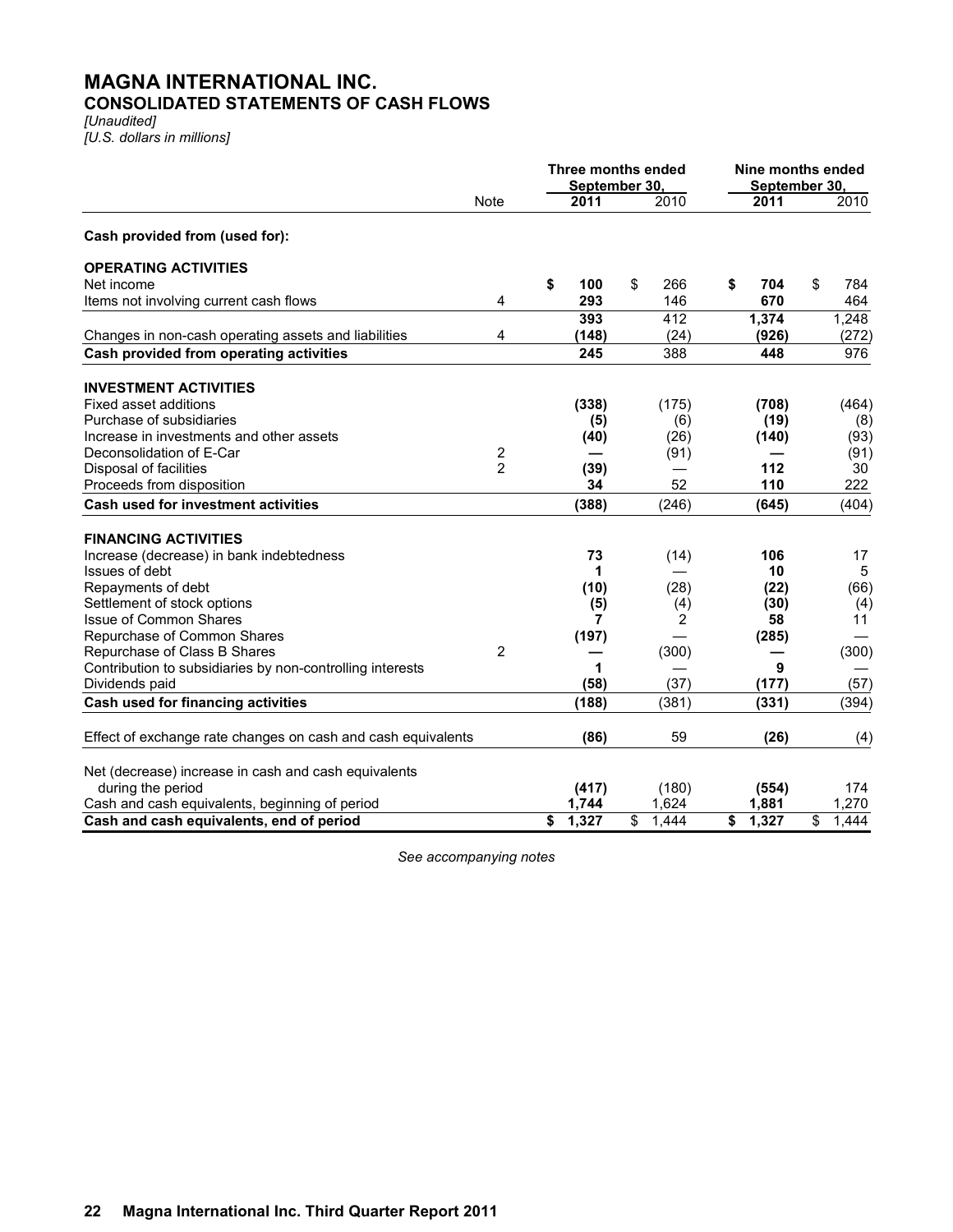# **MAGNA INTERNATIONAL INC. CONSOLIDATED BALANCE SHEETS**

*[Unaudited] [U.S. dollars in millions]*

|                                                        |       | As at         | As at        |
|--------------------------------------------------------|-------|---------------|--------------|
|                                                        |       | September 30, | December 31, |
|                                                        | Note  | 2011          | 2010         |
| <b>ASSETS</b>                                          |       |               |              |
| <b>Current assets</b>                                  |       |               |              |
| Cash and cash equivalents                              | 4     | 1,327<br>\$   | \$<br>1,881  |
| Accounts receivable                                    |       | 4,729         | 3,543        |
| Inventories                                            | 5     | 2,091         | 1,822        |
| Income taxes receivable                                |       | 19            |              |
|                                                        |       | 72            | 77           |
| Deferred tax assets                                    |       |               |              |
| Prepaid expenses and other                             |       | 146<br>8,384  | 162<br>7,485 |
|                                                        |       |               |              |
| Investments                                            | 2, 12 | 448           | 575          |
| Fixed assets, net                                      |       | 3,899         | 3,742        |
| Goodwill                                               |       | 1,184         | 1,194        |
| Deferred tax assets                                    |       | 79            | 60           |
| Other assets                                           | 6     | 622           | 640          |
|                                                        |       | \$14,616      | \$13,696     |
|                                                        |       |               |              |
| <b>LIABILITIES AND SHAREHOLDERS' EQUITY</b>            |       |               |              |
| <b>Current liabilities</b>                             |       |               |              |
| <b>Bank indebtedness</b>                               |       | \$<br>128     | \$<br>20     |
| Accounts payable                                       |       | 4,006         | 3,496        |
| Accrued salaries and wages                             |       | 519           | 445          |
| Other accrued liabilities                              | 7     | 1,043         | 899          |
| Income taxes payable                                   |       |               | 55           |
| Deferred tax liabilities                               |       | 16            | 31           |
| Long-term debt due within one year                     | 8     | 17            | 19           |
|                                                        |       | 5,729         | 4,965        |
|                                                        |       |               |              |
| Deferred revenue                                       |       | 10            | 15           |
| Long-term debt                                         | 8     | 52            | 47           |
| Other long-term liabilities                            | 9     | 572           | 551          |
| Deferred tax liabilities                               |       | 93            | 92           |
|                                                        |       | 6,456         | 5,670        |
| <b>Shareholders' equity</b>                            |       |               |              |
| <b>Common Shares</b>                                   |       |               |              |
| [issued: 236,813,474; December 31, 2010 - 242,564,616] |       | 4,440         | 4,500        |
| Contributed surplus                                    |       | 61            | 56           |
|                                                        |       |               |              |
| Retained earnings                                      | 11    | 3,107         | 2,715        |
| Accumulated other comprehensive income                 |       | 538           | 752          |
|                                                        |       | 8,146         | 8,023        |
| Non-controlling interest                               |       | 14            | 3            |
|                                                        |       | 8,160         | 8,026        |
|                                                        |       | \$14,616      | \$13,696     |
|                                                        |       |               |              |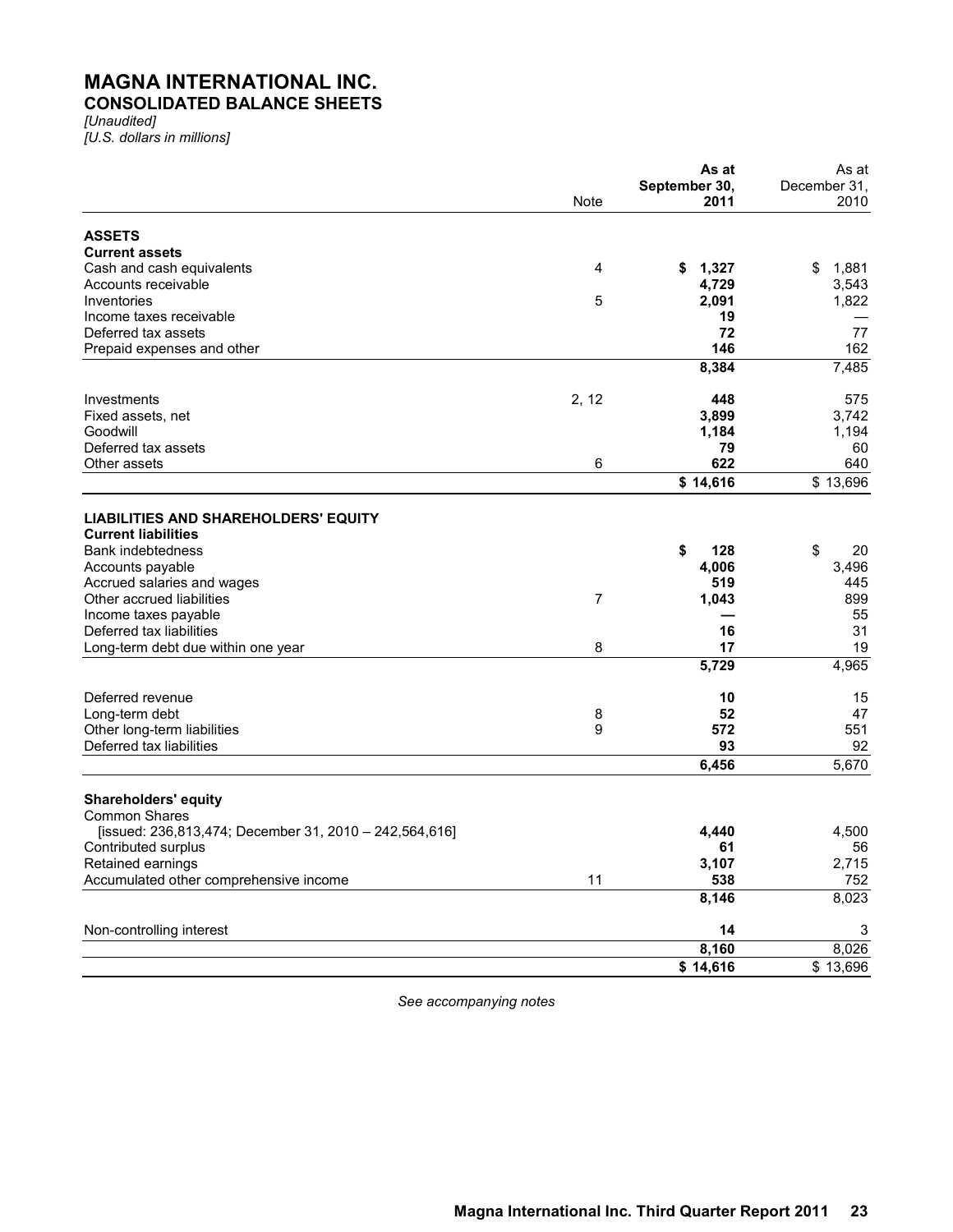# **MAGNA INTERNATIONAL INC. CONSOLIDATED STATEMENTS OF CHANGES IN EQUITY**

*[Unaudited] [U.S. dollars in millions]*

|                                                              | <b>Common Shares</b> |               | Contri- |      |                         | Non- |                     |             |                 |                |  |
|--------------------------------------------------------------|----------------------|---------------|---------|------|-------------------------|------|---------------------|-------------|-----------------|----------------|--|
|                                                              |                      | <b>Stated</b> |         |      | buted Retained          |      |                     | controlling |                 |                |  |
|                                                              | <b>Number</b>        | Value         |         |      | <b>Surplus Earnings</b> |      | AOCI <sup>(i)</sup> |             | <b>Interest</b> | <b>Equity</b>  |  |
|                                                              | [in millions]        |               |         |      |                         |      |                     |             |                 |                |  |
| Balance, December 31, 2010<br>Net income                     | 242.6                | \$4,500       | \$      | 56   | \$2,715<br>706          | \$   | 752                 | \$          | 3<br>(2)        | \$8,026<br>704 |  |
| Other comprehensive loss                                     |                      |               |         |      |                         |      | (184)               |             | (1)             | (185)          |  |
| Contribution to subsidiaries by<br>non-controlling interests |                      |               |         |      |                         |      |                     |             | 9               | 9              |  |
| Acquisition of subsidiaries                                  |                      |               |         |      |                         |      |                     |             | 5               | 5              |  |
| Shares issued (repurchased):                                 |                      |               |         |      |                         |      |                     |             |                 |                |  |
| Exercise of stock options                                    | 1.4                  | 69            |         | (11) |                         |      |                     |             |                 | 58             |  |
| Release of restricted stock                                  |                      | 5             |         | (5)  |                         |      |                     |             |                 |                |  |
| Repurchase and cancellation under                            |                      |               |         |      |                         |      |                     |             |                 |                |  |
| normal course issuer bid                                     | (7.2)                | (136)         |         |      | (119)                   |      | (30)                |             |                 | (285)          |  |
| Stock-based compensation expense                             |                      |               |         | 29   |                         |      |                     |             |                 | 29             |  |
| Settlement of stock options                                  |                      |               |         | (8)  | (16)                    |      |                     |             |                 | (24)           |  |
| Dividends paid                                               |                      | 2             |         |      | (179)                   |      |                     |             |                 | (177)          |  |
| Balance, September 30, 2011                                  | 236.8                | \$4,440       | \$      | 61   | \$3,107                 | \$   | 538                 |             | 14              | \$8,160        |  |

|                                              | <b>Common Shares</b> |               | Contri- |     |                         | Non- |                     |    |                 |               |  |  |
|----------------------------------------------|----------------------|---------------|---------|-----|-------------------------|------|---------------------|----|-----------------|---------------|--|--|
|                                              |                      | <b>Stated</b> |         |     | buted Retained          |      |                     |    | controlling     | Total         |  |  |
|                                              | <b>Number</b>        | Value         |         |     | <b>Surplus Earnings</b> |      | AOCI <sup>(i)</sup> |    | <b>Interest</b> | <b>Equity</b> |  |  |
|                                              | [in millions]        |               |         |     |                         |      |                     |    |                 |               |  |  |
| Balance, December 31, 2009                   | 223.9                | \$3,779       | \$      | 32  | \$2,803                 | \$   | 685                 | \$ |                 | \$7,299       |  |  |
| Net income                                   |                      |               |         |     | 784                     |      |                     |    |                 | 784           |  |  |
| Other comprehensive income                   |                      |               |         |     |                         |      | 64                  |    |                 | 64            |  |  |
| Shares issued (repurchased):                 |                      |               |         |     |                         |      |                     |    |                 |               |  |  |
| Exercise of stock options                    | 0.6                  | 12            |         | (1) |                         |      |                     |    |                 | 11            |  |  |
| Release of restricted stock                  |                      | 6             |         | (6) |                         |      |                     |    |                 |               |  |  |
| Repurchase and cancellation under            |                      |               |         |     |                         |      |                     |    |                 |               |  |  |
| normal course issuer bid                     | (0.2)                |               |         |     |                         |      |                     |    |                 |               |  |  |
| Issued under the Arrangement <i>[note 2]</i> | 18.0                 | 663           |         |     |                         |      |                     |    |                 | 663           |  |  |
| Repurchase of Class B Shares [note 2]        |                      |               |         |     | (976)                   |      |                     |    |                 | (976)         |  |  |
| Stock-based compensation expense             |                      |               |         | 39  |                         |      |                     |    |                 | 39            |  |  |
| Settlement of stock options                  |                      |               |         | (4) |                         |      |                     |    |                 | (4)           |  |  |
| Dividends paid                               |                      |               |         |     | (58)                    |      |                     |    |                 | (57)          |  |  |
| Balance, September 30, 2010                  | 242.3                | \$4,461       | \$      | 60  | \$2,553                 | \$   | 749                 | \$ |                 | \$7,823       |  |  |

*(i) AOCI is Accumulated Other Comprehensive Income.*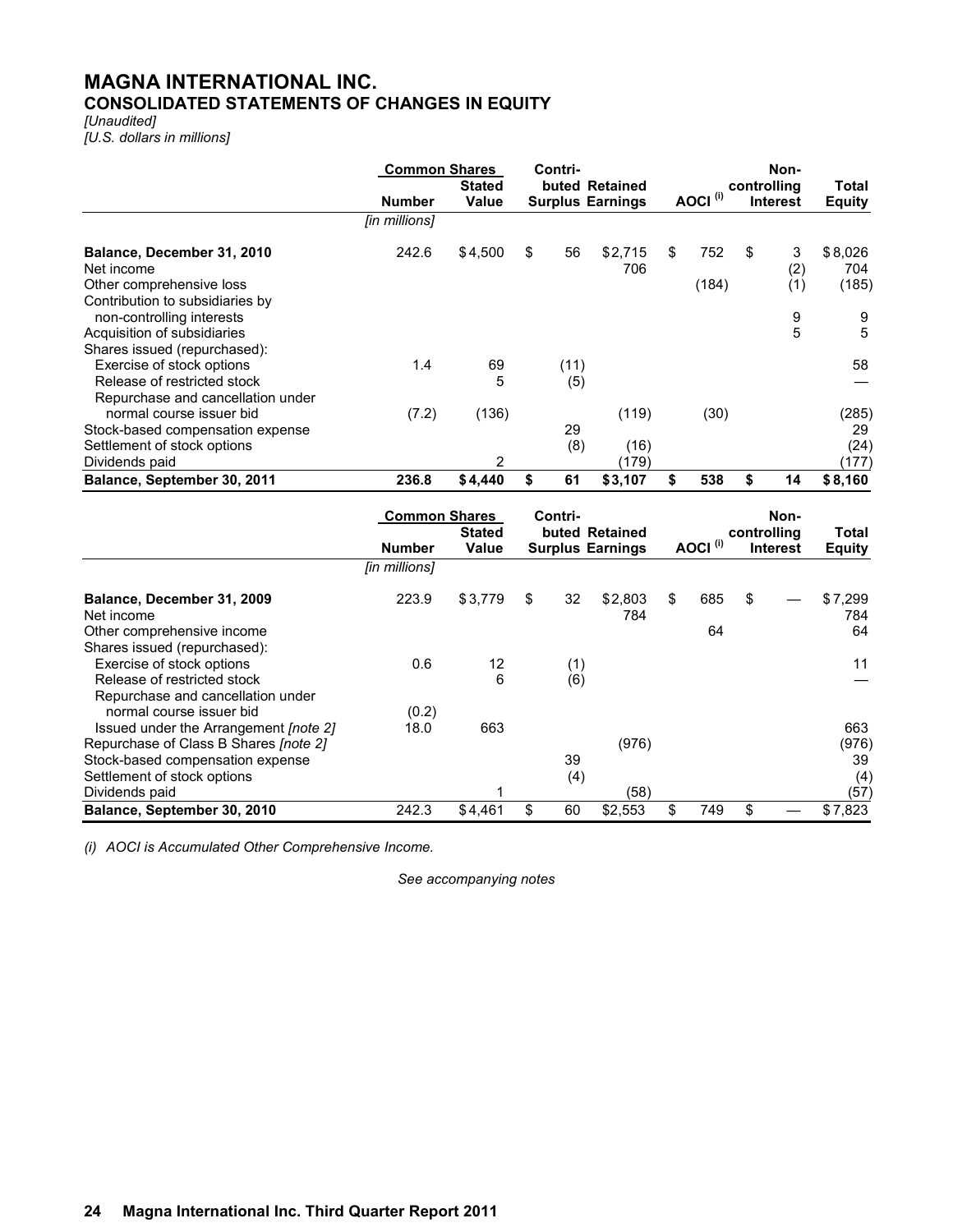*[Unaudited]*

*[All amounts in U.S. dollars and all tabular amounts in millions unless otherwise noted]*

### **1. SIGNIFICANT ACCOUNTING POLICIES**

#### **[a] Basis of presentation**

The unaudited interim consolidated financial statements of Magna International Inc. and its subsidiaries [collectively "Magna" or the "Company"] have been prepared in United States dollars following United States generally accepted accounting principles ["GAAP"] as further discussed in note 1[b] and the accounting policies as set out in notes 1 and 28 to the annual consolidated financial statements for the year ended December 31, 2010.

The unaudited interim consolidated financial statements do not conform in all respects to the requirements of GAAP for annual financial statements. Accordingly, these unaudited consolidated financial statements should be read in conjunction with the December 31, 2010 audited consolidated financial statements and notes included in the Company's 2010 Annual Report and the unaudited interim consolidated financial statements and notes included in the Company's first and second quarter reports to shareholders.

In the opinion of management, the unaudited interim consolidated financial statements reflect all adjustments, which consist only of normal and recurring adjustments, necessary to present fairly the financial position at September 30, 2011 and the results of operations, cash flows and changes in equity for the three-month and nine-month periods ended September 30, 2011 and 2010.

### **[b] Accounting Changes**

#### **Adoption of United States Generally Accepted Accounting Principles**

In February 2008, the Canadian Accounting Standards Board confirmed the transition from Canadian GAAP to International Financial Reporting Standards ["IFRS"] for all publicly accountable entities no later than fiscal years commencing on or after January 1, 2011. As a result, management undertook a detailed review of the implications of Magna having to report under IFRS and also examined the alternative available to the Company, as a Foreign Private Issuer in the United States, of filing its primary financial statements in Canada using U.S. GAAP, as permitted by the Canadian Securities Administrators' National Instrument 52-107, ''Accounting Principles and Auditing Standards''.

In carrying out this evaluation, management considered many factors, including, but not limited to (i) the changes in accounting policies that would be required and the resulting impact on the Company's reported results and key performance indicators, (ii) the reporting standards expected to be used by many of the Company's industry comparables, and (iii) the financial reporting needs of the Company's market participants, including shareholders, lenders, rating agencies and market analysts.

As a result of this analysis, management determined that Magna would adopt U.S. GAAP as its primary basis of financial reporting commencing January 1, 2011 on a retrospective basis. All comparative financial information contained in the unaudited interim consolidated financial statements has been revised to reflect the Company's results as if they had been historically reported in accordance with U.S. GAAP.

The adoption of U.S. GAAP did not have a material change on the Company's accounting policies or financial results, except for the reporting differences disclosed in note 28 to the annual consolidated financial statements for the year ended December 31, 2010.

#### **Multiple-Deliverable Revenue Arrangements**

In October 2009, the Financial Accounting Standards Board ["FASB"] issued Accounting Standards Update ["ASU"] 2009-13, "Revenue Recognition (Topic 605) - Multiple-Deliverable Revenue Arrangements". This ASU eliminates the requirement that undelivered elements must have objective and reliable evidence of fair value before a company can recognize the portion of the consideration that is attributable to items that already have been delivered. This may allow some companies to recognize revenue on transactions that involve multiple deliverables earlier than under the current requirements. For Magna, this ASU is effective for revenue arrangements entered into or materially modified on or after January 1, 2011. This change did not have a material impact on the interim consolidated financial statements.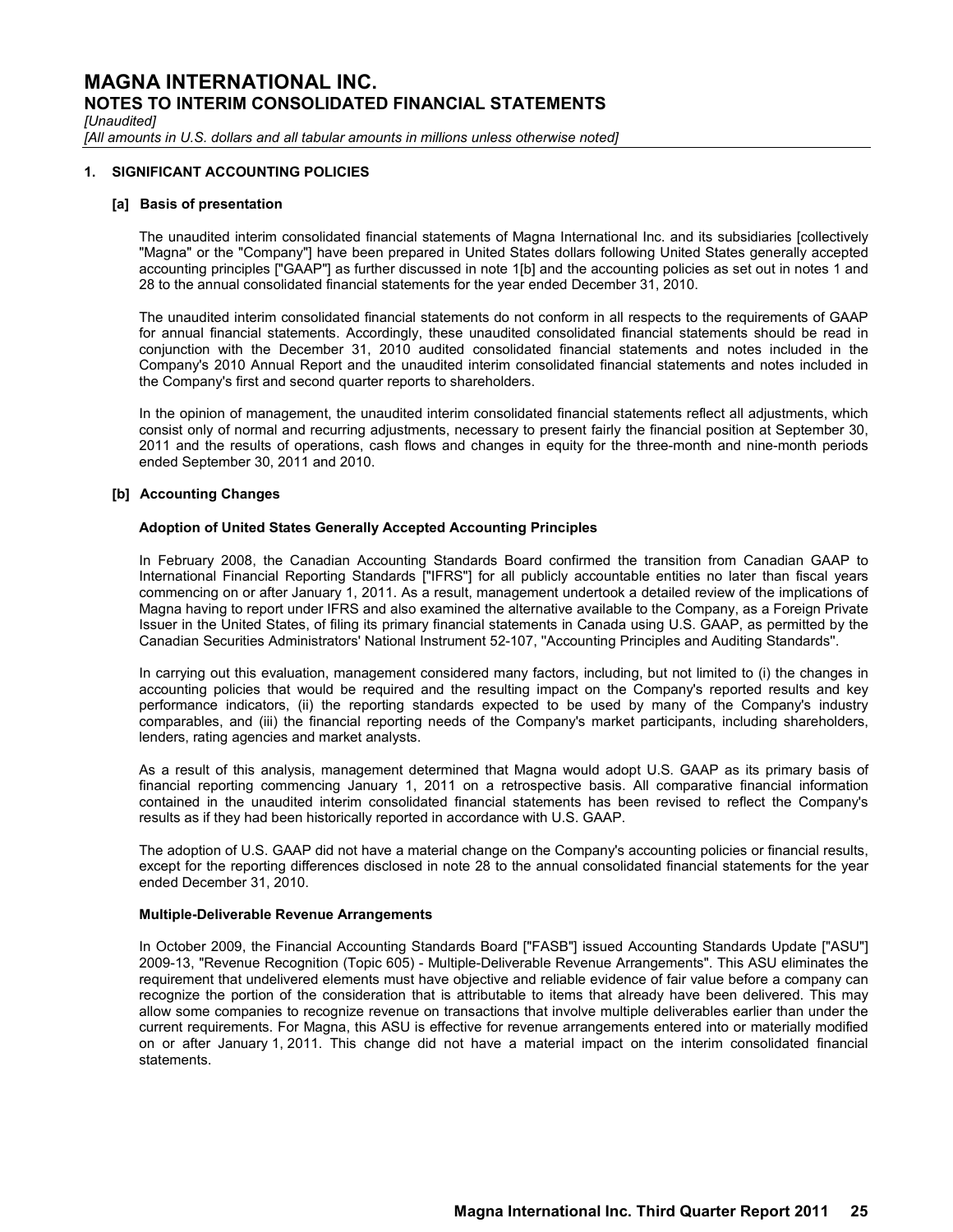*[Unaudited]*

*[All amounts in U.S. dollars and all tabular amounts in millions unless otherwise noted]*

### **1. SIGNIFICANT ACCOUNTING POLICIES (CONTINUED)**

#### **[c] Future Accounting Policies**

#### **Comprehensive Income**

In June 2011, the FASB issued ASU 2011-05, Comprehensive Income (Topic 220), requiring entities to present net income and other comprehensive income in either a single continuous statement or in two consecutive statements of net income and other comprehensive income. Reclassification adjustments between net income and other comprehensive income must be shown on the face of the statement(s), with no resulting change in net earnings. This new standard will be effective for the Company in the first quarter of 2012. The adoption of this ASU is not expected to have a material effect on the Company's financial statements.

#### **Fair Value Measurement**

In May 2011, the FASB issued ASU 2011-04, Fair Value Measurement (Topic 820), clarifying the existing measurement and disclosure requirements and expanding the disclosure requirements for certain fair value measurements. This new standard will be effective for the Company in the first quarter of 2012. The adoption of this ASU will not significantly affect the Company's financial statements.

### **[d] Seasonality**

The Company's businesses are generally not seasonal. However, the Company's sales and profits are closely related to its automotive customers' vehicle production schedules. The Company's largest North American customers typically halt production for approximately two weeks in July and one week in December. Additionally, many of the Company's customers in Europe typically shutdown vehicle production during portions of August and one week in December.

# **2. OTHER EXPENSE (INCOME)**

Other expense (income) consists of significant non-operational items such as: restructuring charges generally related to plant closures; impairment charges; gains or losses on disposal of facilities; and other items not reflective of on-going operating profit or loss. Other expense (income) consists of:

|                                  |       | Nine months ended<br>September 30, |      |    |      |
|----------------------------------|-------|------------------------------------|------|----|------|
|                                  |       |                                    | 2011 |    | 2010 |
| <b>Third Quarter</b>             |       |                                    |      |    |      |
| Loss on disposal of facility     | $[$   | \$                                 | 113  | \$ |      |
| Settlement agreement             | [iii] |                                    | 11   |    |      |
| Gain on deconsolidation of E-Car | [v]   |                                    |      |    | (16) |
|                                  |       |                                    | 124  |    | (16) |
| <b>Second Quarter</b>            |       |                                    |      |    |      |
| Gain on disposal of investment   | [iii] |                                    | (10) |    |      |
| Restructuring charges            | [vi]  |                                    |      |    | 24   |
|                                  |       |                                    | (10) |    | 24   |
| <b>First Quarter</b>             |       |                                    |      |    |      |
| Write down of real estate        | [iv]  |                                    | 9    |    |      |
| Gain on disposal of facility     | [vii] |                                    |      |    | (14) |
|                                  |       |                                    | 9    |    | (14) |
|                                  |       |                                    | 123  | S  | (6)  |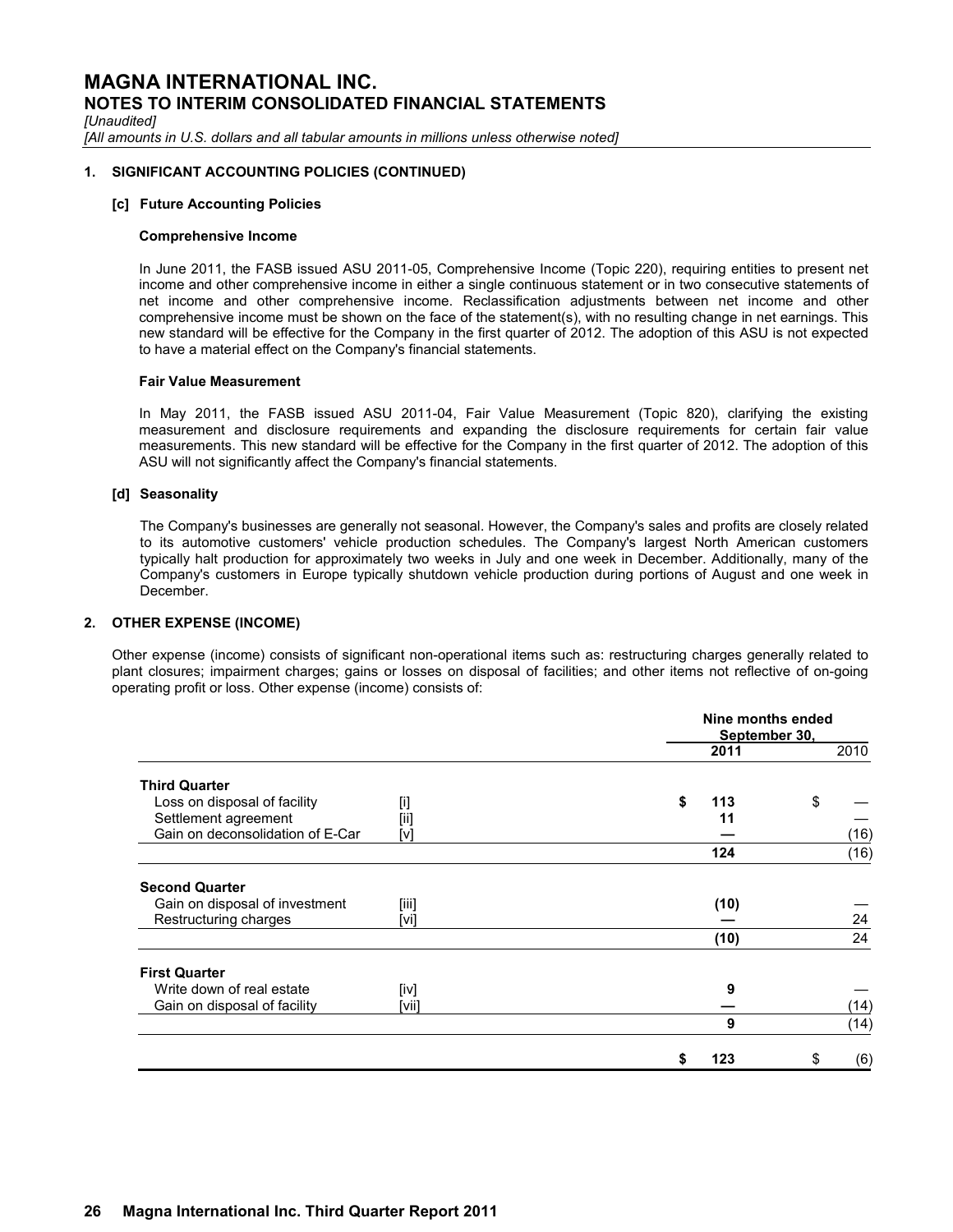*[Unaudited]*

*[All amounts in U.S. dollars and all tabular amounts in millions unless otherwise noted]*

### **2. OTHER EXPENSE (INCOME) (CONTINUED)**

#### **For the nine months ended September 30, 2011:**

#### **[i] Loss on disposal of facility**

During the third quarter of 2011, the Company sold a non strategic interior systems operation located in Germany and recorded a loss on disposal of \$113 million. This operation, whose long-lived assets were substantially impaired in 2010, had a history of losses which were projected to continue throughout the business planning period. Under the terms of the arrangement the Company agreed to fund the buyer \$67 million (€48 million), to be satisfied with working capital, cash and the assumption of certain liabilities. Simultaneously, the Company reached a commercial settlement with one of the facility's customers regarding the cancellation of certain production orders whereby the Company will reimburse the customer costs of \$20 million (€14 million).

#### **[ii] Settlement agreement**

On October 31, 2011, a settlement agreement was finalized in connection with the settlement of certain patent infringement and other claims. The Company recorded an \$11 million expense in the third quarter of 2011 in relation to these arrangements.

#### **[iii]Gain on disposal of investment**

On June 3, 2011, the Company sold its 40% non-controlling interest in an equity accounted investment for proceeds of \$151 million [Cdn\$147 million] and recognized a \$10 million gain on disposal.

#### **[iv] Write down of real estate**

As previously disclosed, during the first quarter of 2011, the Company determined that a group of five corporate real estate assets were non-core and should be held for disposal. As the Company's founder, Mr. Stronach, subsequently expressed an interest in acquiring the properties and independent appraisals were obtained for each property under the oversight of the Board's Corporate Governance and Compensation Committee. The Company subsequently reached a verbal agreement with Mr. Stronach on the terms of sale for three of the properties in this asset group within the appraised fair value range and on other terms negotiated and recommended by the Committee and approved by all the independent directors of the Board. Such sales to Mr. Stronach are expected to close in the fourth quarter of 2011. The Company also reached an agreement to sell the remaining two properties in this asset group to the Company's former Co-Chief Executive Officer, Siegfried Wolf, at the prices and on the terms previously approved by the independent directors. Such sales to Mr. Wolf closed in the third quarter of 2011, but registration of the transfer of legal title remains subject to regulatory approvals which are expected in the fourth quarter of 2011.

#### **For the nine months ended September 30, 2010:**

#### **[v] Gain on deconsolidation of E-Car**

As more fully described in note 4 of the Company's 2010 audited consolidated financial statements, on August 31, 2010 the Company completed a court-approved plan of arrangement [the "Arrangement"] in which the Company's dual-class share structure was collapsed. As part of the arrangement, the Company purchased for cancellation all outstanding Class B Shares, which were held indirectly by the Stronach group, for \$300 million in cash and 18.0 million newly issued Class A Subordinate Voting Shares.

Under the terms of the Arrangement, the Company established the E-Car Systems partnership with the Stronach group, the controlling partner. Accordingly, on September 1, 2010, the Company no longer controls the partnership, and therefore, the Company's interest in the partnership is accounted for using the equity method. As a result of deconsolidating the E-Car Systems partnership, the Company showed a reduction of cash of \$91 million representing the cash in the partnership at August 31, 2010. In addition, the Company recorded its investment in the E-Car partnership at its fair value on August 31, 2010 and recognized a \$16 million gain in income.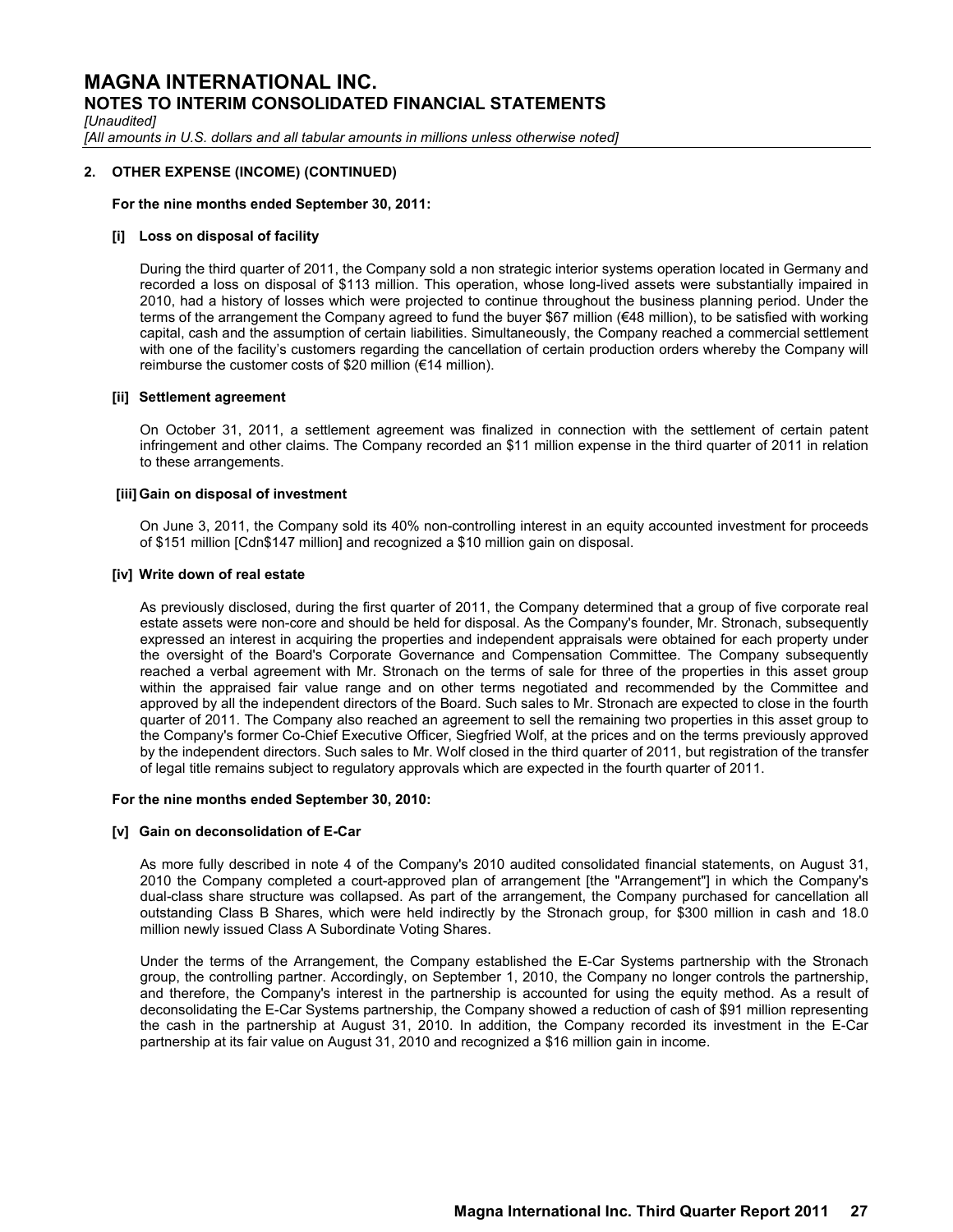*[Unaudited]*

*[All amounts in U.S. dollars and all tabular amounts in millions unless otherwise noted]*

# **2. OTHER EXPENSE (INCOME) (CONTINUED)**

### **[vi] Restructuring charges**

During the second quarter of 2010, the Company recorded restructuring and rationalization costs of \$24 million related to the planned closure of a powertrain systems facility and two body & chassis systems facilities in North America.

# **[vii] Gain on disposal of facility**

During the first quarter of 2010, the Company sold its interest in an electronics systems joint venture in China for proceeds of \$30 million and recognized a \$14 million gain on disposal.

# **3. EARNINGS PER SHARE**

|                                                            | Three months ended<br>September 30, |       |    |       | Nine months ended<br>September 30, |       |      |       |
|------------------------------------------------------------|-------------------------------------|-------|----|-------|------------------------------------|-------|------|-------|
|                                                            |                                     | 2011  |    | 2010  |                                    | 2011  |      | 2010  |
| <b>Basic earnings per Common Share:</b>                    |                                     |       |    |       |                                    |       |      |       |
| Net income attributable to Magna International Inc.        |                                     | 102   | S  | 266   | S                                  | 706   | - 55 | 784   |
| Average number of Common Shares outstanding                |                                     | 239.7 |    | 230.4 |                                    | 240.9 |      | 226.2 |
| Basic earnings per Common Share                            | S                                   | 0.43  | S  | 1.15  | S                                  | 2.93  | S    | 3.47  |
| <b>Diluted earnings per Common Share:</b>                  |                                     |       |    |       |                                    |       |      |       |
| Net income attributable to Magna International Inc.        | S                                   | 102   | \$ | 266   | S                                  | 706   | -SS  | 784   |
| Average number of Common Shares outstanding<br>Adjustments |                                     | 239.7 |    | 230.4 |                                    | 240.9 |      | 226.2 |
| Stock options and restricted stock [a]                     |                                     | 2.8   |    | 3.2   |                                    | 3.8   |      | 2.7   |
|                                                            |                                     | 242.5 |    | 233.6 |                                    | 244.7 |      | 228.9 |
| Diluted earnings per Common Share                          |                                     | 0.42  | S. | 1.14  |                                    | 2.89  | \$.  | 3.43  |

[a] Diluted earnings per Common Share exclude 2.7 million [2010 – 3.6 million] Common Shares issuable under the Company's Incentive Stock Option Plan because these options were not "in-the-money".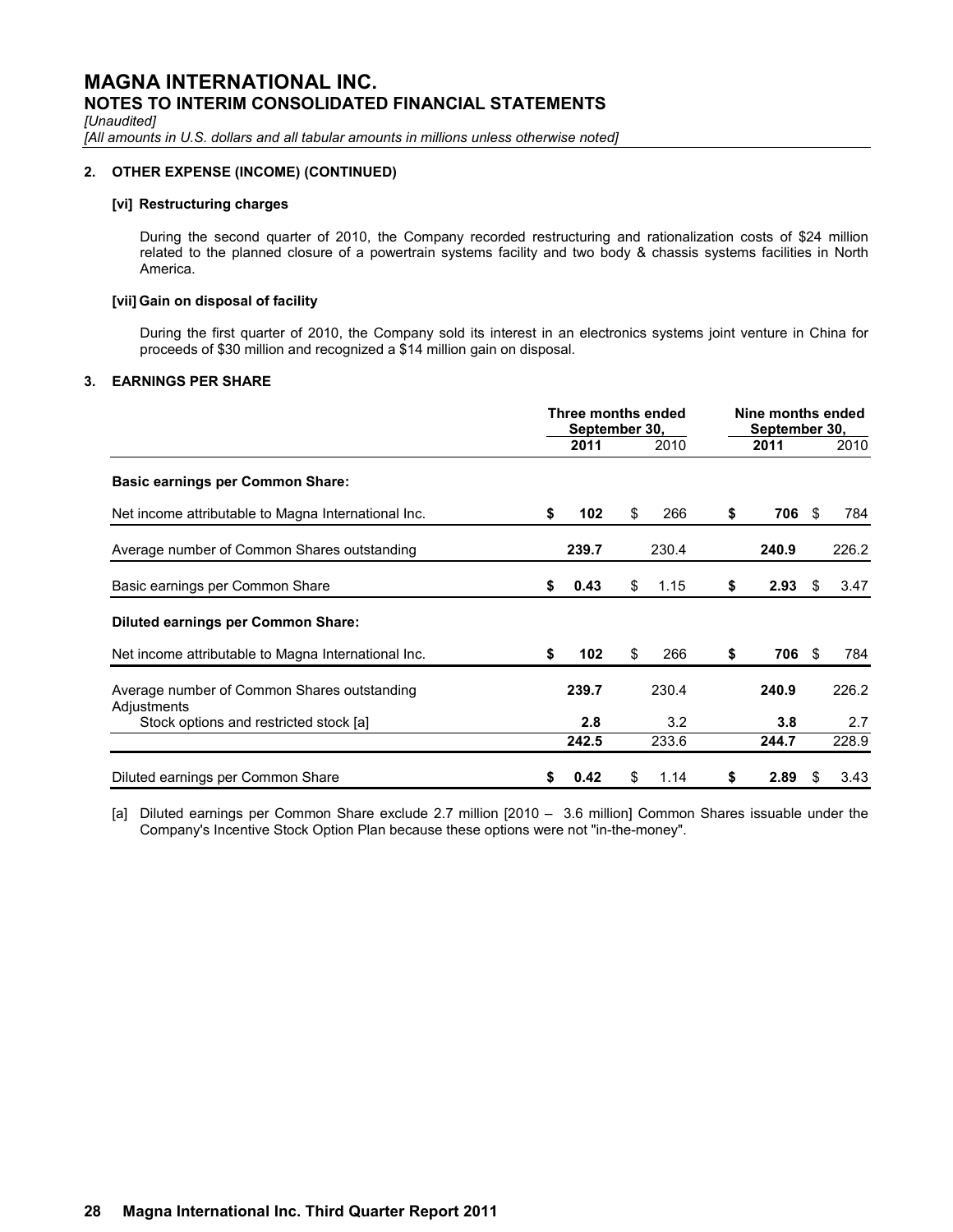*[Unaudited]*

*[All amounts in U.S. dollars and all tabular amounts in millions unless otherwise noted]*

# **4. DETAILS OF CASH FROM OPERATING ACTIVITIES**

[a] Cash and cash equivalents:

|                                                                       | September 30, | 2011           | December 31, | 2010        |
|-----------------------------------------------------------------------|---------------|----------------|--------------|-------------|
| Bank term deposits, bankers' acceptances and government paper<br>Cash |               | \$1,083<br>244 |              | .565<br>316 |
|                                                                       |               | \$1,327        |              | 1,881       |

### [b] Items not involving current cash flows:

|                                                             | Three months ended<br>September 30, |      |   |      | Nine months ended<br>September 30, |      |   |       |
|-------------------------------------------------------------|-------------------------------------|------|---|------|------------------------------------|------|---|-------|
|                                                             |                                     | 2011 |   | 2010 |                                    | 2011 |   | 2010  |
| Depreciation and amortization                               |                                     | 170  | S | 163  | \$                                 | 507  | ж | 489   |
| Other non-cash charges                                      |                                     | 143  |   | 12   |                                    | 200  |   | 72    |
| Amortization of other assets included in cost of goods sold |                                     | 19   |   | 25   |                                    | 56   |   | 53    |
| Fair value gain on deconsolidation <i>[note 2]</i>          |                                     |      |   | (16) |                                    |      |   | (16)  |
| Amortization of employee wage buydown                       |                                     |      |   | 5    |                                    | 6    |   | 14    |
| Deferred income taxes                                       |                                     | (11) |   |      |                                    | (6)  |   | (26)  |
| Equity income                                               |                                     | (28) |   | (43) |                                    | (93) |   | (122) |
|                                                             |                                     | 293  |   | 146  |                                    | 670  |   | 464   |

# [c] Changes in non-cash operating assets and liabilities:

|                                                | Three months ended<br>September 30, |                |   |                | Nine months ended<br>September 30, |                    |    |                  |
|------------------------------------------------|-------------------------------------|----------------|---|----------------|------------------------------------|--------------------|----|------------------|
|                                                |                                     | 2011           |   | 2010           |                                    | 2011               |    | 2010             |
| Accounts receivable<br>Inventories             | S                                   | (227)<br>(135) | S | (110)<br>(126) |                                    | \$(1,237)<br>(323) | S. | (1,124)<br>(305) |
| Income taxes (payable) receivable              |                                     | (15)           |   | 74             |                                    | (57)               |    | 197              |
| Prepaid expenses and other<br>Accounts payable |                                     | (14)<br>241    |   | (6)<br>183     |                                    | (21)<br>513        |    | (17)<br>699      |
| Accrued salaries and wages                     |                                     | 18             |   | 30             |                                    | 84                 |    | 140              |
| Other accrued liabilities<br>Deferred revenue  |                                     | (16)           |   | (68)           |                                    | 120<br>(5)         |    | 141<br>(3)       |
|                                                | \$                                  | (148)          |   | (24)           | S                                  | (926)              |    | (272)            |

# **5. INVENTORIES**

Inventories consist of:

|                            | September 30,<br>2011 | December 31,<br>2010 |  |  |
|----------------------------|-----------------------|----------------------|--|--|
| Raw materials and supplies | 840                   | 724                  |  |  |
| Work-in-process            | 240                   | 202                  |  |  |
| Finished goods             | 252                   | 226                  |  |  |
| Tooling and engineering    | 759                   | 670                  |  |  |
|                            | 2.091<br>S            | .822                 |  |  |

Tooling and engineering inventory represents costs incurred on separately priced tooling and engineering services contracts in excess of billed and unbilled amounts included in accounts receivable.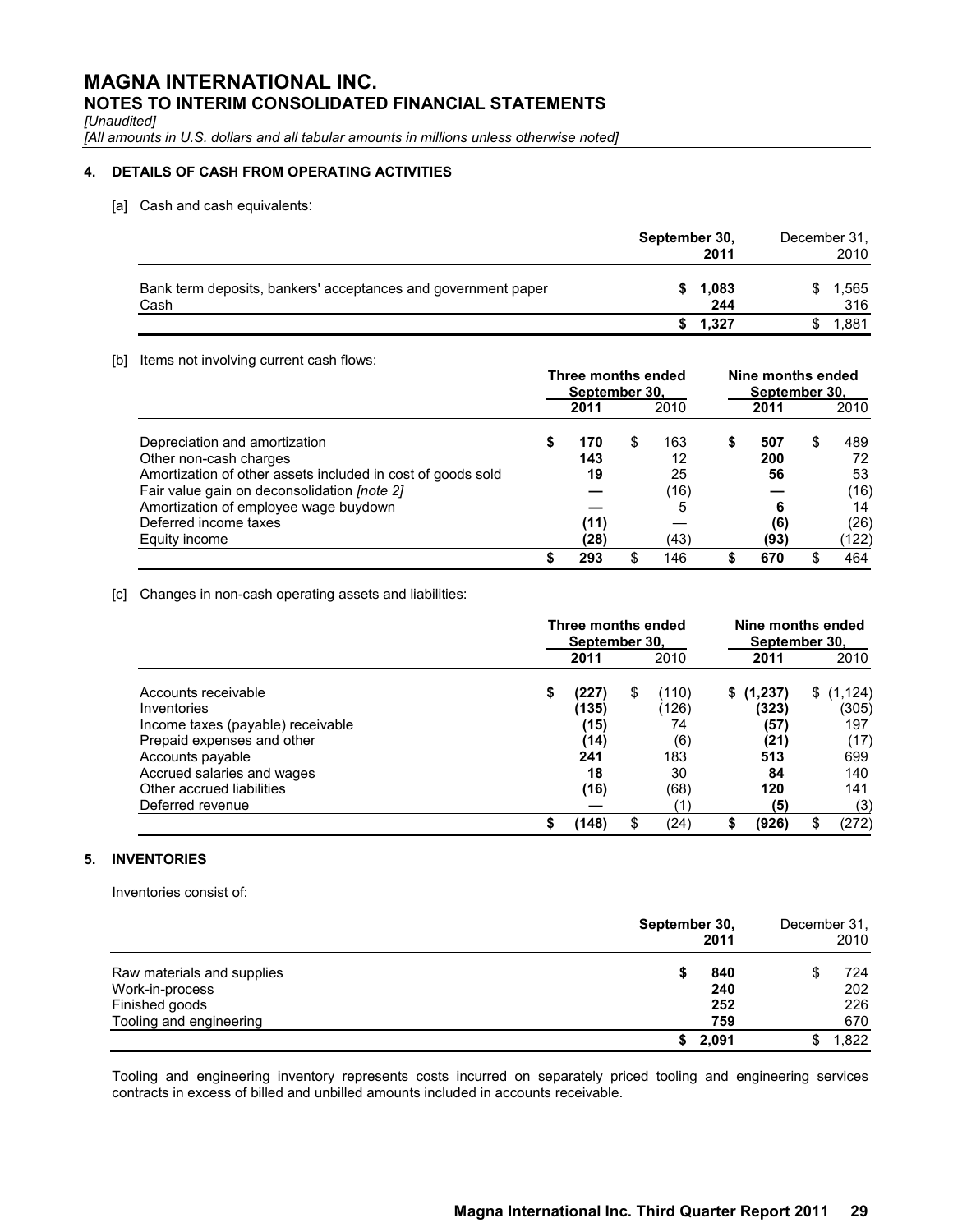*[Unaudited]*

*[All amounts in U.S. dollars and all tabular amounts in millions unless otherwise noted]*

# **6. OTHER ASSETS**

Other assets consist of:

|                                                                 | September 30, | December 31,<br>2010 |  |     |
|-----------------------------------------------------------------|---------------|----------------------|--|-----|
| Preproduction costs related to long-term supply agreements with |               |                      |  |     |
| contractual guarantee for reimbursement                         |               | 304                  |  | 309 |
| Long-term receivables                                           |               | 166                  |  | 129 |
| Patents and licences, net                                       |               | 37                   |  | 33  |
| Other, net                                                      |               | 115                  |  | 169 |
|                                                                 |               | 622                  |  | 640 |

# **7. WARRANTY**

The following is a continuity of the Company's warranty accruals:

|                              | 2011     | 2010     |
|------------------------------|----------|----------|
| Balance, beginning of period | 68<br>\$ | 75<br>\$ |
| Expense, net                 | 10       | 10       |
| Settlements                  | (9)      | (4)      |
| Foreign exchange and other   | 4        | (2)      |
| Balance, March 31            | 73       | 79       |
| Expense, net                 | 9        | 11       |
| Settlements                  | (12)     | (19)     |
| Foreign exchange and other   |          | (4)      |
| Balance, June 30             | 73       | 67       |
| Expense (income), net        | 17       | (2)      |
| Settlements                  | (5)      | (4)      |
| Foreign exchange and other   | (5)      |          |
| Balance, September 30        | 80<br>S  | 65       |

# **8. LONG-TERM DEBT**

On July 8, 2011, the Company entered into a new four-year revolving credit facility in the amount of \$2.25 billion. The facility, which matures on July 8, 2015, replaces a \$2.0 billion revolving credit facility that was set to expire on July 31, 2012. The facility includes a \$100 million Asian tranche and a tranche for Canada, U.S., and Europe, which is fully transferable between jurisdictions and can be drawn in U.S. dollars, Canadian dollars or euros.

# **9. EMPLOYEE FUTURE BENEFIT PLANS**

The Company recorded employee future benefit expenses as follows:

|                                                                               | Three months ended<br>September 30, |      |     |      | Nine months ended<br>September 30. |      |  |      |
|-------------------------------------------------------------------------------|-------------------------------------|------|-----|------|------------------------------------|------|--|------|
|                                                                               |                                     | 2011 |     | 2010 |                                    | 2011 |  | 2010 |
| Defined benefit pension plan and other                                        |                                     |      | SS. |      |                                    | 11   |  | 10   |
| Termination and long service arrangements<br>Retirement medical benefits plan |                                     |      |     | 5    |                                    | 21   |  | 17   |
|                                                                               |                                     | 10   |     |      |                                    | 33   |  | -27  |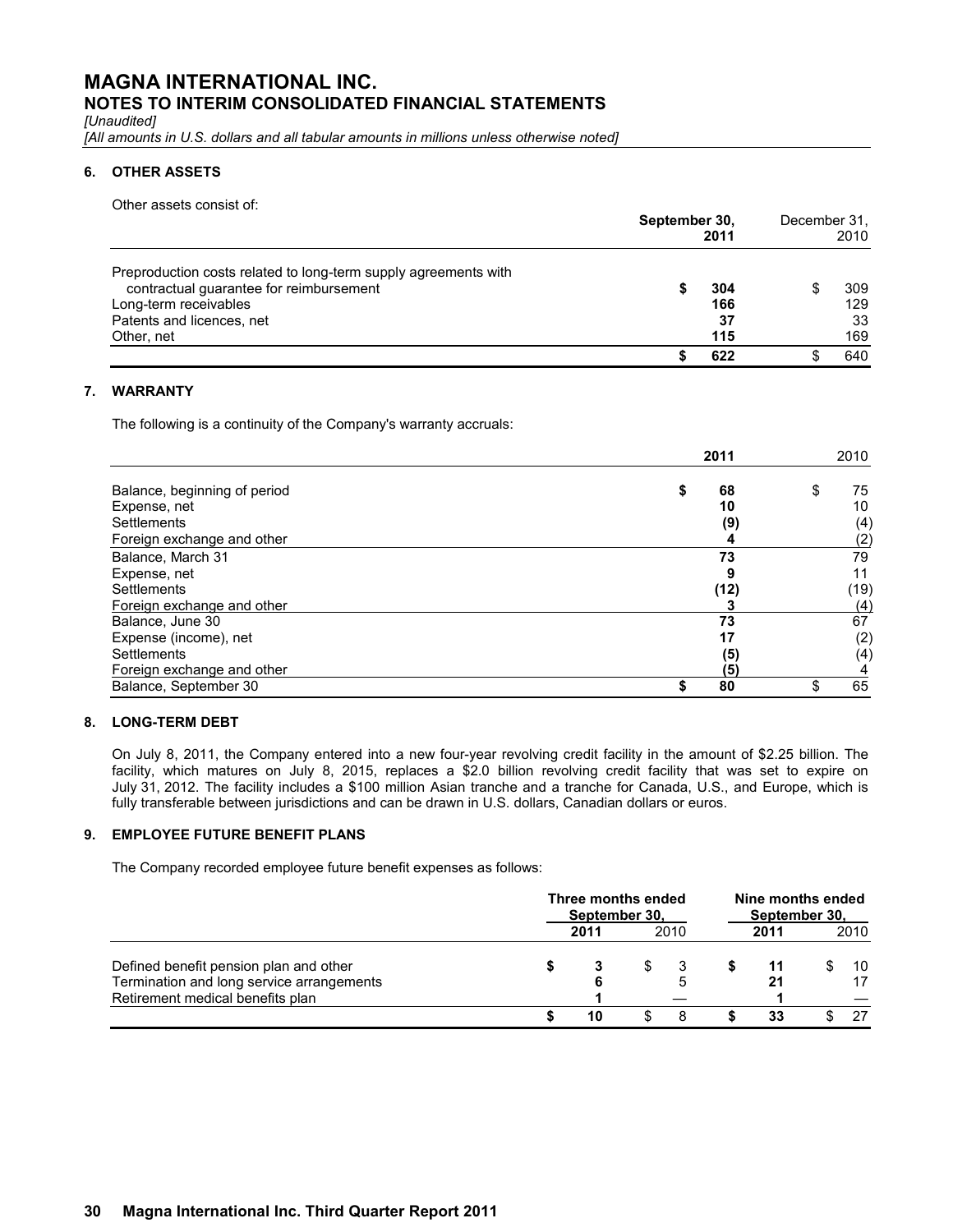*[Unaudited]*

*[All amounts in U.S. dollars and all tabular amounts in millions unless otherwise noted]*

# **10. STOCK-BASED COMPENSATION**

# **[a] Incentive Stock Option Plan**

The following is a continuity schedule of options outstanding [number of options in the table below are expressed in whole numbers]:

|                                                                              |                                          | 2011                         |                                            |  |                                               | 2010                             |                                             |
|------------------------------------------------------------------------------|------------------------------------------|------------------------------|--------------------------------------------|--|-----------------------------------------------|----------------------------------|---------------------------------------------|
|                                                                              | <b>Options outstanding</b>               |                              |                                            |  | Options outstanding                           |                                  |                                             |
|                                                                              | <b>Number</b><br>of options              | <b>Exercise</b><br>price (i) | <b>Number</b><br>of options<br>exercisable |  | Number<br>of options                          | Exercise<br>price <sup>(i)</sup> | Number<br>of options<br>exercisable         |
| Beginning of period<br>Granted                                               | 11,142,450                               | 34.22                        | 3,362,116                                  |  | 7,150,544<br>5,050,000                        | 34.26<br>30.00                   | 4,988,544                                   |
| Exercised<br>Cancelled<br>Vested                                             | (1,079,779)                              | 44.94                        | (1,079,779)<br>2,400,001                   |  | (408,924)<br>(51,000)                         | 22.52<br>36.64                   | (408, 924)<br>(51,000)<br>716,666           |
| March 31<br>Granted<br>Exercised <sup>(ii)</sup><br>Cancelled<br>Vested      | 10,062,671<br>(1, 216, 973)<br>(66, 666) | 33.07<br>25.72<br>30.00      | 4,682,338<br>(1, 216, 973)<br>72,000       |  | 11,740,620<br>70,000<br>(97,180)<br>(13, 812) | 32.83<br>35.98<br>25.86<br>43.72 | 5,245,286<br>(97,180)<br>(13, 812)<br>2,000 |
| June 30<br>Exercised <sup>(iii)</sup><br>Cancelled <sup>(iv)</sup><br>Vested | 8,779,032<br>(426,501)                   | 34.11<br>25.57               | 3,537,365<br>(426, 501)<br>2,000           |  | 11,699,628<br>(53,968)<br>(243,000)           | 32.89<br>28.13<br>26.57          | 5,136,294<br>(53,968)<br>(243,000)<br>2,000 |
| September 30                                                                 | 8,352,531                                | 34.55                        | 3,112,864                                  |  | 11,402,660                                    | 33.05                            | 4,841,326                                   |

*(i) The exercise price noted above represents the weighted average exercise price in Canadian dollars.*

*(ii) During the second quarter of 2011, the Company's Honorary Chairman and Founder, Mr. Stronach, exercised 1,083,333 options on a cashless basis in accordance with the applicable stock option plans. On exercise, cash payments totalling \$25 million were made to Mr. Stronach which represented the difference between the aggregate fair market value of the Option Shares based on the closing price of the Company's Common Shares on the Toronto Stock Exchange ("TSX") on the date of exercise and the aggregate Exercise Price of all such options surrendered.*

- *(iii) During the third quarter of 2011, 200,001 options were exercised on a cashless basis in accordance with the applicable stock option plans. On exercise, cash payments totalling \$5 million were made to the stock option holder which represented the difference between the aggregate fair market value of the Option Shares based on the closing price of the Company's Common Shares on the TSX on the date of exercise and the aggregate Exercise Price of all such options surrendered.*
- *(iv) On August 19, 2010, options to acquire 243,000 Common Shares were surrendered for cancellation in exchange*  for payment of the in-the-money value of such options on such date. The aggregate in-the-money value of the *options surrendered was \$4 million and was charged to contributed surplus.*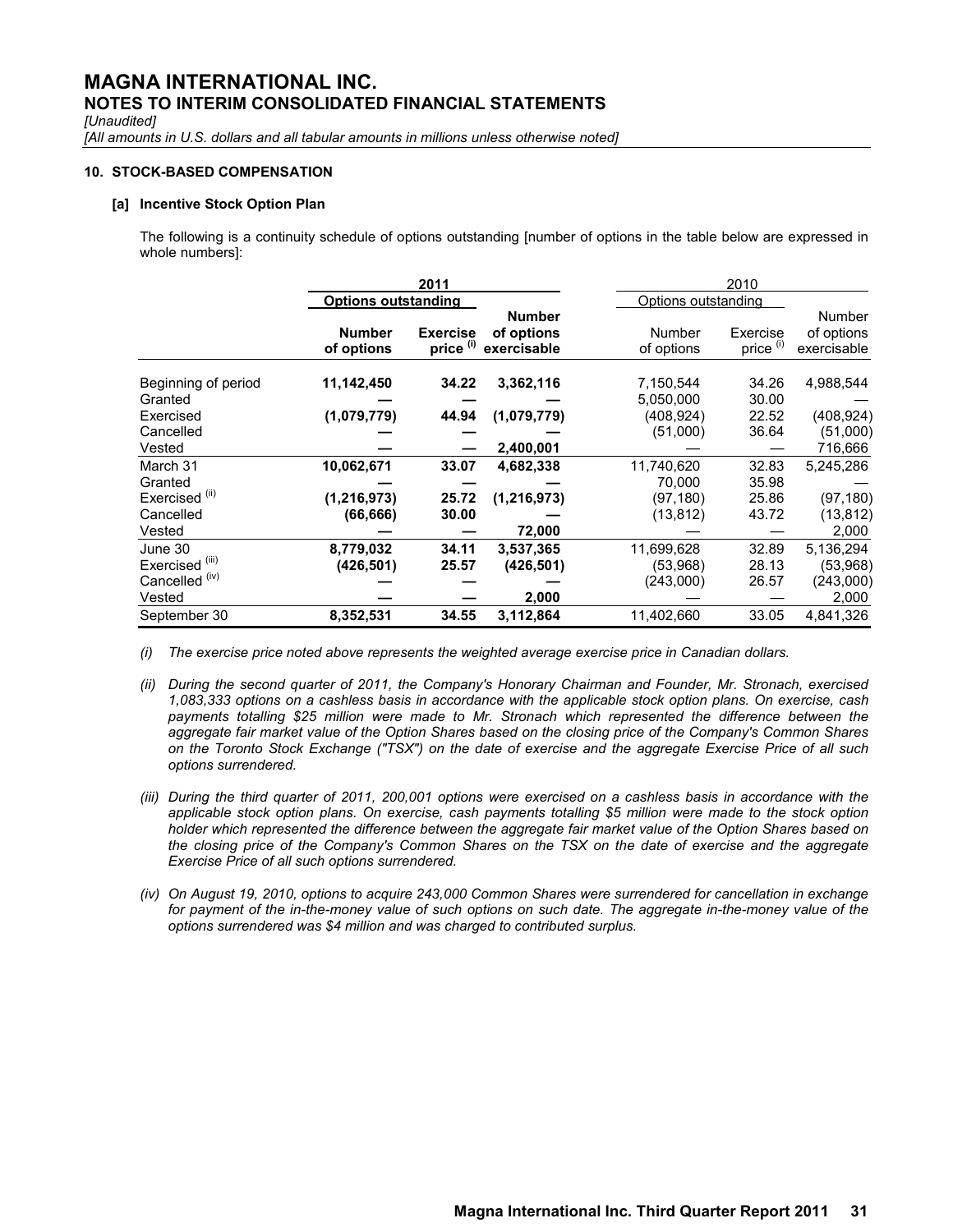*[Unaudited]*

*[All amounts in U.S. dollars and all tabular amounts in millions unless otherwise noted]*

### **10. STOCK-BASED COMPENSATION (CONTINUED)**

The weighted average assumptions used in measuring the fair value of stock options granted or modified and the compensation expense recorded in selling, general and administrative expenses are as follows:

|                                                                                 |      | Three months ended<br>September 30. | Nine months ended<br>September 30. |         |  |  |  |
|---------------------------------------------------------------------------------|------|-------------------------------------|------------------------------------|---------|--|--|--|
|                                                                                 | 2011 | 2010                                | 2011                               | 2010    |  |  |  |
| Risk free interest rate                                                         |      | 2.00%                               |                                    | 2.27%   |  |  |  |
| Expected dividend yield                                                         |      | 2.00%                               |                                    | 2.00%   |  |  |  |
| Expected volatility                                                             |      | 35%                                 |                                    | 35%     |  |  |  |
| Expected time until exercise                                                    |      | 3 years                             |                                    | 4 years |  |  |  |
| Weighted average fair value of options<br>granted or modified in period (Cdn\$) |      | \$13.92                             |                                    | 9.39    |  |  |  |

During the three-month period ended September 30, 2010, following the resignation of two employees of the Company, option agreements with these employees were modified, which resulted in a one-time charge to compensation expense of \$16 million. This charge represents the fair value of the options at the date of modification net of the originally measured compensation cost which has been reversed.

Compensation expense related to the incentive stock option plan recorded in selling, general and administrative expenses during the three and nine-month periods ended September 30, 2011 was \$5 million [2010 - \$23 million] and \$17 million [2010 - \$33 million], respectively.

### **[b] Long-term retention program**

Information about the Company's long-term retention program is as follows [number of shares in table below are expressed in whole numbers]:

|                                                                                     | September 30, |      |           |    |  |  |  |  |  |
|-------------------------------------------------------------------------------------|---------------|------|-----------|----|--|--|--|--|--|
|                                                                                     |               | 2011 | 2010      |    |  |  |  |  |  |
| Common Shares awarded and not released                                              | 1,026,304     |      | 1,182,736 |    |  |  |  |  |  |
| Reduction in stated value of Common Shares                                          |               | 34   |           | 39 |  |  |  |  |  |
| Unamortized compensation expense recorded as a reduction<br>of shareholders' equity |               |      |           | 12 |  |  |  |  |  |

Compensation expense related to the long-term retention program recorded in selling, general and administrative expenses during the three and nine-month periods ended September 30, 2011 was \$2 million [2010 - \$2 million] and \$6 million [2010 - \$6 million], respectively.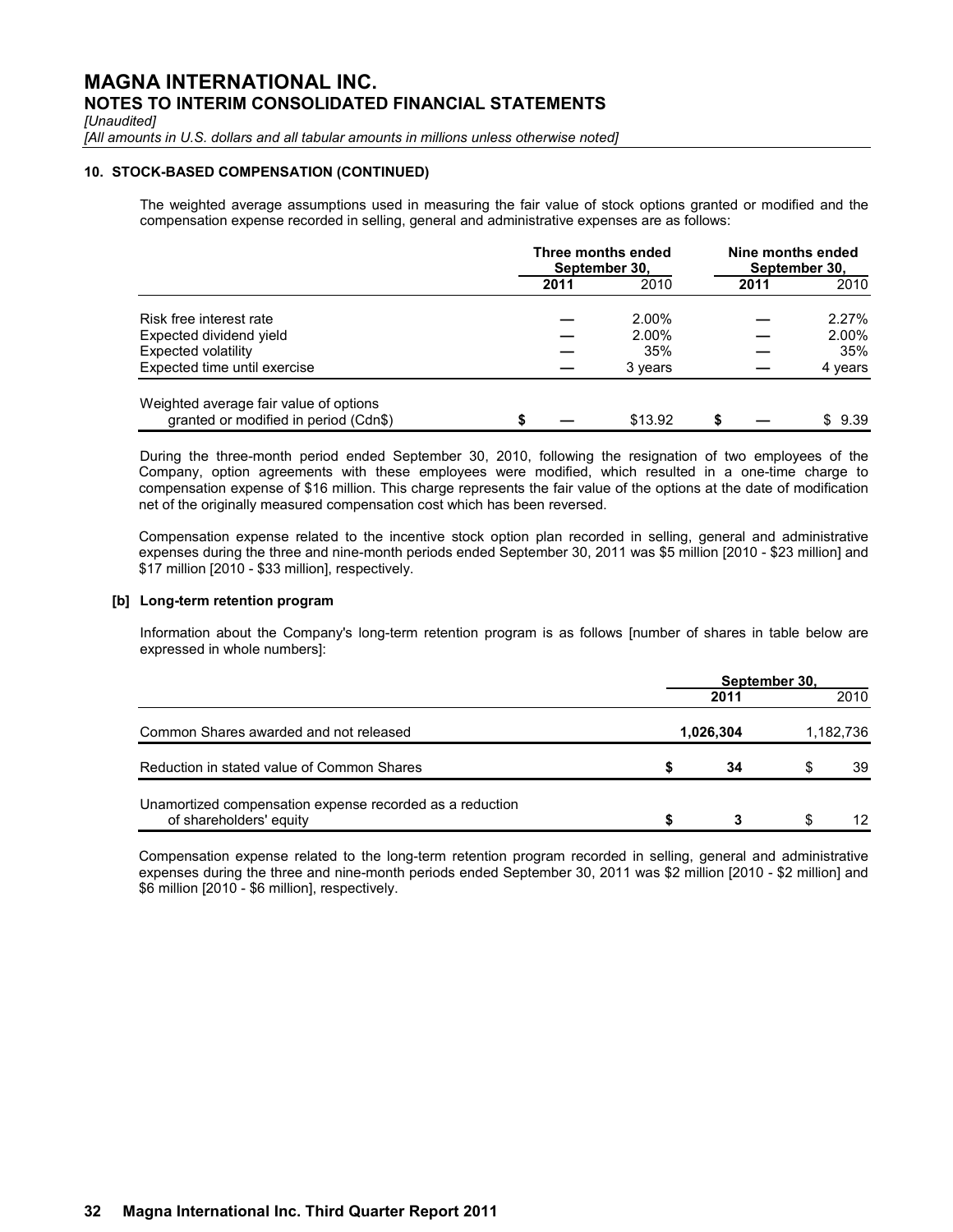*[Unaudited]*

*[All amounts in U.S. dollars and all tabular amounts in millions unless otherwise noted]*

# **11. ACCUMULATED OTHER COMPREHENSIVE INCOME**

The following is a continuity schedule of accumulated other comprehensive income:

|                                                                                        | 2011                    | 2010           |
|----------------------------------------------------------------------------------------|-------------------------|----------------|
| Accumulated net unrealized gain on translation of net investment in foreign operations |                         |                |
| Balance, beginning of period                                                           | 744<br>\$               | \$<br>727      |
| Net unrealized gain on translation of net investment in foreign operations             | 235                     | 20             |
| Repurchase of shares under normal course issuer bid                                    | (9)                     |                |
| Balance, March 31                                                                      | 970                     | 747            |
| Net unrealized gain (loss) on translation of net investment in foreign operations      | 71                      | (298)          |
| Balance, June 30                                                                       | 1,041                   | 449            |
| Net unrealized (loss) gain on translation of net investment in foreign operations      | (415)                   | 288            |
| Repurchase of shares under normal course issuer bid                                    | (21)                    |                |
| Balance, September 30                                                                  | 605                     | 737            |
| Accumulated net unrealized (loss) gain on cash flow hedges (i)                         |                         |                |
| Balance, beginning of period                                                           | 55                      | $\overline{2}$ |
| Net unrealized gain on cash flow hedges                                                | 25                      | 59             |
| Reclassifications of net gain on cash flow hedges to net income                        | (7)                     |                |
| Balance, March 31                                                                      | $\overline{73}$         | 61             |
| Net unrealized gain (loss) on cash flow hedges                                         | 5                       | (24)           |
| Reclassifications of net gain on cash flow hedges to net income                        | (11)                    | (16)           |
| Balance, June 30                                                                       | 67                      | 21             |
| Net unrealized (loss) gain on cash flow hedges                                         | (69)                    | 30             |
| Reclassifications of net gain on cash flow hedges to net income                        | (10)                    | (4)            |
| Balance, September 30                                                                  | (12)                    | 47             |
|                                                                                        |                         |                |
| Accumulated net unrealized gain on available-for-sale investments                      |                         |                |
| Balance, beginning of period<br>Net unrealized loss on investments                     | 11                      |                |
|                                                                                        | (3)<br>8                |                |
| Balance, March 31<br>Net unrealized loss on investments                                |                         |                |
|                                                                                        | $\overline{\mathbf{8}}$ |                |
| Balance, June 30                                                                       |                         |                |
| Net unrealized (loss) gain on investments                                              | (6)                     | $\frac{8}{2}$  |
| Balance, September 30                                                                  | $\overline{2}$          | 8              |
| Accumulated net unrealized loss on other long-term liabilities                         |                         |                |
| Balance, beginning of period                                                           | (58)                    | (44)           |
| Net unrealized gain on other long-term liabilities                                     | 1                       | 1              |
| Balance, March 31                                                                      | (57)                    | (43)           |
| Net unrealized loss on other long-term liabilities                                     |                         | (1)            |
| Balance, June 30                                                                       | (57)                    | (44)           |
| Net unrealized gain on other long-term liabilities                                     |                         | 1              |
| Balance, September 30                                                                  | (57)                    | (43)           |
| Total accumulated other comprehensive income                                           | \$<br>538               | \$<br>749      |
|                                                                                        |                         |                |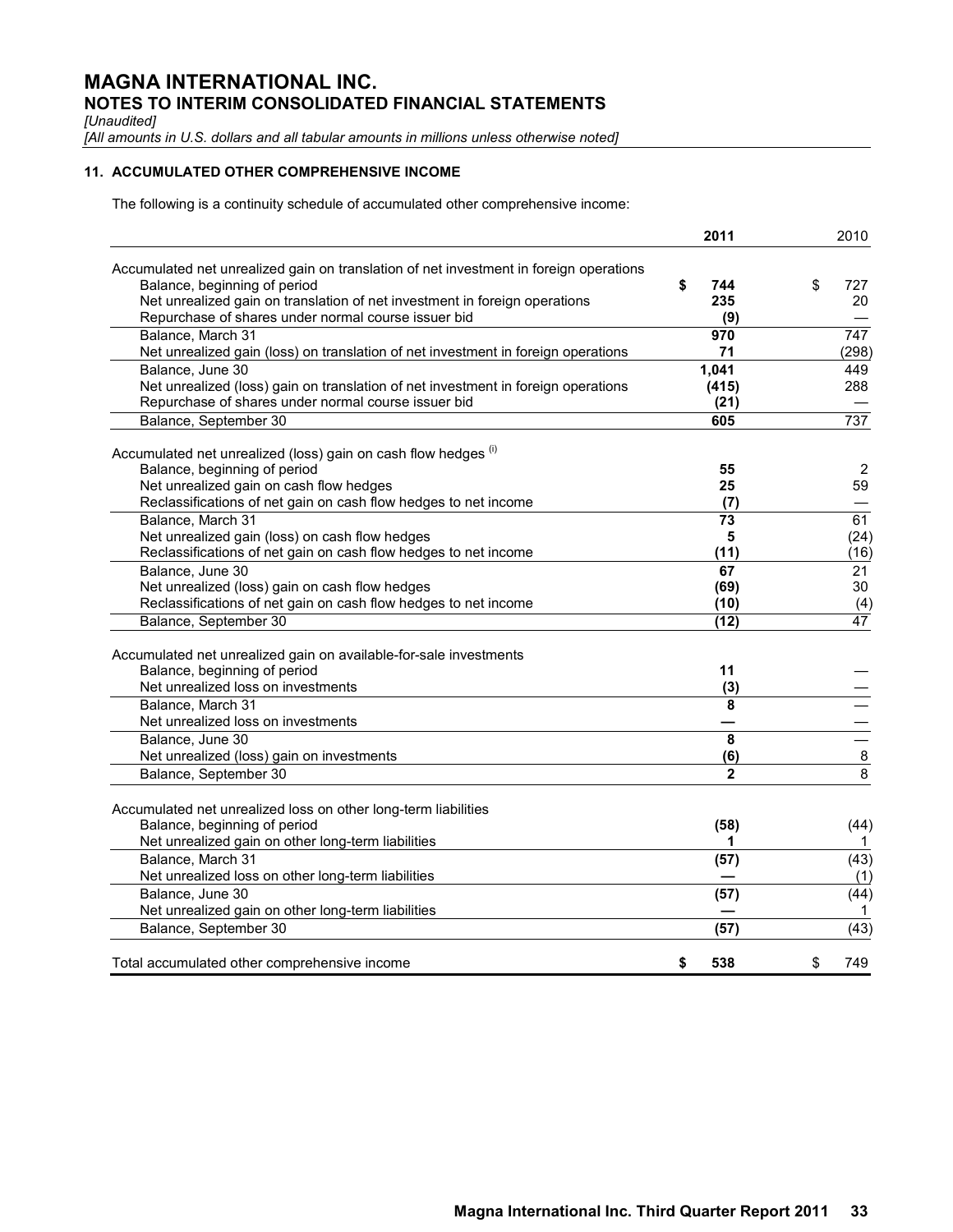*[Unaudited]*

*[All amounts in U.S. dollars and all tabular amounts in millions unless otherwise noted]*

# **11. ACCUMULATED OTHER COMPREHENSIVE INCOME (CONTINUED)**

*(i) The amount of income tax benefit (expense) that has been netted in the amounts above is as follows:*

|                                                                 |  | 2010 |  |      |  |
|-----------------------------------------------------------------|--|------|--|------|--|
| Balance, beginning of period                                    |  | (17) |  | (2)  |  |
| Net unrealized gain on cash flow hedges                         |  | (8)  |  | (14) |  |
| Reclassifications of net gain on cash flow hedges to net income |  |      |  |      |  |
| Balance, March 31                                               |  | (22) |  | (14) |  |
| Net unrealized (gain) loss on cash flow hedges                  |  | (4,  |  |      |  |
| Reclassifications of net gain on cash flow hedges to net income |  |      |  |      |  |
| Balance, June 30                                                |  | (21) |  | (1)  |  |
| Net unrealized loss (gain) on cash flow hedges                  |  | 27   |  | (13) |  |
| Reclassifications of net gain on cash flow hedges to net income |  |      |  |      |  |
| Balance, September 30                                           |  | 10   |  | (13) |  |

The amount of other comprehensive loss that is expected to be reclassified to net income over the next 12 months is \$17 million [net of income tax benefit of \$4 million].

# **12. FINANCIAL INSTRUMENTS**

[a] The Company's financial assets and financial liabilities consist of the following:

|                                                                                                  | September 30, | 2011           | December 31, | 2010             |  |
|--------------------------------------------------------------------------------------------------|---------------|----------------|--------------|------------------|--|
| Held for trading<br>Cash and cash equivalents                                                    | \$            | 1,327          | \$           | 1,881            |  |
| Investment in asset-backed commercial paper                                                      |               | 81             |              | 84               |  |
|                                                                                                  | \$            | 1,408          | \$           | 1,965            |  |
| Held to maturity investments                                                                     |               |                |              |                  |  |
| Severance investments                                                                            | \$            | 5              | \$           | 5                |  |
| Available-for-sale                                                                               |               |                |              |                  |  |
| <b>Equity investments</b>                                                                        | \$            | 9              | \$           | 19               |  |
| Loans and receivables                                                                            |               |                |              |                  |  |
| Accounts receivable<br>Long-term receivables included in other assets                            | \$            | 4,729<br>166   | \$           | 3,543<br>129     |  |
|                                                                                                  | \$            | 4,894          | \$           | 3,672            |  |
| Other financial liabilities                                                                      |               |                |              |                  |  |
| <b>Bank indebtedness</b>                                                                         | \$            | 128            | \$           | 20               |  |
| Long-term debt (including portion due within one year)                                           |               | 69             |              | 66               |  |
| Accounts payable                                                                                 | \$            | 4,006<br>4,203 |              | 3,496<br>\$3,582 |  |
| Derivatives designated as effective hedges, measured at fair value<br>Foreign currency contracts |               |                |              |                  |  |
| Prepaid expenses                                                                                 | \$            | 22             | \$           | 58               |  |
| Other assets<br>Other accrued liabilities                                                        |               | 16<br>(36)     |              | 40<br>(17)       |  |
| Other long-term liabilities                                                                      |               | (31)           |              | (13)             |  |
|                                                                                                  |               | (29)           |              | 68               |  |
| Natural gas contracts<br>Other accrued liabilities                                               |               |                |              |                  |  |
| Other long-term liabilities                                                                      |               | (5)<br>(3)     |              | (6)<br>(5)       |  |
|                                                                                                  |               | (8)            |              | (11)             |  |
|                                                                                                  | \$            | (37)           | \$           | 57               |  |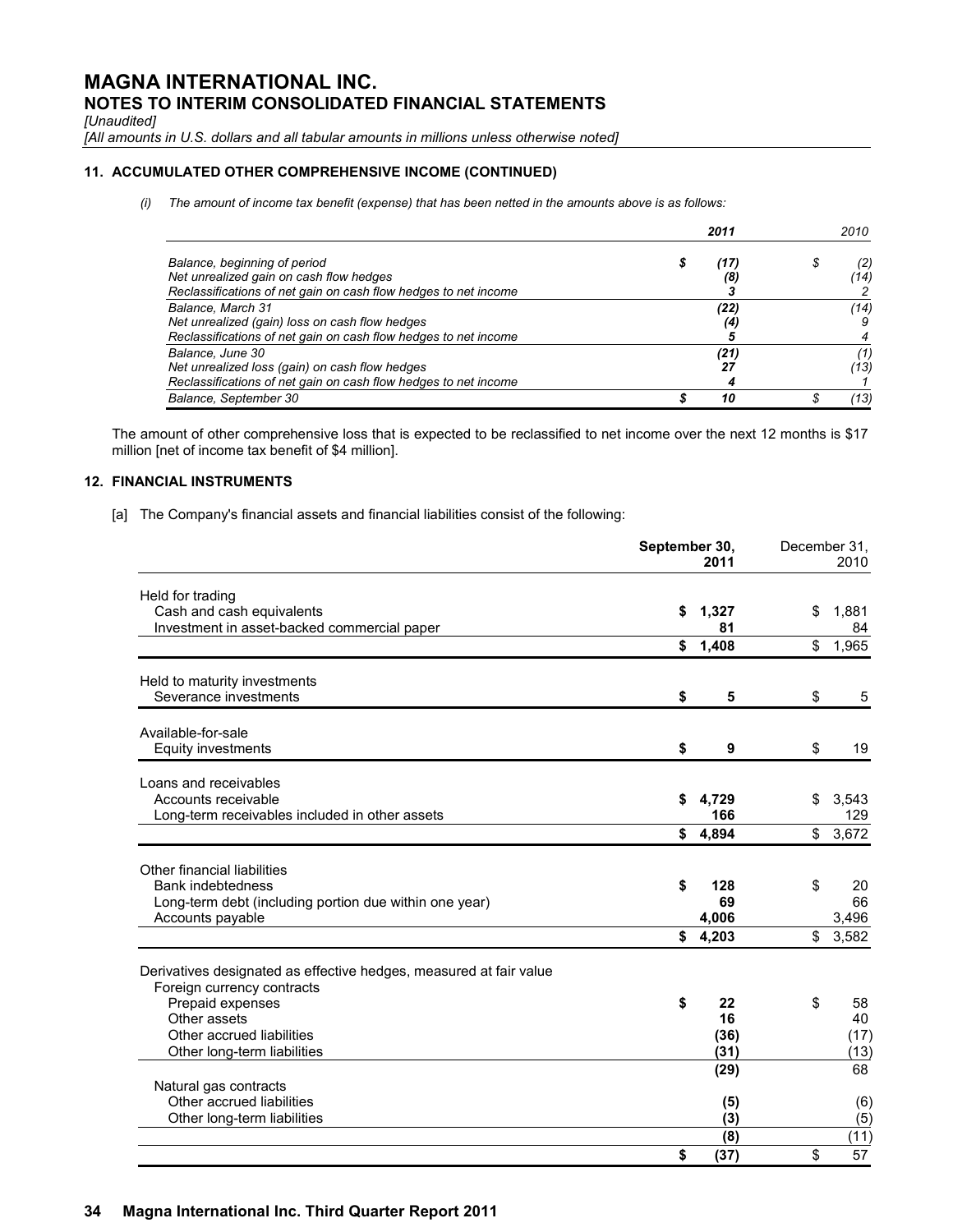*[Unaudited]*

*[All amounts in U.S. dollars and all tabular amounts in millions unless otherwise noted]*

### **12. FINANCIAL INSTRUMENTS (CONTINUED)**

#### **[b] Fair value**

The Company determined the estimated fair values of its financial instruments based on valuation methodologies it believes are appropriate; however, considerable judgment is required to develop these estimates. Accordingly, these estimated fair values are not necessarily indicative of the amounts the Company could realize in a current market exchange. The estimated fair value amounts can be materially affected by the use of different assumptions or methodologies. The methods and assumptions used to estimate the fair value of financial instruments are described below:

*Cash and cash equivalents, accounts receivable, bank indebtedness and accounts payable.*

Due to the short period to maturity of the instruments, the carrying values as presented in the interim consolidated balance sheets are reasonable estimates of fair values.

#### *Investments*

At September 30, 2011, the Company held Canadian third party asset-backed commercial paper ["ABCP"] with a face value of Cdn\$125 million [December 31, 2010 - Cdn\$127 million]. The carrying value and estimated fair value of this investment was Cdn\$84 million [December 31, 2010 - Cdn\$84 million]. As fair value information is not readily determinable for the Company's investment in ABCP, the fair value was based on a valuation technique estimating the fair value from the perspective of a market participant.

At September 30, 2011, the Company held available-for-sale investments in publicly traded companies. The carrying value and fair value of these investments was \$9 million, which was based on the closing share price of the investments on September 30, 2011.

#### *Term debt*

The Company's term debt includes \$17 million due within one year. Due to the short period to maturity of this debt, the carrying value as presented in the interim consolidated balance sheets is a reasonable estimate of its fair value.

### **[c] Credit risk**

The Company's financial assets that are exposed to credit risk consist primarily of cash and cash equivalents, accounts receivable, held to maturity investments, and foreign exchange forward contracts with positive fair values.

The Company's held for trading investments include an investment in ABCP. Given the continuing uncertainties regarding the value of the underlying assets, the amount and timing over cash flows and the risk of collateral calls in the event that spreads widen considerably, the Company could be exposed to further losses on its investment.

Cash and cash equivalents, which consists of short-term investments, are only invested in governments, bank term deposits and bank commercial paper with an investment grade credit rating. Credit risk is further reduced by limiting the amount which is invested in certain governments or any major financial institution.

The Company is also exposed to credit risk from the potential default by any of its counterparties on its foreign exchange forward contracts. The Company mitigates this credit risk by dealing with counterparties who are major financial institutions that the Company anticipates will satisfy their obligations under the contracts.

In the normal course of business, the Company is exposed to credit risk from its customers, substantially all of which are in the automotive industry and are subject to credit risks associated with the automotive industry. For both the three and nine-month periods ended September 30, 2011, sales to the Company's six largest customers represented 82% of the Company's total sales, and substantially all of the Company's sales are to customers in which it has ongoing contractual relationships.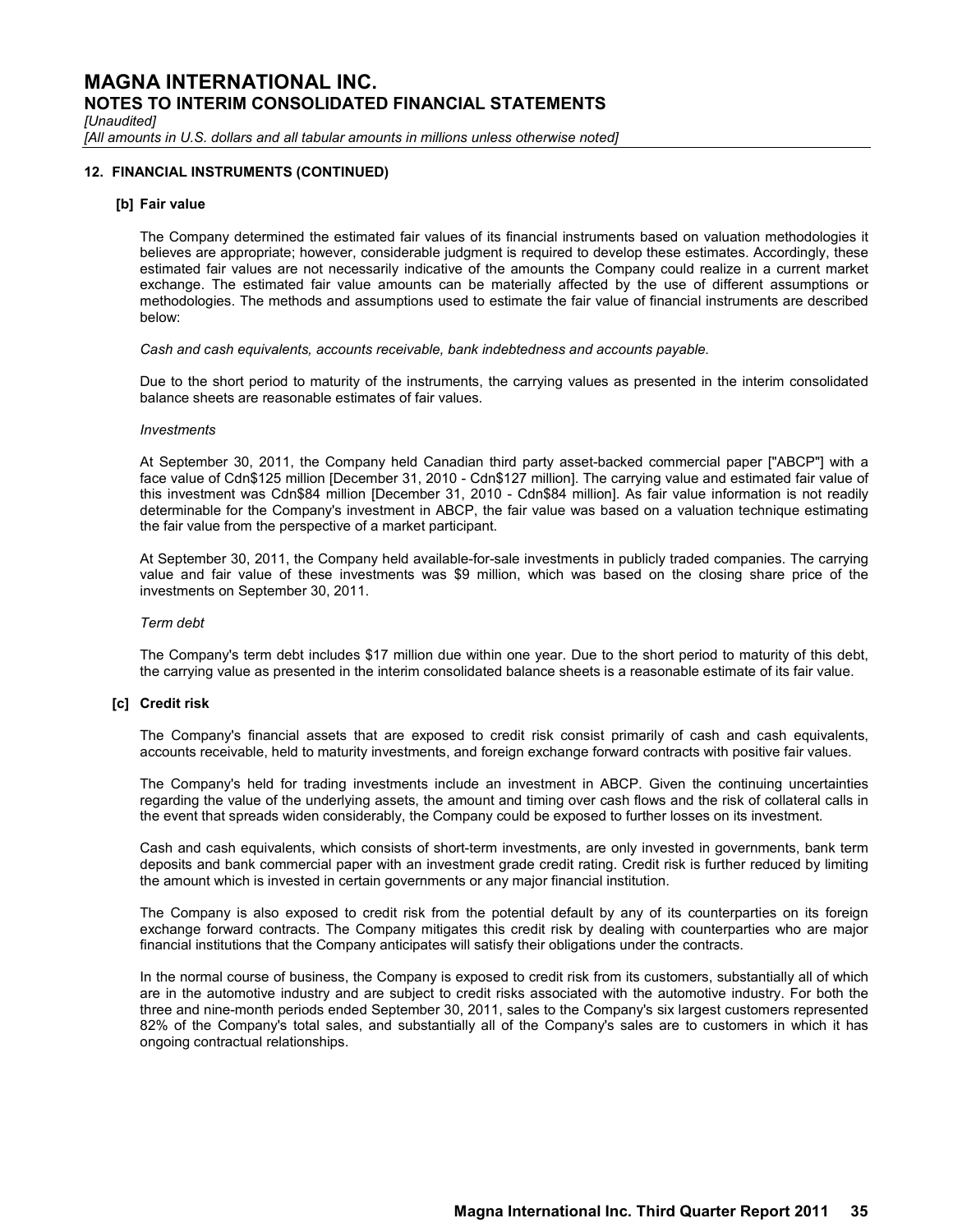*[Unaudited]*

*[All amounts in U.S. dollars and all tabular amounts in millions unless otherwise noted]*

### **12. FINANCIAL INSTRUMENTS (CONTINUED)**

#### **[d] Currency risk**

The Company is exposed to fluctuations in foreign exchange rates when manufacturing facilities have committed to the delivery of products for which the selling price has been quoted in currencies other than the facilities' functional currency, or when materials and equipment are purchased in currencies other than the facilities' functional currency. In an effort to manage this net foreign exchange exposure, the Company employs hedging programs, primarily through the use of foreign exchange forward contracts.

As at September 30, 2011, the net foreign exchange exposure was not material.

#### **[e] Interest rate risk**

The Company is not exposed to significant interest rate risk due to the short-term maturity of its monetary current assets and current liabilities. In particular, the amount of interest income earned on the Company's cash and cash equivalents is impacted more by the investment decisions made and the demands to have available cash on hand, than by movements in the interest rates over a given period.

In addition, the Company is not exposed to interest rate risk on its term debt instruments as the interest rates on these instruments are fixed.

#### **[f] Foreign exchange contracts**

The Company operates globally, which gives rise to a risk that its earnings and cash flows may be adversely impacted by fluctuations in foreign exchange rates. However, as a result of hedging programs employed, foreign currency transactions in any given period may not be fully impacted by movements in exchange rates.

In particular, the Company uses foreign exchange forward contracts for the sole purpose of hedging certain of the Company's future committed Canadian dollar, U.S. dollar and euro outflows and inflows. All derivative instruments, including foreign exchange contracts, are recorded on the interim consolidated balance sheet at fair value. To the extent that cash flow hedges are effective, the change in their fair value is recorded in other comprehensive income; any ineffective portion is recorded in net income. Amounts accumulated in other comprehensive income are reclassified to net income in the period in which the hedged item affects net income.

At September 30, 2011, the Company had outstanding foreign exchange forward contracts representing commitments to buy and sell various foreign currencies. Significant commitments are as follows:

|                      | <b>Buys</b> | Sells |
|----------------------|-------------|-------|
| For Canadian dollars |             |       |
| U.S. amount          | 263         | 600   |
| euro amount          | 47          | 14    |
|                      |             |       |
| For U.S. dollars     |             |       |
| Peso amount          | 3,773       | 108   |
| For euros            |             |       |
| U.S. amount          | 62          | 102   |
| GBP amount           | 142         | 9     |
| Czech Koruna amount  | 3,628       | 40    |
| Polish Zlotys amount | 191         | 34    |

Forward contracts mature at various dates through 2014. Foreign currency exposures are reviewed quarterly.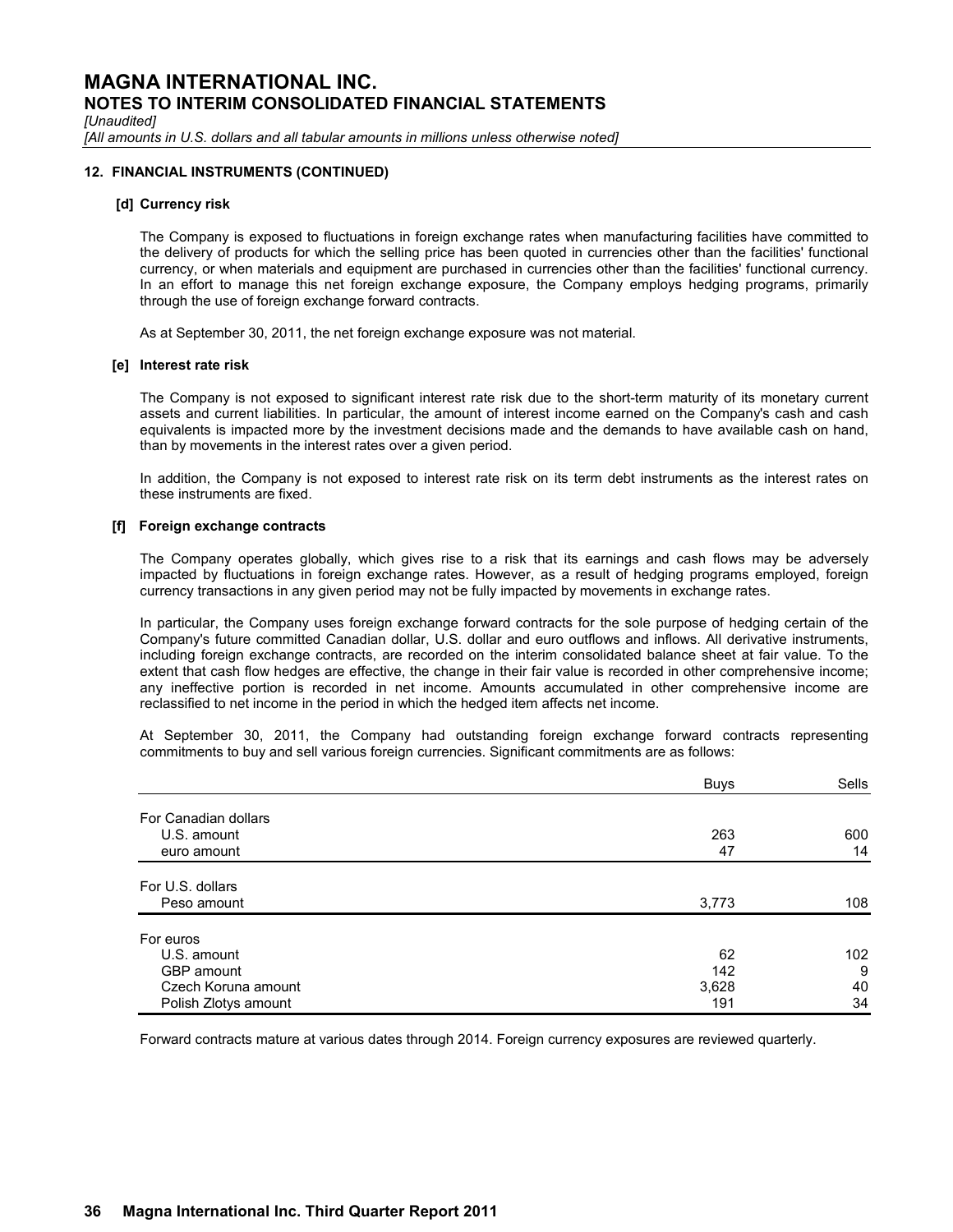*[Unaudited]*

*[All amounts in U.S. dollars and all tabular amounts in millions unless otherwise noted]*

### **13. CONTINGENCIES**

[a] In the ordinary course of business activities, the Company may be contingently liable for litigation and claims with customers, suppliers, former employees and other parties. In addition, the Company may be, or could become, liable to incur environmental remediation costs to bring environmental contamination levels back within acceptable legal limits. On an ongoing basis, the Company assesses the likelihood of any adverse judgments or outcomes to these matters as well as potential ranges of probable costs and losses.

A determination of the provision required, if any, for these contingencies is made after analysis of each individual issue. The required provision may change in the future due to new developments in each matter or changes in approach such as a change in settlement strategy in dealing with these matters.

- [i] In November 1997, the Company and two of its subsidiaries were sued by KS Centoco Ltd., an Ontario-based steering wheel manufacturer in which the Company has a 23% equity interest, and by Centoco Holdings Limited, the owner of the remaining 77% equity interest in KS Centoco Ltd. In March 1999, the plaintiffs were granted leave to make substantial amendments to the original statement of claim in order to add several new defendants and claim additional remedies, and in February 2006, the plaintiffs further amended their claim to add an additional remedy. The amended statement of claim alleges, among other things:
	- breach of fiduciary duty by the Company and two of its subsidiaries;
	- breach by the Company of its binding letter of intent with KS Centoco Ltd., including its covenant not to have any interest, directly or indirectly, in any entity that carries on the airbag business in North America, other than through MST Automotive Inc., a company to be 77% owned by Magna and 23% owned by Centoco Holdings Limited;
	- the plaintiff's exclusive entitlement to certain airbag technologies in North America pursuant to an exclusive licence agreement, together with an accounting of all revenues and profits resulting from the alleged use by the Company, TRW Inc. ["TRW"] and other unrelated third party automotive supplier defendants of such technology in North America;
	- a conspiracy by the Company, TRW and others to deprive KS Centoco Ltd. of the benefits of such airbag technology in North America and to cause Centoco Holdings Limited to sell to TRW its interest in KS Centoco Ltd. in conjunction with the Company's sale to TRW of its interest in MST Automotive GmbH and TEMIC Bayern-Chemie Airbag GmbH; and
	- oppression by the defendants.

The plaintiffs are seeking, amongst other things, damages of approximately Cdn\$3.5 billion. Document production, completion of undertakings and examinations for discovery are substantially complete, although limited additional examinations for discovery may occur. The trial is not expected to commence until late 2012, at the earliest. The Company believes it has valid defences to the plaintiffs' claims and therefore intends to continue to vigorously defend this case. At this time, notwithstanding the amount of time which has transpired since the claim was filed, these legal proceedings remain at an early stage and, accordingly, it is not possible to predict their outcome.

[b] In certain circumstances, the Company is at risk for warranty costs including product liability and recall costs. Due to the nature of the costs, the Company makes its best estimate of the expected future costs *[note 7]*; however, the ultimate amount of such costs could be materially different. The Company continues to experience increased customer pressure to assume greater warranty responsibility. Currently, under most customer agreements, the Company only accounts for existing or probable claims. Under certain complete vehicle engineering and assembly contracts, the Company records an estimate of future warranty-related costs based on the terms of the specific customer agreements, and the specific customer's warranty experience.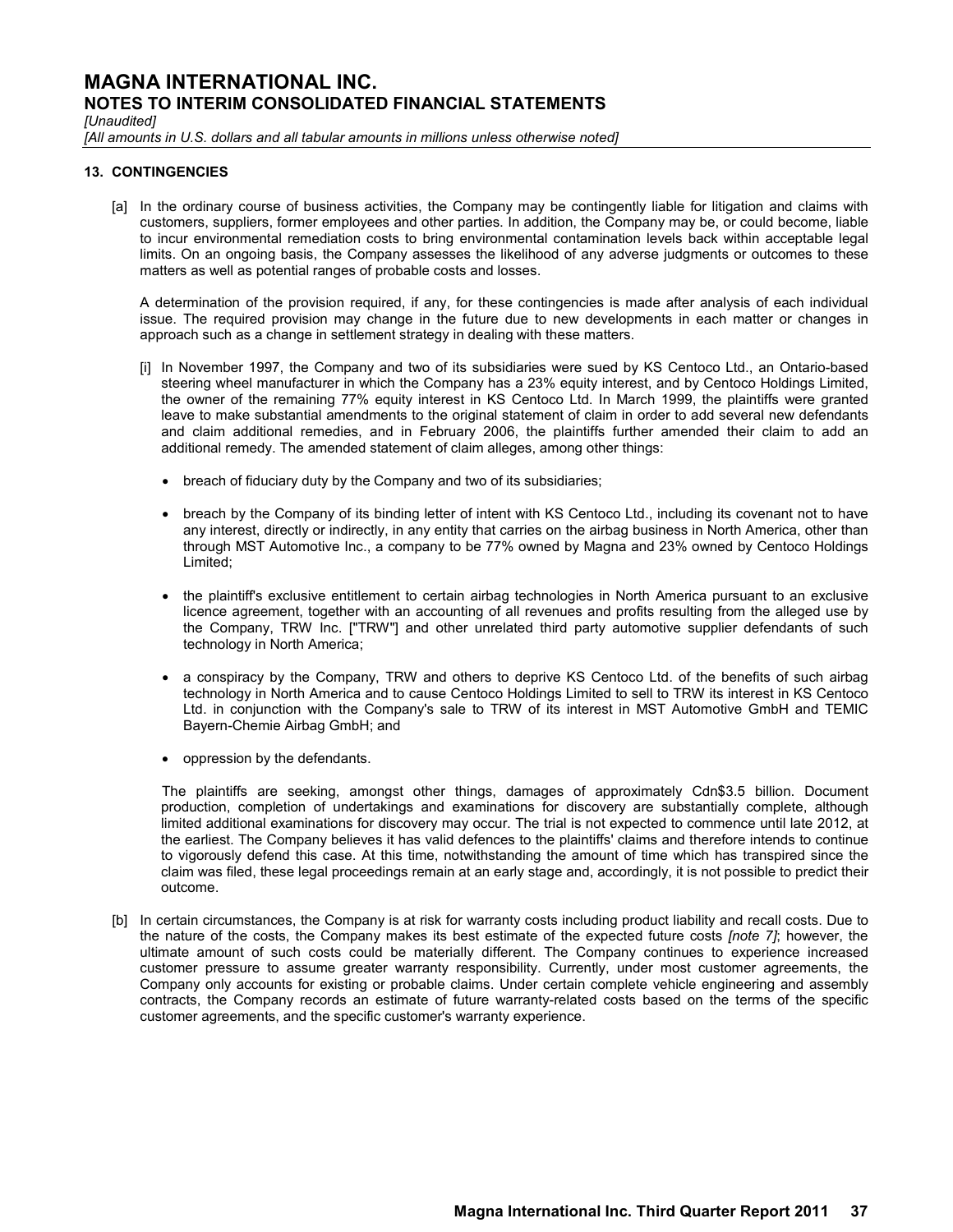*[Unaudited]*

*[All amounts in U.S. dollars and all tabular amounts in millions unless otherwise noted]*

### **14. SEGMENTED INFORMATION**

Given the differences between the regions in which the Company operates, Magna's operations are segmented on a geographic basis between North America, Europe and Rest of World. Consistent with the above, the Company's internal financial reporting segments key internal operating performance measures between North America, Europe and Rest of World for purposes of presentation to the chief operating decision maker to assist in the assessment of operating performance, the allocation of resources, and the long-term strategic direction and future global growth of the Company.

The Company's chief operating decision maker uses Adjusted EBIT as the measure of segment profit or loss, since management believes Adjusted EBIT is the most appropriate measure of operational profitability or loss for its reporting segments. Adjusted EBIT represents income from operations before income taxes; interest income, net; and other (expense) income.

The accounting policies of each segment are the same as those set out under "Significant Accounting Policies" *[note 1]* and intersegment sales and transfers are accounted for at fair market value.

The following tables show segment information for the Company's reporting segments and a reconciliation of Adjusted EBIT to the Company's consolidated income from operations before income taxes.

|                                                                                    |                                      |    | Three months ended<br><b>September 30, 2011</b> |                   |          |                     | Three months ended<br>September 30, 2010 |                                |    |                       |    |                         |    |                         |  |
|------------------------------------------------------------------------------------|--------------------------------------|----|-------------------------------------------------|-------------------|----------|---------------------|------------------------------------------|--------------------------------|----|-----------------------|----|-------------------------|----|-------------------------|--|
|                                                                                    | Total<br>sales                       |    | <b>External Adjusted</b><br>sales               | <b>EBIT</b>       | assets.  | <b>Fixed</b><br>net |                                          | Total<br>sales                 |    | External<br>sales     |    | Adjusted<br><b>EBIT</b> |    | Fixed<br>assets,<br>net |  |
| <b>North America</b><br>Canada<br><b>United States</b><br>Mexico<br>Eliminations   | \$<br>1,438<br>1,722<br>730<br>(249) | \$ | 1,330<br>1,607<br>679                           |                   | \$       | 554<br>727<br>431   | \$                                       | 1,286<br>1,504<br>609<br>(228) | \$ | 1,195<br>1,393<br>571 |    |                         | \$ | 633<br>670<br>353       |  |
| <b>Europe</b><br>Euroland                                                          | 3,641<br>2,390                       |    | 3,616<br>2,348                                  | \$<br>300         |          | 1,712<br>1,009      |                                          | 3,171<br>1,940                 |    | 3,159<br>1,905        | \$ | 275                     |    | 1,656<br>955            |  |
| <b>Great Britain</b><br>Other European countries<br>Eliminations                   | 231<br>404<br>(46)                   |    | 230<br>372                                      |                   |          | 54<br>496           |                                          | 195<br>283<br>(28)             |    | 195<br>259            |    |                         |    | 59<br>450               |  |
| <b>Rest of World</b><br>Corporate and Other <sup>(i)</sup>                         | 2,979<br>407<br>(57)                 |    | 2,950<br>392<br>12                              | (35)<br>14<br>7   |          | 1,559<br>309<br>319 |                                          | 2,390<br>244<br>(27)           |    | 2,359<br>215<br>45    |    | 12<br>18<br>3           |    | 1,464<br>159<br>347     |  |
| <b>Total reportable segments</b><br>Other (expense) income<br>Interest income, net | 6.970                                |    | 6,970                                           | 286<br>(124)<br>2 |          | 3,899               |                                          | 5.778                          |    | 5,778                 |    | 308<br>16<br>4          |    | 3,626                   |  |
| <b>Current assets</b><br>Investments, goodwill,<br>deferred tax assets, and        | \$<br>6,970                          | S. | 6,970                                           | \$<br>164         |          | 3,899<br>8,384      | \$                                       | 5,778                          | \$ | 5,778                 | \$ | 328                     |    | 3,626<br>7,723          |  |
| other assets<br><b>Consolidated total assets</b>                                   |                                      |    |                                                 |                   | \$14,616 | 2,333               |                                          |                                |    |                       |    |                         |    | 2,363<br>\$13,712       |  |

*(i) Corporate and Other includes equity loss of \$15 million [2010 – \$2 million] related to the Company's proportionate share of the net loss in the E-Car Systems partnership. For the three months ended September 30, 2010, Corporate and Other also includes sales of \$5 million and an Adjusted EBIT loss of \$12 million related to the E-Car Systems operations prior to the deconsolidation of E-Car under the Arrangement [Note 2].* 

*For the three months ended September 30, 2011, E-Car Systems operations had sales of \$26 million [2010 - \$9 million], an Adjusted EBIT loss of \$20 million [2010 - \$15 million] and fixed assets of \$82 million [2010 - \$56 million].*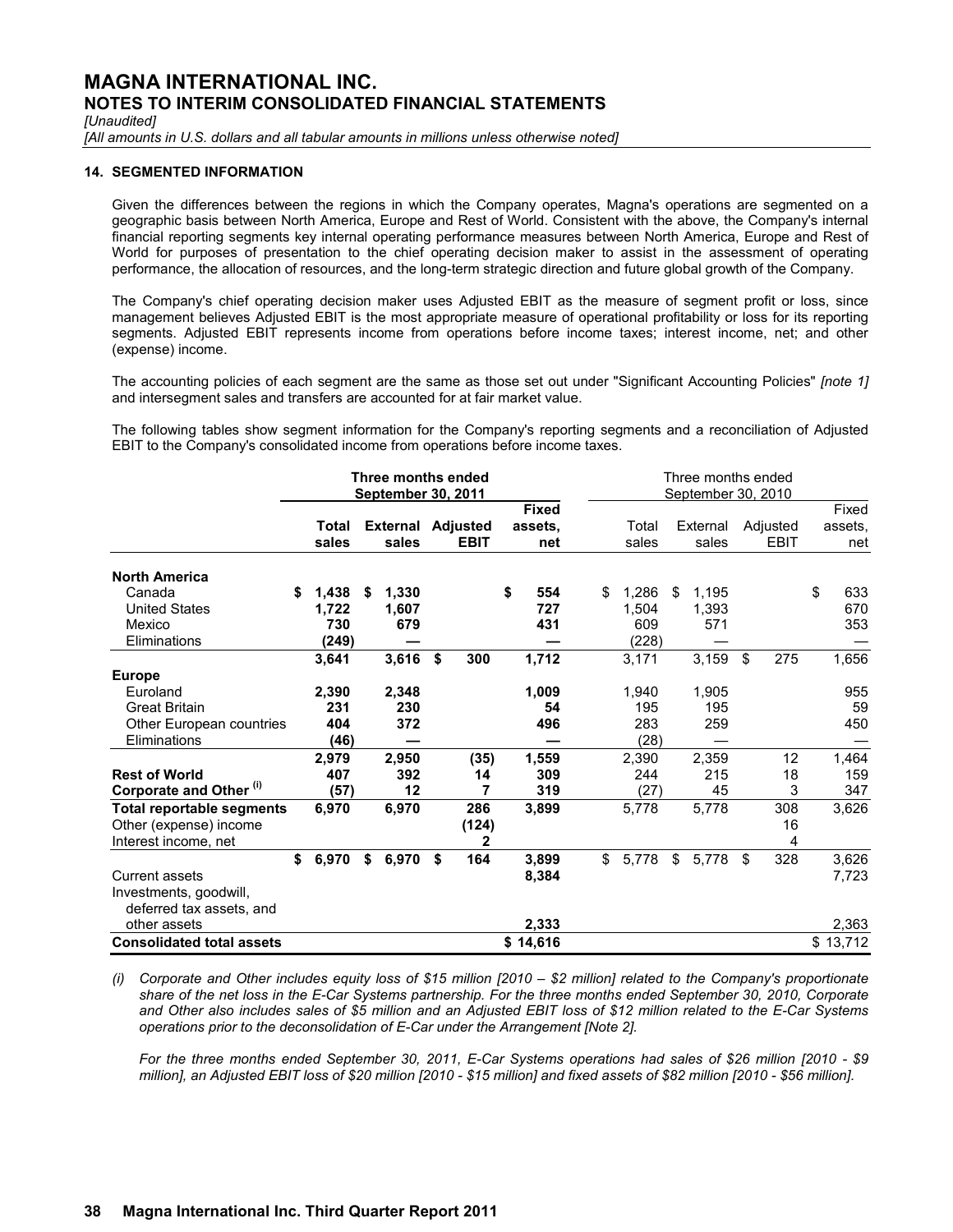*[Unaudited]*

*[All amounts in U.S. dollars and all tabular amounts in millions unless otherwise noted]*

# **14. SEGMENTED INFORMATION (CONTINUED)**

|                                                  |             | Nine months ended<br><b>September 30, 2011</b> |             |              | Nine months ended<br>September 30, 2010 |    |          |             |          |    |          |  |  |  |
|--------------------------------------------------|-------------|------------------------------------------------|-------------|--------------|-----------------------------------------|----|----------|-------------|----------|----|----------|--|--|--|
|                                                  |             |                                                |             | <b>Fixed</b> |                                         |    |          |             |          |    | Fixed    |  |  |  |
|                                                  | Total       | <b>External Adjusted</b>                       |             | assets.      | Total                                   |    | External |             | Adjusted |    | assets.  |  |  |  |
|                                                  | sales       | sales                                          | <b>EBIT</b> | net          | sales                                   |    | sales    | <b>EBIT</b> |          |    | net      |  |  |  |
| <b>North America</b>                             |             |                                                |             |              |                                         |    |          |             |          |    |          |  |  |  |
| Canada                                           | 4.510<br>\$ | 4,203<br>\$                                    |             | \$<br>554    | \$<br>3,830                             | \$ | 3,565    |             |          | \$ | 633      |  |  |  |
| <b>United States</b>                             | 5,297       | 4,905                                          |             | 727          | 4,252                                   |    | 3,909    |             |          |    | 670      |  |  |  |
| Mexico                                           | 2,162       | 2,007                                          |             | 431          | 1,741                                   |    | 1,626    |             |          |    | 353      |  |  |  |
| Eliminations                                     | (789)       |                                                |             |              | (680)                                   |    |          |             |          |    |          |  |  |  |
|                                                  | 11,180      | 11,115                                         | \$<br>1,038 | 1,712        | 9,143                                   |    | 9,100    | \$          | 842      |    | 1,656    |  |  |  |
| <b>Europe</b>                                    |             |                                                |             |              |                                         |    |          |             |          |    |          |  |  |  |
| Euroland                                         | 7,568       | 7,437                                          |             | 1,009        | 5,871                                   |    | 5,766    |             |          |    | 955      |  |  |  |
| <b>Great Britain</b>                             | 649         | 647                                            |             | 54           | 601                                     |    | 601      |             |          |    | 59       |  |  |  |
| Other European countries                         | 1,270       | 1,182                                          |             | 496          | 933                                     |    | 859      |             |          |    | 450      |  |  |  |
| Eliminations                                     | (131)       |                                                |             |              | (96)                                    |    |          |             |          |    |          |  |  |  |
|                                                  | 9,356       | 9,266                                          | (19)        | 1,559        | 7,309                                   |    | 7,226    |             | 97       |    | 1,464    |  |  |  |
| <b>Rest of World</b>                             | 1,148       | 1,081                                          | 42          | 309          | 716                                     |    | 656      |             | 58       |    | 159      |  |  |  |
| Corporate and Other <sup>(i)</sup>               | (187)       | 35                                             | (15)        | 319          | (142)                                   |    | 44       |             | (37)     |    | 347      |  |  |  |
| <b>Total reportable segments</b>                 | 21,497      | 21,497                                         | 1,046       | 3,899        | 17,026                                  |    | 17,026   |             | 960      |    | 3,626    |  |  |  |
| Other (expense) income                           |             |                                                | (123)       |              |                                         |    |          |             | 6        |    |          |  |  |  |
| Interest income, net                             |             |                                                | 3           |              |                                         |    |          |             | 7        |    |          |  |  |  |
|                                                  | \$21,497    | \$21,497                                       | \$<br>926   | 3,899        | \$17,026                                |    | \$17,026 | \$          | 973      |    | 3,626    |  |  |  |
| <b>Current assets</b>                            |             |                                                |             | 8,384        |                                         |    |          |             |          |    | 7,723    |  |  |  |
| Investments, goodwill<br>deferred tax assets and |             |                                                |             |              |                                         |    |          |             |          |    |          |  |  |  |
| other assets                                     |             |                                                |             | 2,333        |                                         |    |          |             |          |    | 2,363    |  |  |  |
| <b>Consolidated total assets</b>                 |             |                                                |             |              |                                         |    |          |             |          |    |          |  |  |  |
|                                                  |             |                                                |             | \$14,616     |                                         |    |          |             |          |    | \$13,712 |  |  |  |

*(i) Corporate and Other includes equity loss of \$53 million [2010 – \$2 million] related to the Company's proportionate share of the net loss in the E-Car Systems partnership. For the nine months ended September 30, 2010, Corporate and Other also includes sales of \$8 million and an Adjusted EBIT loss of \$50 million related to the E-Car Systems operations prior to the deconsolidation of E-Car under the Arrangement [note 2].* 

*For the nine months ended September 30, 2011, E-Car Systems operations had sales of \$62 million [2010 - \$12 million], an Adjusted EBIT loss of \$73 million [2010 - \$53 million] and fixed assets of \$82 million [2010 - \$56 million].*

# **15. SUBSEQUENT EVENTS**

# **[a] Cooperation Regarding Regulatory Investigation**

On October 13, 2011, the Company announced that it is cooperating with the United States Department of Justice ("DOJ") with respect to an ongoing antitrust investigation of the automobile tooling industry. In connection with such investigation, the DOJ has requested documents related to various tooling bids, including a tooling program for which a subsidiary unit of the Company acted as a Tier 1 tooling supplier.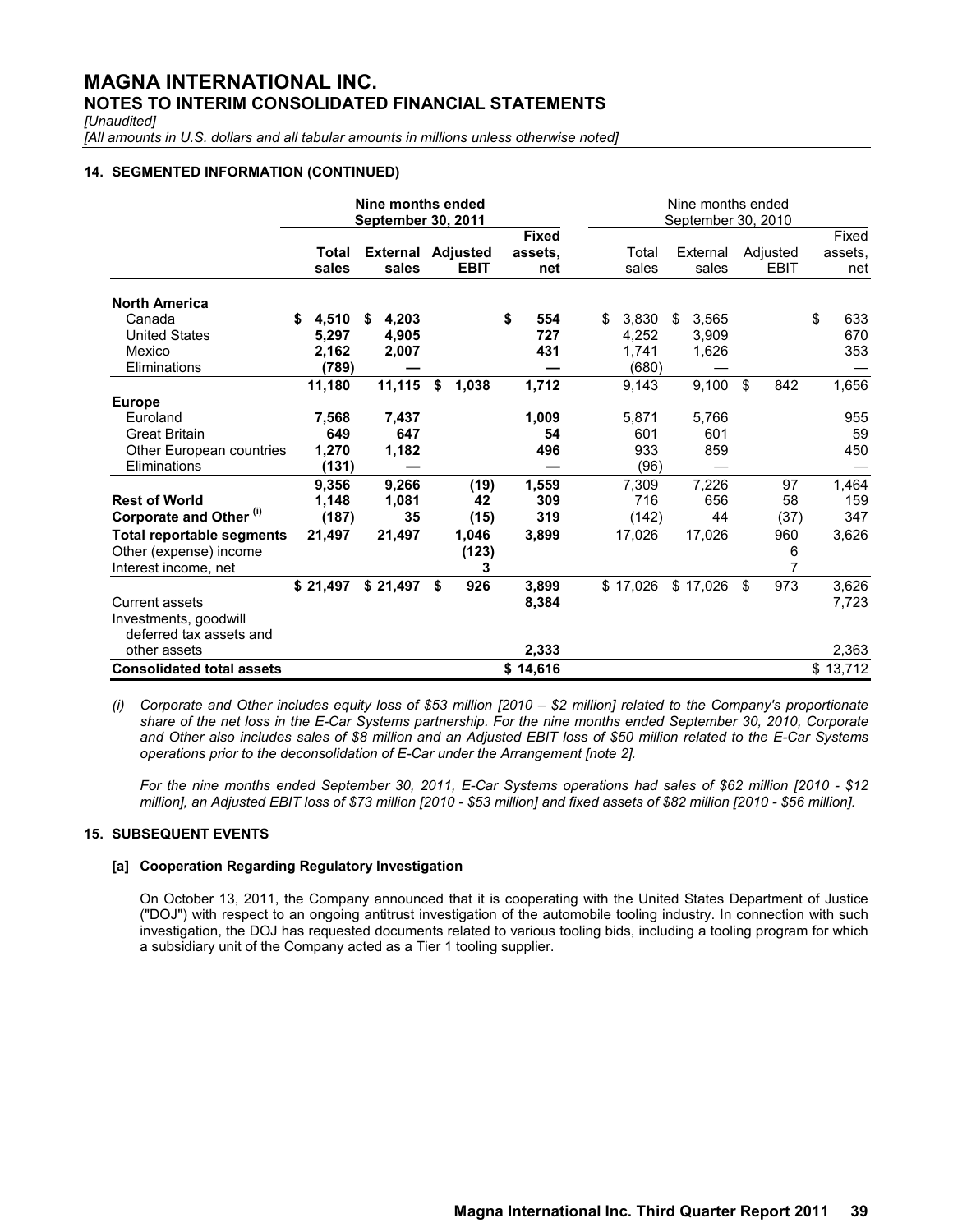*[Unaudited]*

*[All amounts in U.S. dollars and all tabular amounts in millions unless otherwise noted]*

# **15. SUBSEQUENT EVENTS (CONTINUED)**

#### **[b] Normal Course Issuer Bid**

Subject to approval by the TSX and the New York Stock Exchange ("NYSE"), the Company's Board of Directors approved a normal course issuer bid to purchase up to 12 million of the Company's Common Shares, representing approximately 5% of the Company's public float of Common Shares. The primary purposes of the normal course issuer bid are purchases for cancellation, as well as purchases to fund the Company's stock-based compensation awards or programs and and/or the Company's obligations to our deferred profit sharing plans. The normal course issuer bid is expected to commence on or about November 11, 2011 and will terminate one year later. All purchases of Common Shares will be made at the market price at the time of purchase in accordance with the rules and policies of the TSX. Purchases may also be made on the NYSE in compliance with Rule 10b-18 under the U.S. Securities Exchange Act of 1934.

### **16. COMPARATIVE FIGURES**

Certain of the comparative figures have been reclassified to conform to the current period's method of presentation.